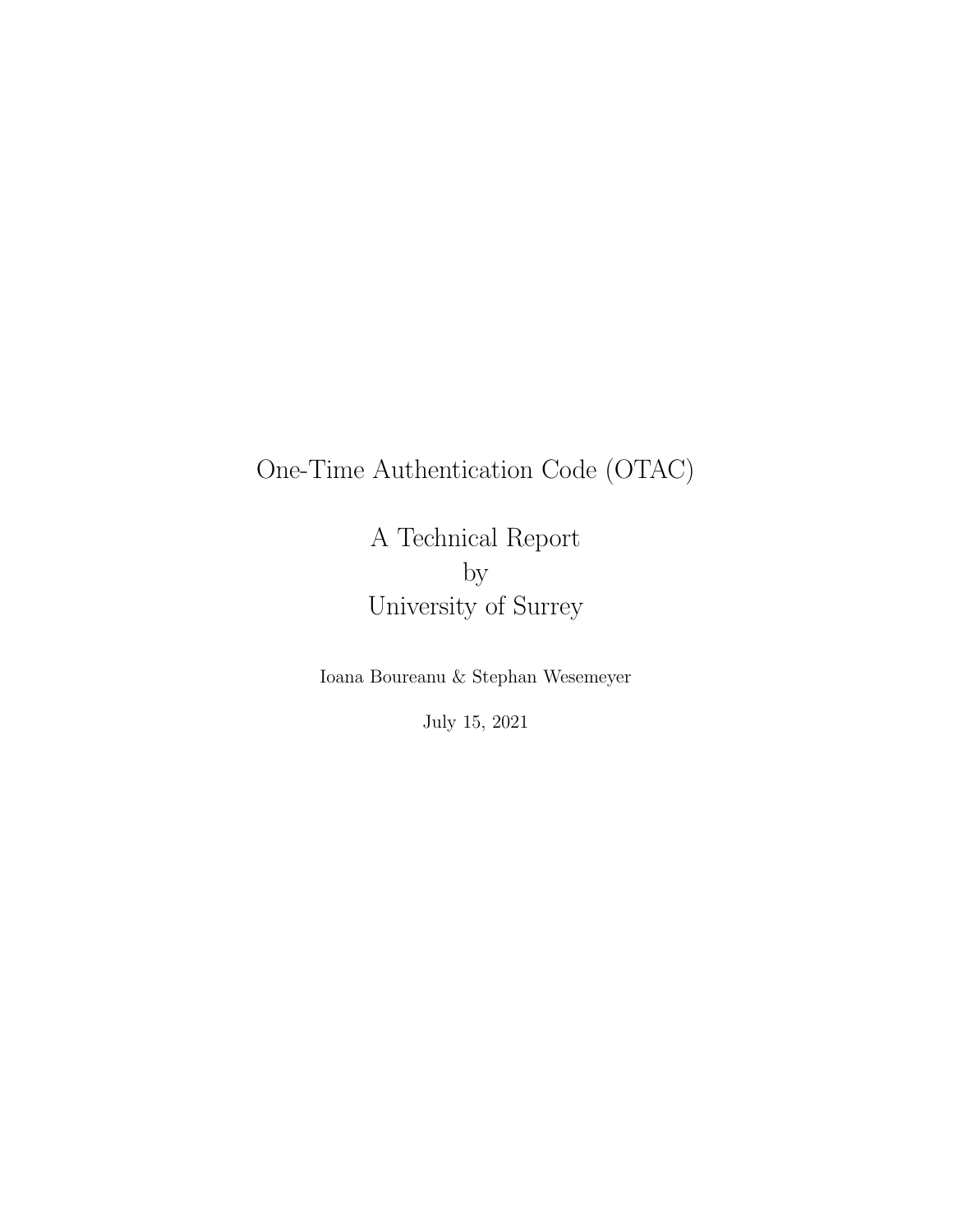# **Contents**

|                |     |              | <b>Executive Summary</b>                                    | 3              |
|----------------|-----|--------------|-------------------------------------------------------------|----------------|
| $\mathbf{1}$   |     | Introduction |                                                             | $\bf{5}$       |
|                | 1.1 |              |                                                             | $\overline{5}$ |
|                | 1.2 |              |                                                             | $\overline{5}$ |
| $\overline{2}$ |     |              | OTAC – Overview $\&$ Analysis                               | $\overline{7}$ |
|                | 2.1 |              | Idealised Functionality of One-Time Authentication Tokens   | $\overline{7}$ |
|                | 2.2 |              |                                                             | $8\,$          |
|                | 2.3 |              |                                                             | 9              |
|                |     | 2.3.1        | <b>OTAC</b> System: Mathematical Objects & Parameters       | 9              |
|                |     | 2.3.2        | <b>OTAC</b> System: Code-computing Function $f \dots \dots$ | 10             |
|                | 2.4 |              | Functional Analysis of OTAC's Requirements                  | 13             |
|                |     | 2.4.1        | Functional Requirement $\text{Re}q1$ : Identification       | 13             |
|                |     | 2.4.2        | Functional Requirement Req2: "Off-line" (Client) Oper-      |                |
|                |     |              |                                                             | 15             |
|                |     | 2.4.3        | Functional Requirement Req3: Code-token Uniqueness          | 16             |
|                | 2.5 |              |                                                             | 17             |
| 3              |     |              | OTAC's Use Cases & Their Functional Analysis                | 18             |
|                | 3.1 |              | Use Case: "Ephemeral" Payment Cards                         | 18             |
|                |     | 3.1.1        |                                                             | 18             |
|                |     | 3.1.2        | Adaptations of the Generic OTAC Algorithm                   | 19             |
|                |     | 3.1.3        | Functional Analysis of OTACs Payment use case               | 21             |
|                |     |              | Functional Requirement $\text{Re}q1$ : Identification       | 21             |
|                |     |              | Functional Requirement Req2: "Off-line" (Client) Oper-      |                |
|                |     |              | ation                                                       | 22             |
|                |     |              | Functional Requirement Req3: Code-token Uniqueness          | 22             |
|                |     |              | Summary of the "Ephemeral" Payment use case Analysis        | 22             |
|                | 3.2 |              | Use Case: Drones                                            | 22             |
|                |     | 3.2.1        |                                                             | 22             |
|                |     | 3.2.2        | Adaptations of the Generic OTAC Algorithm                   | 23             |
|                |     | 3.2.3        | Functional Analysis of OTACs Drone use case                 | 24             |
|                |     |              | Functional Requirement $\text{Re}q1$ : Identification       | 24             |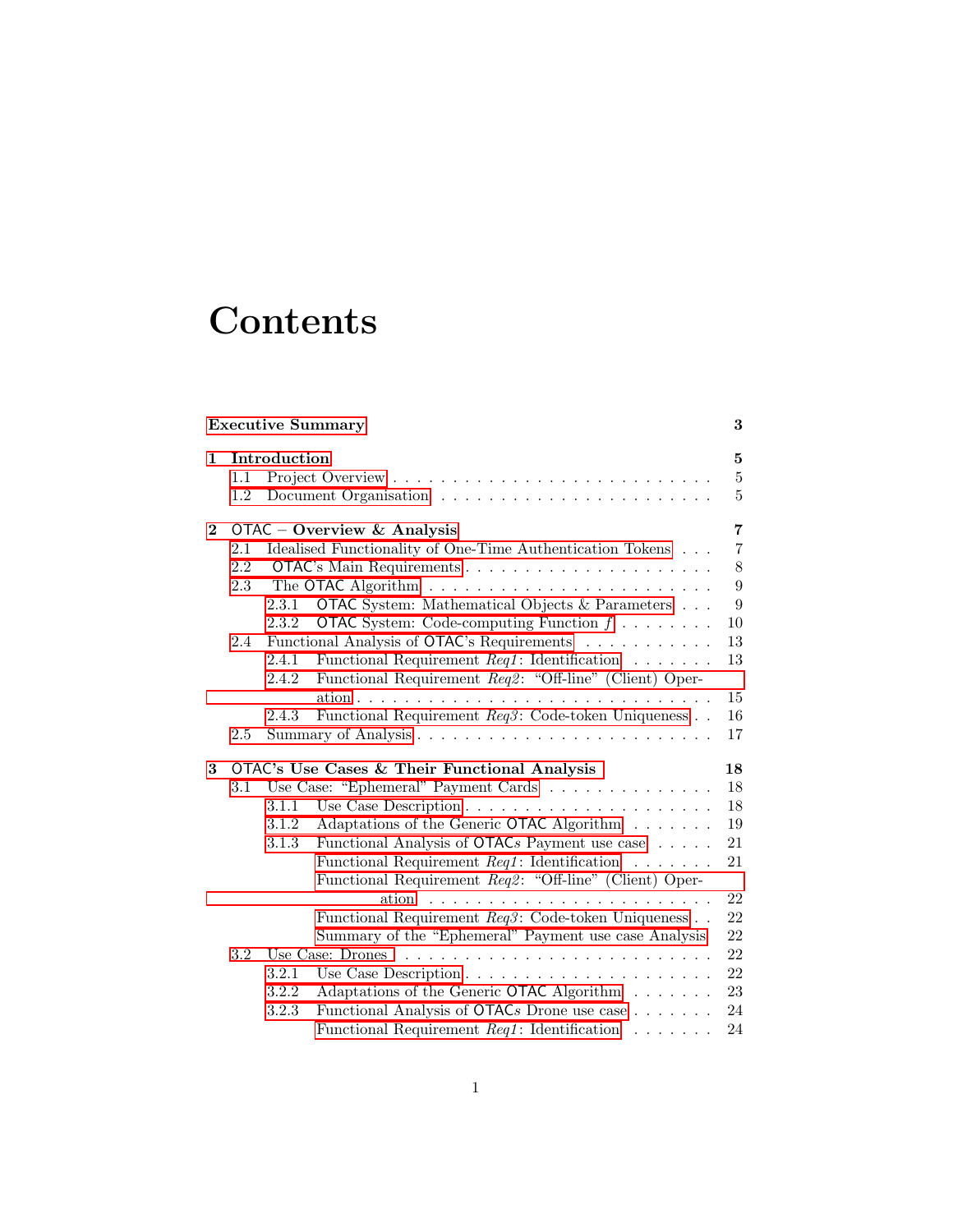| Functional Requirement Req2: "Off-line" (Client) Oper-          |      |
|-----------------------------------------------------------------|------|
|                                                                 | - 24 |
| Functional Requirement $\text{Re}q3$ : Code-token Uniqueness 24 |      |
| Summary of the Drone use case Analysis 24                       |      |
| A Executive Security Analysis                                   | 25   |
| B Specifications Received/Analysed by UoS                       |      |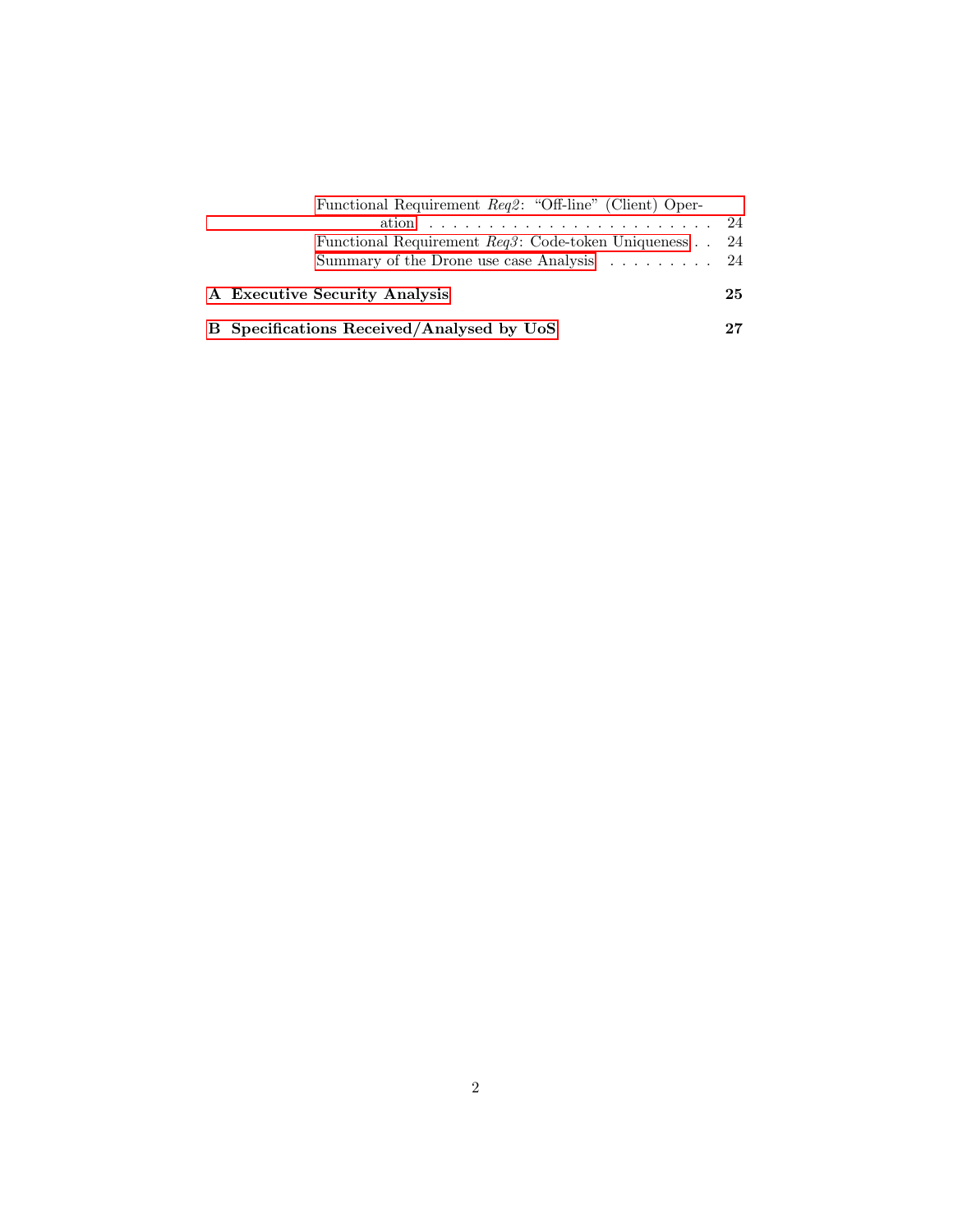## <span id="page-3-0"></span>Executive Summary

#### Findings

This report contains the functional analysis done by the University of Surrey (UoS) for swIDch, regarding one of their systems that generates a timed authentication code designed to identify and authenticate users registered with said system. The generated token is often referred to as an "OTAC" (one time authentication code).

The University of Surrey analysed swIDch's generic description of their OTAC system as well as two specific instantiations for two concrete use cases: the "epheremal" payment card and the drone use case.

The analysis pertained to whether the OTAC system and its use case specific instantiations ]functionally satisfy the following high-level requirements:

- Req 1: Identification. The OTAC system provides identification and authentication of a given user.
- Req 2: "Off-line" (Client) Operation. The OTAC system operates off-line once commissioned, i.e., no server/backend interaction prior to the identification & authentication process is required.
- Req 3: Code-token Uniqueness. A given generated OTAC token is unique per user, *i.e.*, given an **OTAC** token generated for user A, it must be impossible for the system to mistake it for an OTAC token generated by user B.

In our analysis, we demonstrate that the generic construction of the OTAC algorithm satisfies the stated requirements within the bounds of the specified system parameters. In fact,

- the generic **OTAC** algorithm provides identification of a given users: *i.e.*, the ability of a generic impersonator, as presented, to produce a valid OTAC token for a given user can be made as small as required.
- the system can operate well in a client "off-line" fashion, provided the timesynchronisation between the client application and the server application is maintained.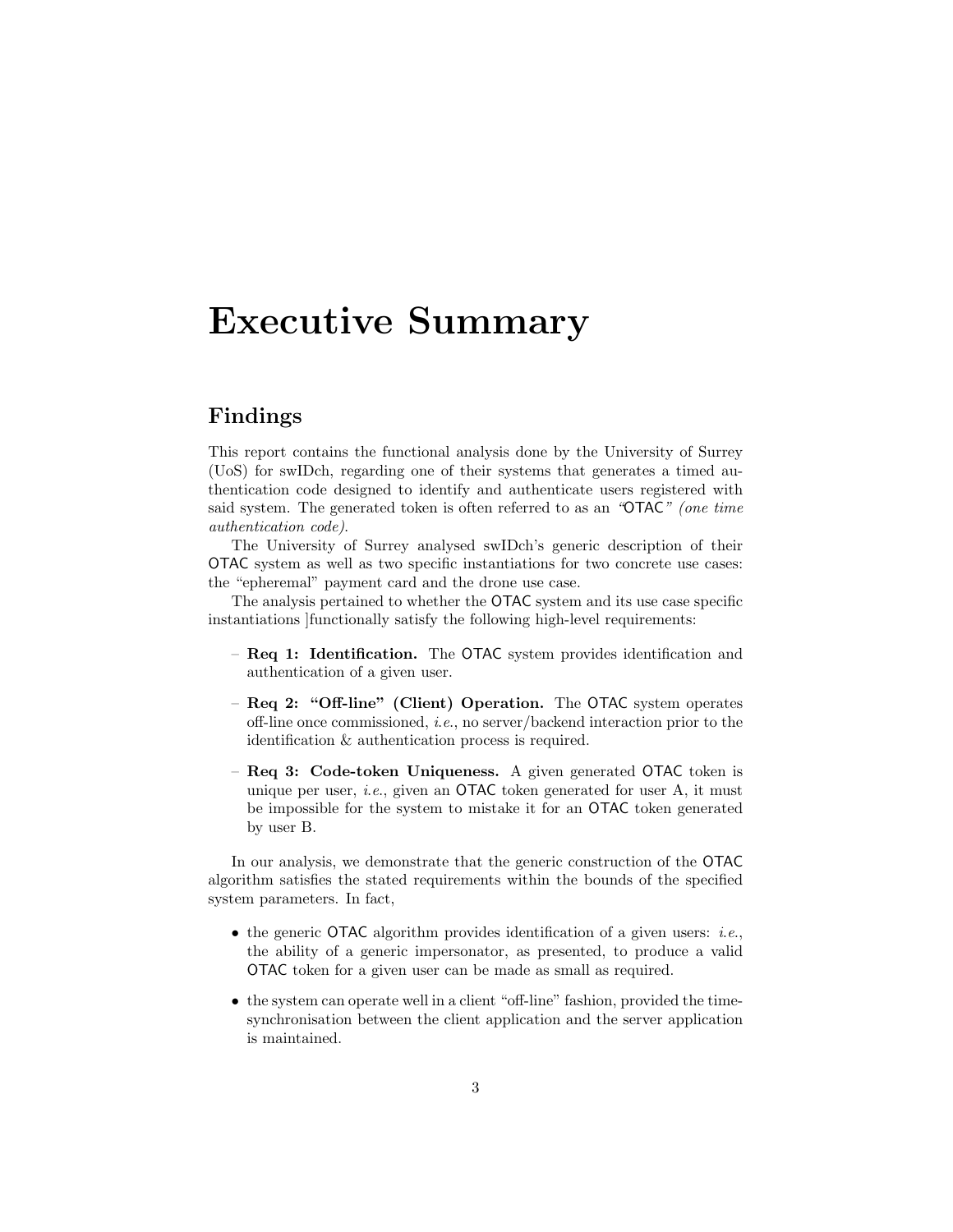• The uniqueness of the OTAC values for each user is guaranteed by its construction.

Furthermore, we also demonstrate that the specific use case instantiations of the OTAC system for the "ephemeral" payment card use case and the drone use case, respectively, also meet these requirements within their specified system parameters.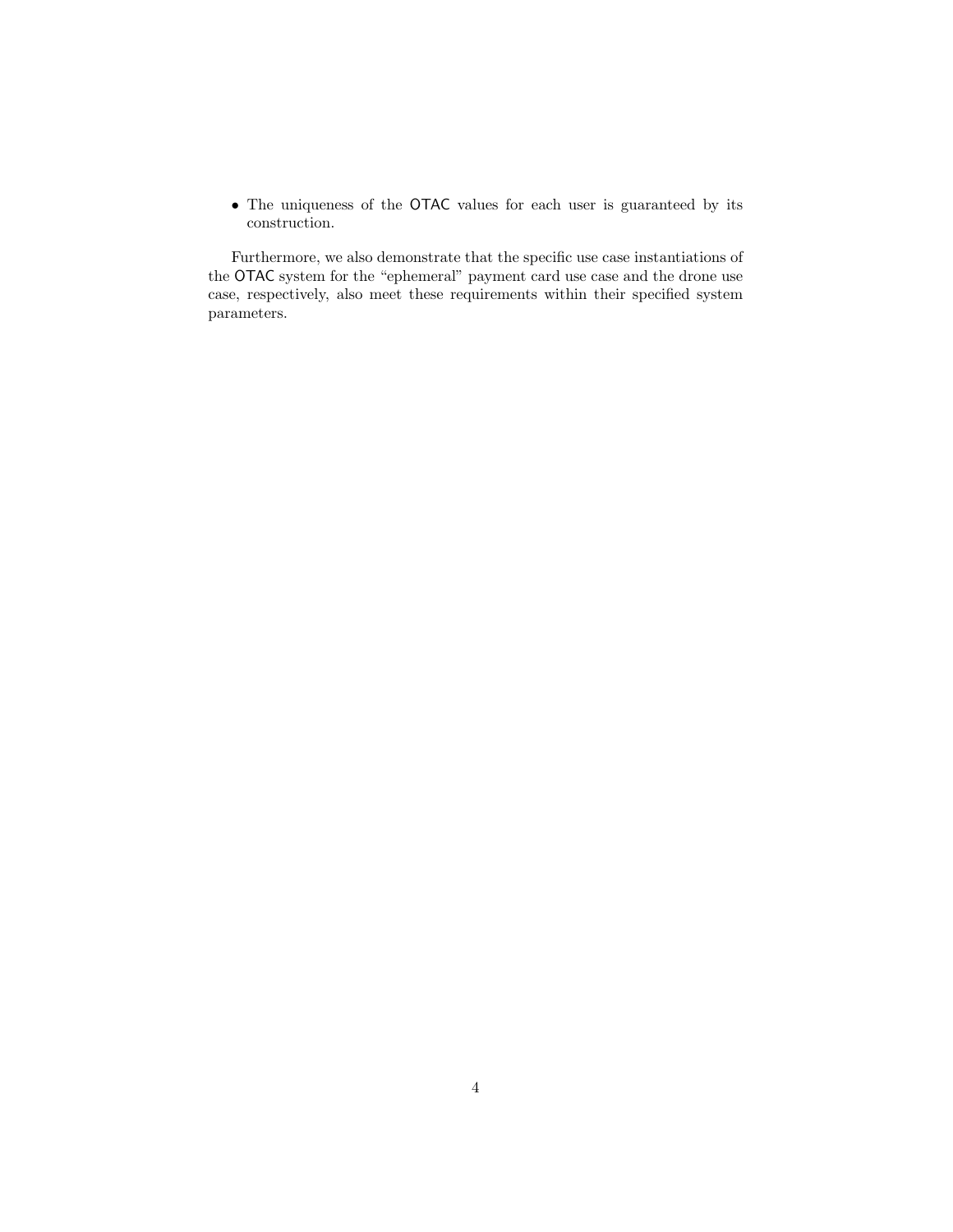## <span id="page-5-0"></span>Chapter 1

## Introduction

### <span id="page-5-1"></span>1.1 Project Overview

This report has been prepared by the University of Surrey (UoS) in response to a request by swIDch to evaluate and analyse their One-Time Authentication Code (OTAC) algorithm/system. The main focus of this report is the analysis of the generic algorithm/system and whether it functionally satisfies a given set of requirements. Moreover, the report also looks at two specific use cases of the OTAC algorithm/system; these use cases are only looked at in terms of the adaptations they make to the generic OTAC algorithm and whether these changes do not hinder the specific requirements analysed for the generic OTAC algorithm.

#### <span id="page-5-2"></span>1.2 Document Organisation

The report is structured as follows:

- Section [2](#page-7-0) contains:
	- the description of a generic time-sensitive authentication functionality that the OTAC realises;
	- a summative mathematical description of the OTAC specification document that UoS received from swIDch; these specifications are quoted verbatim in Appendix [B.](#page-27-0)
	- three functional requirements, Req 1, Req 2, Req 3 of the OTAC.
	- Section [2.4](#page-13-0) contains a functional analysis of the OTAC against the three requirements, stating the parametric/asymptotic correctness of these requirements, *i.e.*, with which probability, in terms of the parameters that define the OTAC, do these requirements hold if the OTAC is implemented and operates correctly.
- Section [3](#page-18-0) describes two use cases of the OTAC system and functionally analyses whether the three main OTAC requirements are maintained by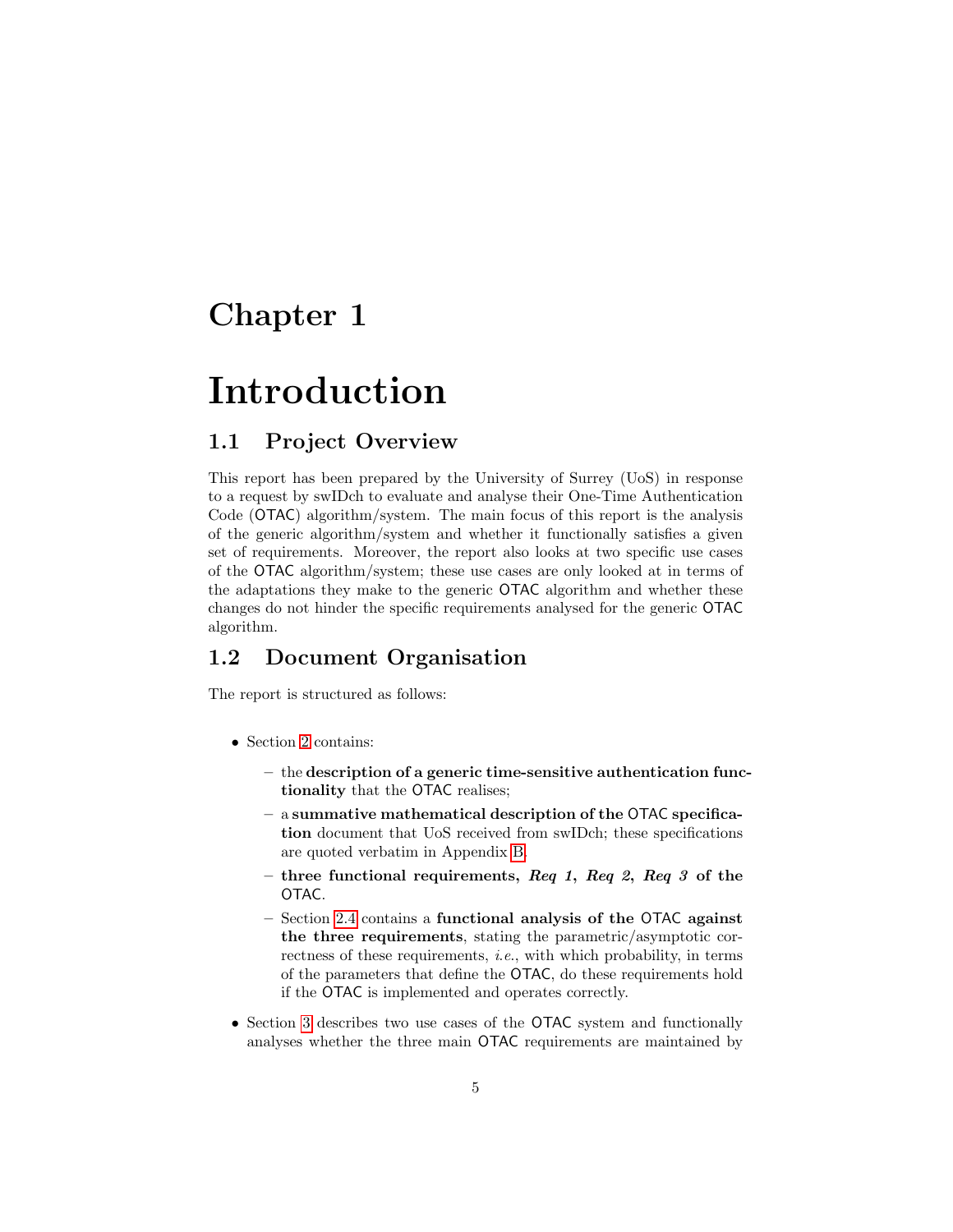these specific use cases, and to what concrete degree, i.e., based on the specific parameters instantiated for these OTAC use cases, quantitative (not just asymptotic) measures of correctness are provided.

Appendix [B](#page-27-0) contains the OTAC algorithm/system specification provided to UoS by swIDch.

Appendix [A](#page-25-0) contains a supplementary refinement of Section [2.4](#page-13-0) which looks beyond a purely functional analysis.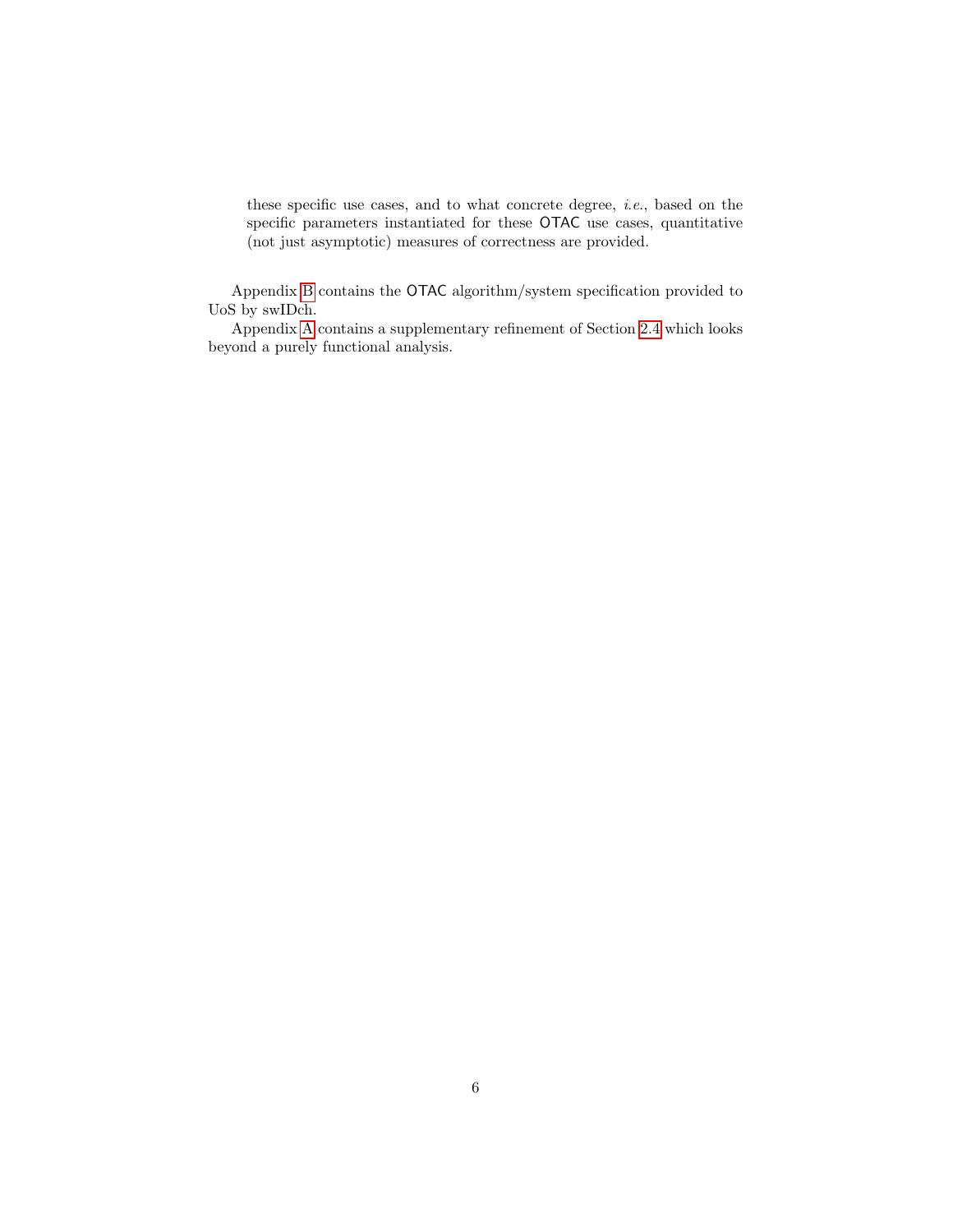## <span id="page-7-0"></span>Chapter 2

# OTAC – Overview & Analysis

The main focus of this section is the description of the generic OTAC algorithm/system, and a functional analysis of it against three given functional requirements.

## <span id="page-7-1"></span>2.1 Idealised Functionality of One-Time Authentication Tokens

We first describe the idealised functionality of a "One-Time Authentication To-ken" (see Figure [2.1\)](#page-8-1). The **OTAC** algorithm is a specific realisation of this functionality, under specific requirements and guarantees. The three requirements of the OTAC system are given in Section [2.2](#page-8-0)

A system realising a "One-Time Authentication Token" would generally amount to a client application,  $C$ , which generates an authentication token/code<sup>[1](#page-7-2)</sup>  $c$ , and a server application,  $S$ , which validates  $c$ . The client application  $C$  would need to be registered with the server S via a user ID (UID),  $u$ , and generally a user-specific secret, s. The client application would compute c using a function f which generally depends on this secret s, the UID  $u$  as well as the current timeinterval  $ti$  (whose duration is configurable depending on the use case). For each such time-interval  $ti$ , a new computation of  $c$  is obtained. This time-sensitive token is intended to uniquely identify and authenticate the user associated with the UID  $u$  and secret  $s$ .

The token  $c$  is sent over the network to the server which applies the inverse of f to c, to retrieve the UID u. It then generally looks up the secret s corresponding to  $u$  in  $S$ 's database and, using  $s$ , and a number of candidate time-interval values  $ti_1, \dots, ti_k$  for a configurable k, recomputes part of the token to see if it matches

<span id="page-7-2"></span><sup>&</sup>lt;sup>1</sup>The terms token and code are used interchangeably in this report.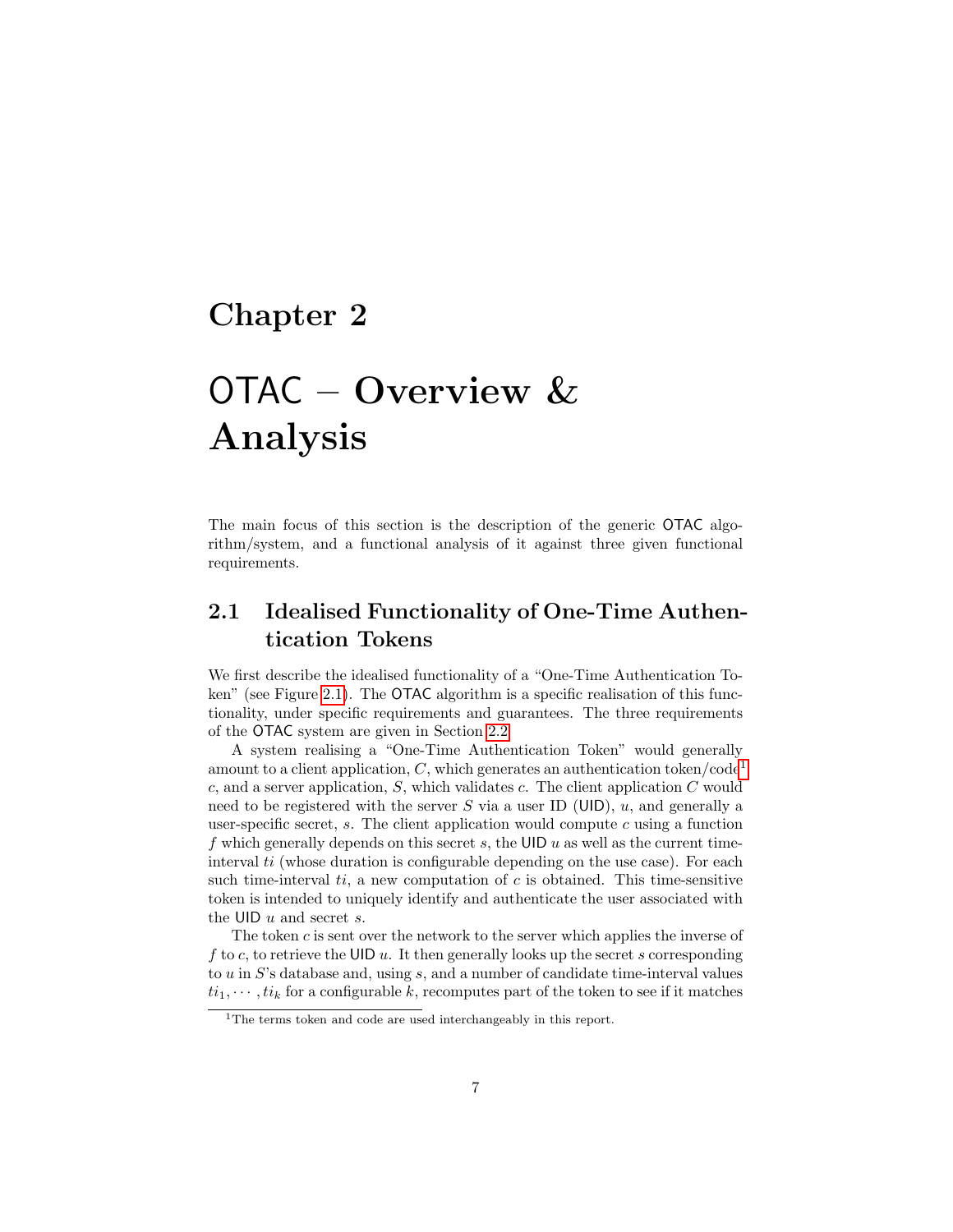the received values. The need to use multiple candidate time-interval values is due to the possible time de-synchronisation between the client and the server.

If at least one of these checks pass, S will authenticate the user's credentials and potentially perform/initiate further actions for the user. These actions may differ from use case to use case and thus the token  $c$  sent over the network may have additional meta- and/or application-level meaning.

| Server $S$                                                |                                 | Client $C$                        |
|-----------------------------------------------------------|---------------------------------|-----------------------------------|
| shared secret s<br>shared UID $u$                         |                                 | shared secret s<br>shared UID $u$ |
|                                                           | token $c$ at time-interval $ti$ |                                   |
| $(u, s) := f^{-1}(c, ti')$<br>check consistency of $u, s$ | $\boldsymbol{c}$                | $c=f(u, s, ti)$                   |

<span id="page-8-1"></span>

Note 1: There are many ways to realise the idealised functionality  $F$ , under different assumptions, using different set-ups, and adhering to different requirements,  $e.g.,$  one can take a set-up where C and S do not use public-key, or one may require c to be of a specific length, or  $f$  to have given properties, etc.

In this vein, the OTAC system realises  $F$  and has its own requirements, set-up and assumptions. We will detail these in the next two sections below.

Most implementations of such functionalities do not actually authenticate a human presence (biometrically or by their active presence), instead they identify/authentication a user via/as their credentials  $s$ . The **OTAC** could be augmented to also biometrically authenticate a human user, but this is not in the scope of our discussions/analyses. As it is commonplace, we simply employ the word "user" to equate their registered secret s.

#### <span id="page-8-0"></span>2.2 OTAC's Main Requirements

As we said, different functional requirements can be asked of a concrete system realising the idealising functionality  $F$  depending on that system's scope and the specifics of how  $F$  is realised.

The OTAC is a system that realises  $F$  (in a specific way described in Section [2.3\)](#page-9-0) and has a specific set of functional requirements. In this report, we analyse the following three requirements:

 $-$  Req 1: Identification. The system is such that it should not be possible to impersonate a user, *i.e.*, without knowing the secret s, one<sup>[2](#page-8-2)</sup> cannot generate a valid  $c$  for a given  $u$ .

<span id="page-8-2"></span><sup>2</sup> In our analysis, we are considering here a party following the system, even as an insider, with polynomial computational power but without active attacks onto the network, cryptography and, specifically, the registration/commissioning part of the system in which the user's secret s is transferred onto the client application.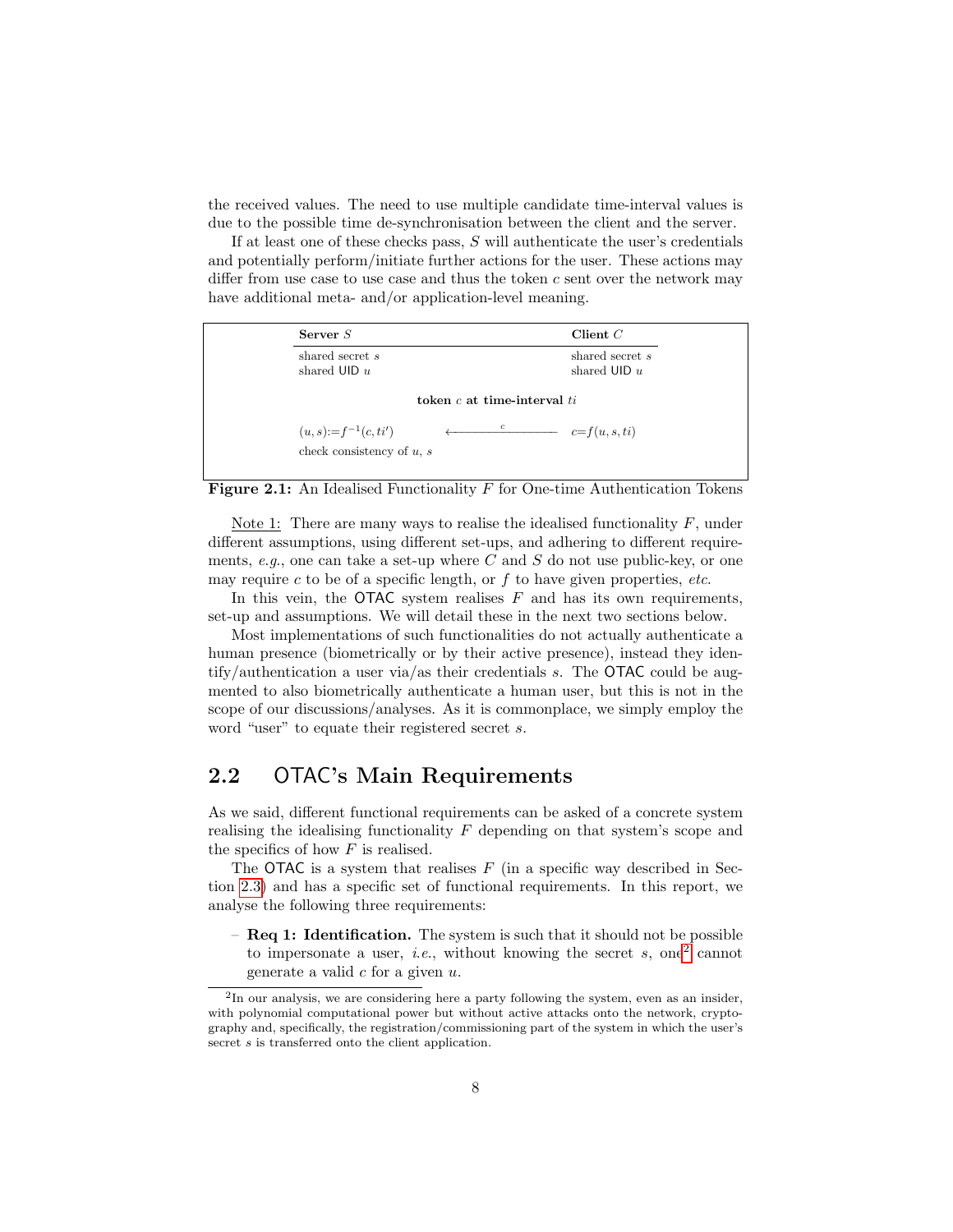- Req 2: "Off-line" (Client) Operation. Once the system has been commissioned (i.e., users/clients are registered with the server), the system is such that the client application does not require any interaction or communication with the server/backend, in order to generate the token  $c$ and send it to the server.
- Req 3: Code-token Uniqueness. The function  $f$  is such that two honest users always generate different tokens c, *i.e.*, given a valid token generated with the OTAC system by user A, it must be impossible that the OTAC system mistakes this code for a valid code generated in the OTAC system by/for the user B.

This report analyses whether these three requirements are functionally met by the OTAC system as detailed in the specifications received by UoS from swIDch, and presented in Section [2.3.](#page-9-0)

Note 2: Other types of analyses, e.g., with respect to different threat models for the network, the hardware and/or software are not considered. However, some details touching upon these aspects are analysed and included in Appendix [A.](#page-25-0)

### <span id="page-9-0"></span>2.3 The OTAC Algorithm

In this section, we describe the specifics of how the OTAC system realises the idealised functionality F above. This mathematical description is based on the specification given to UoS by swIDch and found in Appendix [B.](#page-27-0)

Just like the idealised functionality  $F$ , the **OTAC** system consists of a serverside application  $S$  and a client-side application  $C$ . The client-side application can be a mobile phone application or a stand-alone application. The communication channel between the client C and the server S is assumed to be a public channel with no extra provision of confidentiality, authentication or integrity. Note that while the generic case does not specify this, different use cases may require the transmission channel be encrypted, e.g., the "ephemeral" Payment card use case discussed in Section [3.1.](#page-18-1)

We first introduce the OTAC system's objects and parameters.

#### <span id="page-9-1"></span>2.3.1 OTAC System: Mathematical Objects & Parameters

a. u represent the unique user ID; the bit-length  $|u|$  is a parameter of the system.

This is often taken to be at least 6 decimal digits.

b. s represents the user-specific secret; the bit-length  $|s|$  is a parameter of the system.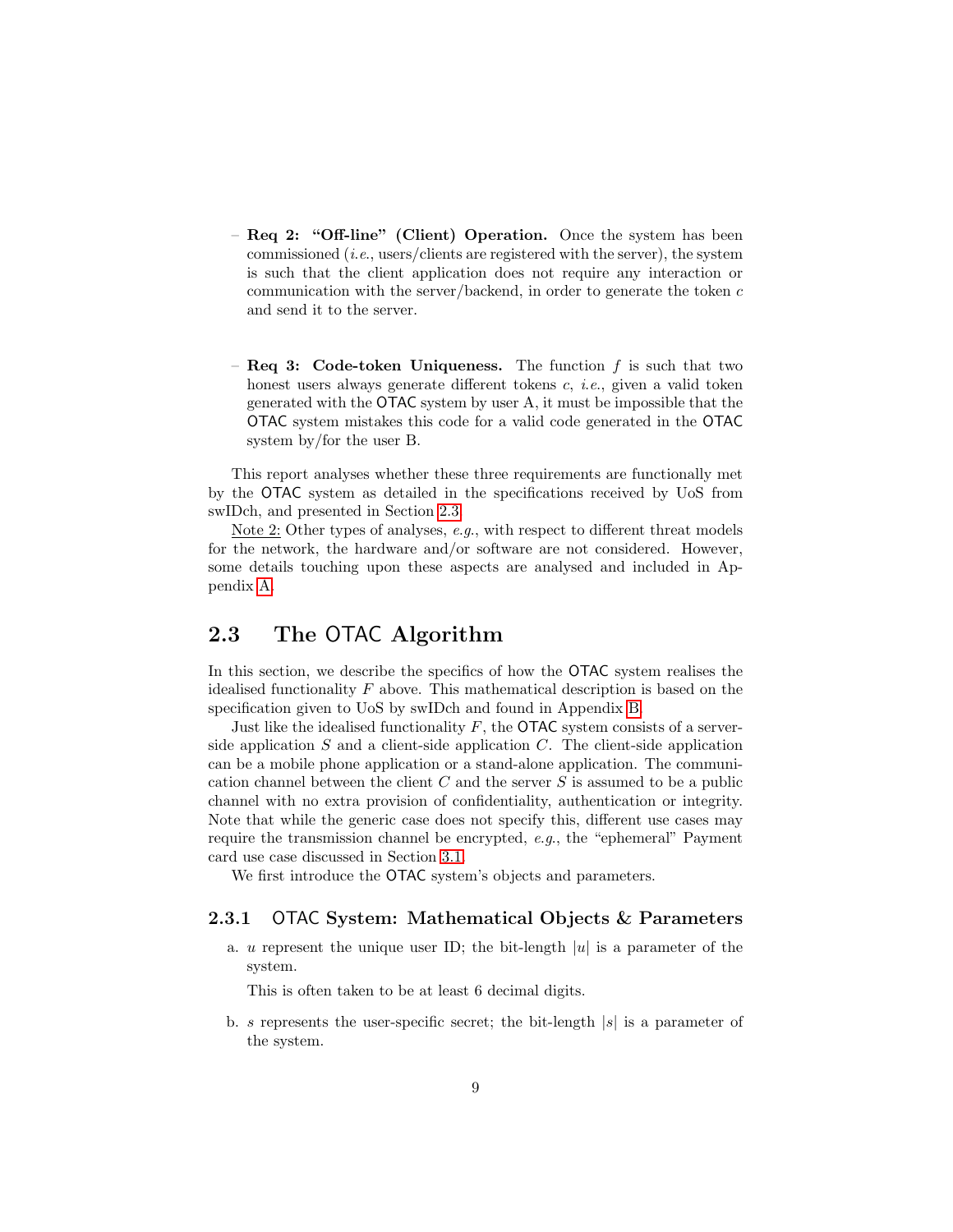This secret is often assumed to be a pseudorandomly-generated bistring of 128 bits or longer.

c. ti represents a current time-interval; the duration/length of  $|ti|$  is a system parameter.

In practice,  $|ti|$  can range from a few seconds to potentially days.

d.  $B_1, B_2$  are system parameters defining different classes of tokens c; these  $B_1$  and  $B_2$  are mathematical bases and this defines the way in which the token  $c$  is represented, *i.e.*, which *characters* appear in  $c$ .

Possible values for a basis  $B$  include

- $B = 10$ , in which case the *characters* appearing inside the token c are decimal digits  $[0, \cdots, 9]$ .
- $B = 36$ , in which case the characters appearing inside the token c are decimal digits and upper letters  $[0, \cdots, 9, A, \cdots, Z]$ .
- $B = 62$ , in which case the characters appearing inside the code c are decimal digits, upper & lower case letters  $-[0, \cdots, 9, A, \cdots, Z, a, \cdots, z].$
- e.  $D_1, D_2$  are system parameters that represent the number of characters to be used in the output.
- f. other system parameters are derived from the above: e.g.,  $n_1 \n\t\leq B_1^{D_1}$ , and  $n_2 = B_2^{D_2}.$

In practice,  $B_1, D_1$  are taken such that  $n_1 \geq 10^6$ .

After a registration/commissioning process, both the client-side and the server-side applications have access to the user ID  $u$  and the user-specific secret s. Note that the allocation of the user ID, the secure generation of the secret s as well as the commissioning of these to the client and server applications are out of scope of this analysis. Similarly, the key management, *i.e.*, the secure storage and protection, of the secret s on the server and client applications is also not further analysed but assumed to be managed by appropriate hardware or software available on both client and server.

#### <span id="page-10-0"></span>2.3.2 OTAC System: Code-computing Function f

Now, we describe how the code-computing function  $f$  given in the idealised functionality  $F$  is realised in the case of the OTAC.

#### Sub-procedures of OTAC's Code-computing Function f

•  $TOTP(s, ti)$ . This is a Time-base One-Time Password (TOTP) algorithm  $(e.g., RFC 6238 [1]),$  $(e.g., RFC 6238 [1]),$  $(e.g., RFC 6238 [1]),$  based on a proven cryptographically secure hash function. Its output range is  $[0,(n_1-1)]$ , where  $n_1 \leq B_1^D 1$ .

The outputs of  $TOTP$  are assumed to be uniformly and independently distributed strings over the interval  $[0,(n<sub>1</sub>-1)]$ ; this is achieved provided TOTP operates equivalently to the construction described in [\[1\]](#page-41-0).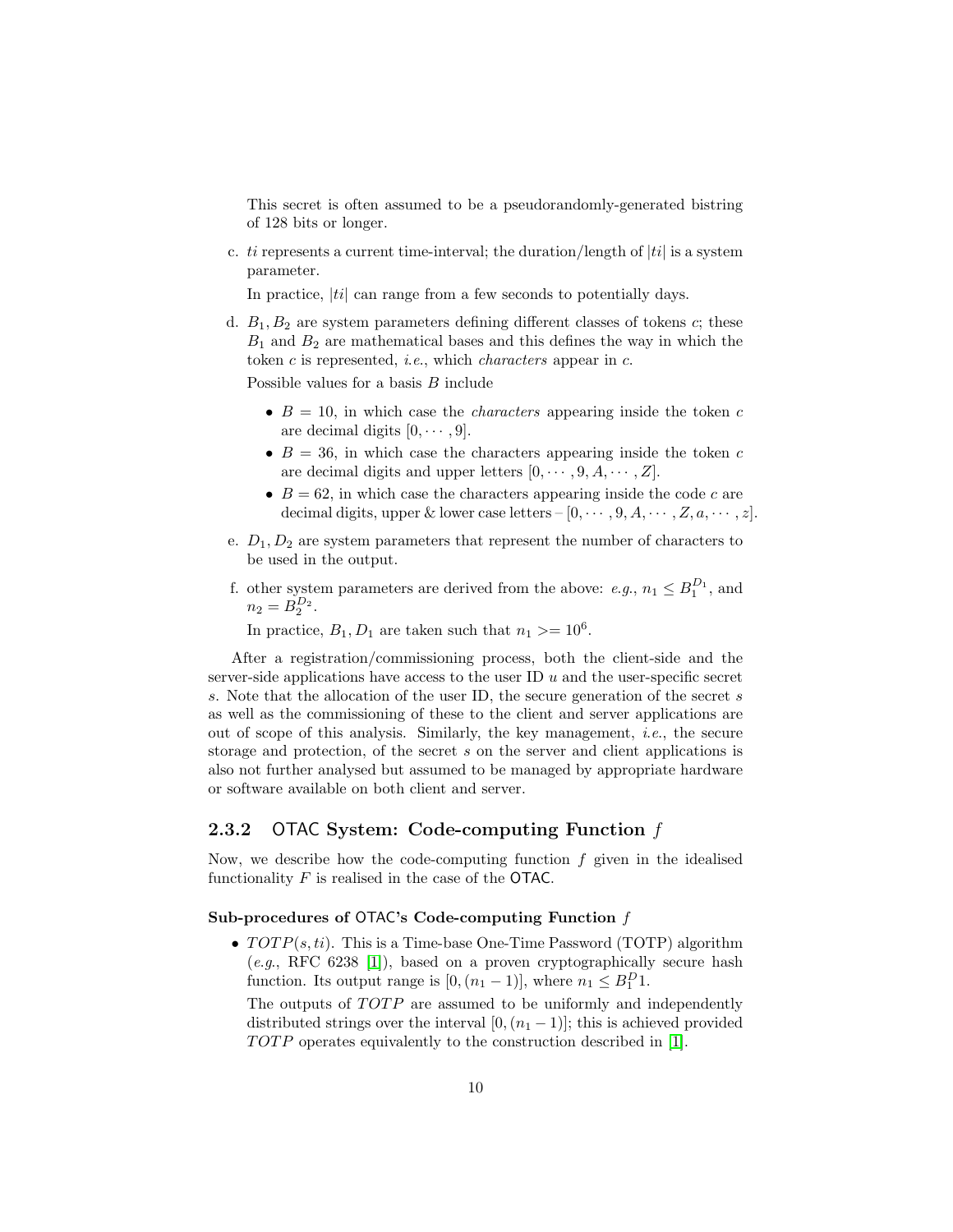•  $Merge_1(val_1, val2)$ . The current description of this function computes  $val_2 + val_1 \pmod{n_1}$ , where  $[0,(n_1-1)]$  is the range of the TOTP function, and therefore a system parameter for  $Merge_1$  too.

– Please see the paragraph "OTAC's Code-computing Function  $f$ " for details on what arguments  $val_1$  and  $val_2$  are.

• Merge<sub>2</sub>(val'<sub>1</sub>, val'<sub>2</sub>). This function concatenates val'<sub>2</sub> with val'<sub>1</sub>.

– Please see the paragraph "OTAC's Code-computing Function  $f$ " for details on what arguments  $val'_1$  and  $val'_2$  are.

• Spacing<sub>i</sub> $(x_i, D_i, B_i)$  for  $i \in \{1, 2\}$ . This function transforms  $x_i$  into a string of length  $D_i$  using characters chosen from the set associated with the base  $B_i$ . So,  $D_i$  and  $B_i$  are system parameters.

– Please see the paragraph "OTAC's Code-computing Function  $f$ " for details on what argument  $x$  is.

– It is clear that in order to represent all possible values of  $x$ , it must be that  $x \in [0, (B_i^{D_i} - 1)].$ 

– For the server-side decoding part of the OTAC to work, the projection of the  $Spacing_2$  function on the domain of  $x_2$  must be invertible.

• Distancing(val'', val''). This function simply adds the two values, *i.e.*, it computes  $val''_1 + val''_2$  where  $+$  is ordinary addition.

– Please see the paragraph "OTAC's Code-computing Function  $f$ " for details on what arguments  $val''_1$  and  $val''_2$  are.

– For the server-side decoding part of the OTAC to work, the projection of the *Distance* function on the domain of  $val''_1$  must be invertible.

We will now summarise the actual calculation of the  $\mathsf{OTAC}$  token, *i.e.*, function  $f$  in Figure [2.1,](#page-8-1) as per the specification document found in Appendix [B.](#page-27-0)

#### OTAC's Code-computing Function f

#### – Step 1:

- (a)  $hash_{val} := TOTP(s, ti) \in [0, (n_1 1)]$  this computes the TOTP using the shared secret  $s$  and the current time interval  $ti$  and returns a value in the interval  $[0,(n_1-1)]$ . Note that this is the most important function of the OTAC algorithm and the value of  $n_1$  represents the number of distinct OTAC values that can be generated per user.
- (b)  $hash'_{val} = Merge1(hash_{val}, ti) = hash_{val} + ti \pmod{n_1}$ . Note that using modular arithmetic ensures  $hash'_{val} \in [0, (n_1 - 1)]$ : *i.e.*, it transforms a bitstring  $hash_{val}$  output by  $TOTP(s, ti)$  into an integer smaller than  $n_1$ .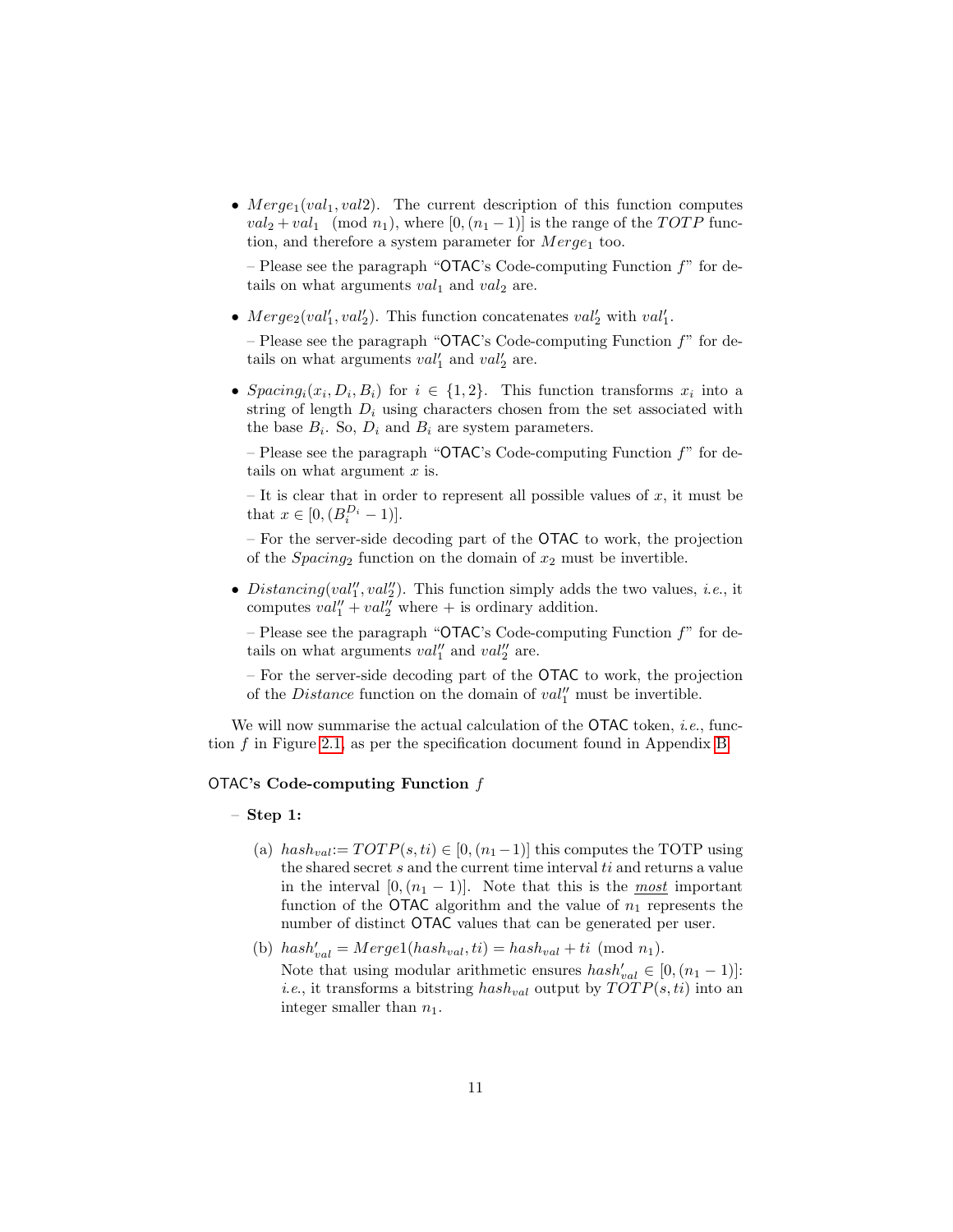(c)  $C_1 = Spacing_1(hash'_{val}, D_1, B_1)$ . This converts the  $hash'_{val}$  into a prescribed format of length  $D_1$  using the characters in base  $B_1$ . For example, if  $D_1 = 6$  and  $B_1 = 10$  and  $hash'_{val} = 123$ , then one

possible implementation of  $Spacing_1$  could output  $C_1 = 000123$ , *i.e.*, 6 characters in base 10 encoding 123.

– Step 2:

(a)  $dvalue = Distanceing(u, C_1) = u + C_1$ . This is normal addition in some basis.

So, prior to this standard addition, both  $u$  and  $C_1$  will be converted to a common base.

- (b)  $C_2 = Spacing_2(dvalue, D_2, B_2)$ . This converts *dvalue* into a prescribed format of length  $D_2$  using the characters in  $B_2$ .
- Step 3:
	- (a)  $\text{OTAC} = Merge_2(C_1, C_2) = C_2||C_1$ . The final step in the algorithm is the concatenation of the two value computed in Step 1 and Step 2 to produce the overall OTAC value.

OTAC's Server-side Decoding/Authentication The value, OTAC, computed in Step 3, is then sent to the server where the inverse operations are carried out<sup>[3](#page-12-0)</sup>:

- Step 4: extract
	- (a) extract  $C_1$  and  $C_2$  from **OTAC** =  $C_2$ || $C_1$ . This simply involves undoing the concatenation.
- Step 5: retrieve  $u$ 
	- (a) compute *dvalue* by applying the inverse of  $Spacing_2$  to  $C_2$ , *i.e.*,  $Spacing_2^{-1}(C_2, D_1, B_2) = dvalue$ , which is possible as  $Spacing_2$  is invertible.
	- (b) recover u by applying  $Distance^{-1}(dvalue, C_1) = dvalue C_1 = u$ . It is assumed that prior to the subtraction both  $dvalue$  and  $C_1$  will
- Step 6: verify using  $s$ 
	- (a) having retrieved u, the associated s is retrieved and  $k^4$  $k^4$  candidate ti's are generated. These  $ti$ 's are then used to compute candidate  $C_1$ 's as

be converted to the common base used previously.

<span id="page-12-0"></span> $3$ We assume that the OTAC value has not been corrupted in transit, *i.e.*, the value sent by the client is the value received by the server.

<span id="page-12-1"></span><sup>&</sup>lt;sup>4</sup>The value of k depends on the length of the chosen time invertal  $ti$ , the anticipated time de-synchronisation between the server and the client applications and the latency of the network over which the OTAC is sent. It is important to optimise the choice of  $k$  to ensure successful authentication of the client while minimising the number of time intervals to check.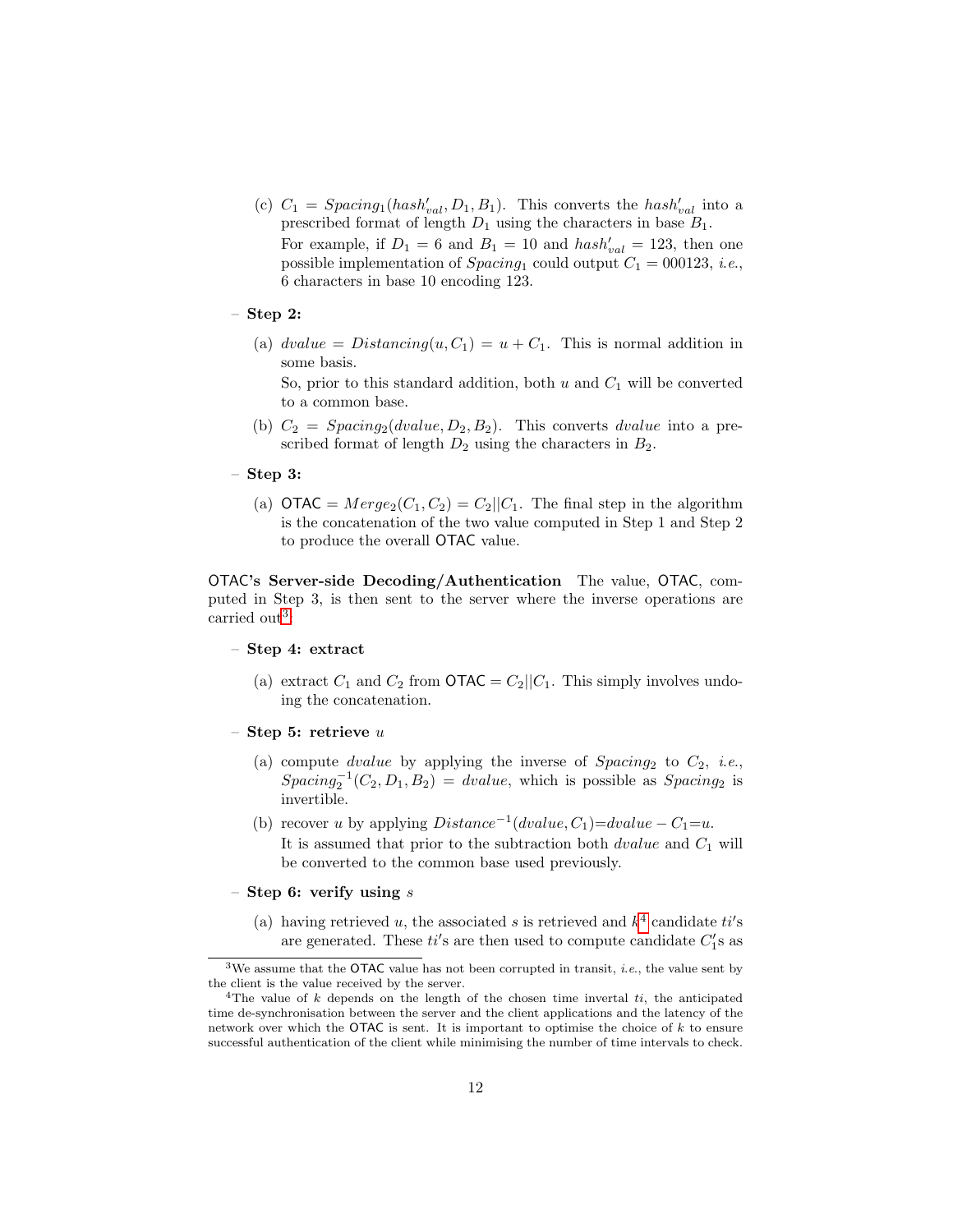described in Step 1 above. If  $C_1 = C'_1$  for one of the ti's then the user u has been successfully identified and authenticated.

#### Observation with respect to  $Merge_1$ .

According to the specification provided, the rationale for this function is the attempt to reduce the likelihood of generating the same  $hash_{val}$  at two different time intervals. However, this is still possible due to the fact that there exist values to satisfy the following equality:

$$
TOTP(s, ti1) + ti1 = TOTP(s, ti2) + ti2 \pmod{n_1}
$$

Note, however, from a security perspective, there are no issues with generating the same value for two different time intervals as long as these values are uniformly distributed over the range of the  $TOTP$  function.

Note that this is the case for RFC6238 [\[1\]](#page-41-0) and as the OTAC  $TOTP$  function is assumed to be functionally equivalent to [\[1\]](#page-41-0),  $Merge_1$  could safely be removed without impacting the functionality of the **OTAC** algorithm.

### <span id="page-13-0"></span>2.4 Functional Analysis of OTAC's Requirements

We will now look at whether the **OTAC** algorithm described in Section [2.3](#page-9-0) meets the requirements stated in Section [2.2,](#page-8-0) from a functional perspective  $(i.e.,$  when the system and the environment work correctly, or as expected).

#### <span id="page-13-1"></span>2.4.1 Functional Requirement Req1: Identification

Recall that  $Req1$  states that it should be impossible for anyone<sup>[5](#page-13-2)</sup> to impersonate a user with UID u, if they do not know the user's secret s.

The Impersonator's Capabilities. We assume that a potential impersonator,  $Imp$ , who would attempt to break  $Reg1$ , knows  $u -$  as this can be easily obtained from an intercepted OTAC value. Furthermore, we assume that all remaining parameters of the OTAC construction are either known to  $Imp$  or can be easily reverse-engineered from the client application. Consequently, the only unknown parameter in an attempted illicit construction is the user-specific secret s.

From the description of the OTAC, it is clear that all functions except for  $TOTP(s, ti)$  can be computed by  $Imp$  (as they do not depend on secret values such as  $s$ , and as they know the system).

The Impersonator's Probability of Success. Since the TOTP function is assumed to be based on a cryptographically secure hash function, the values generated by it will not reveal any information about the secret  $s$  (*i.e.*, not to

<span id="page-13-2"></span><sup>&</sup>lt;sup>5</sup>In our analysis, we are considering here a party following the system, even as an insider, with polynomial computational power and without active attacks onto the network, cryptography and specifically the registration/commissioning part of the system in which the user's secret s is transferred onto the client application.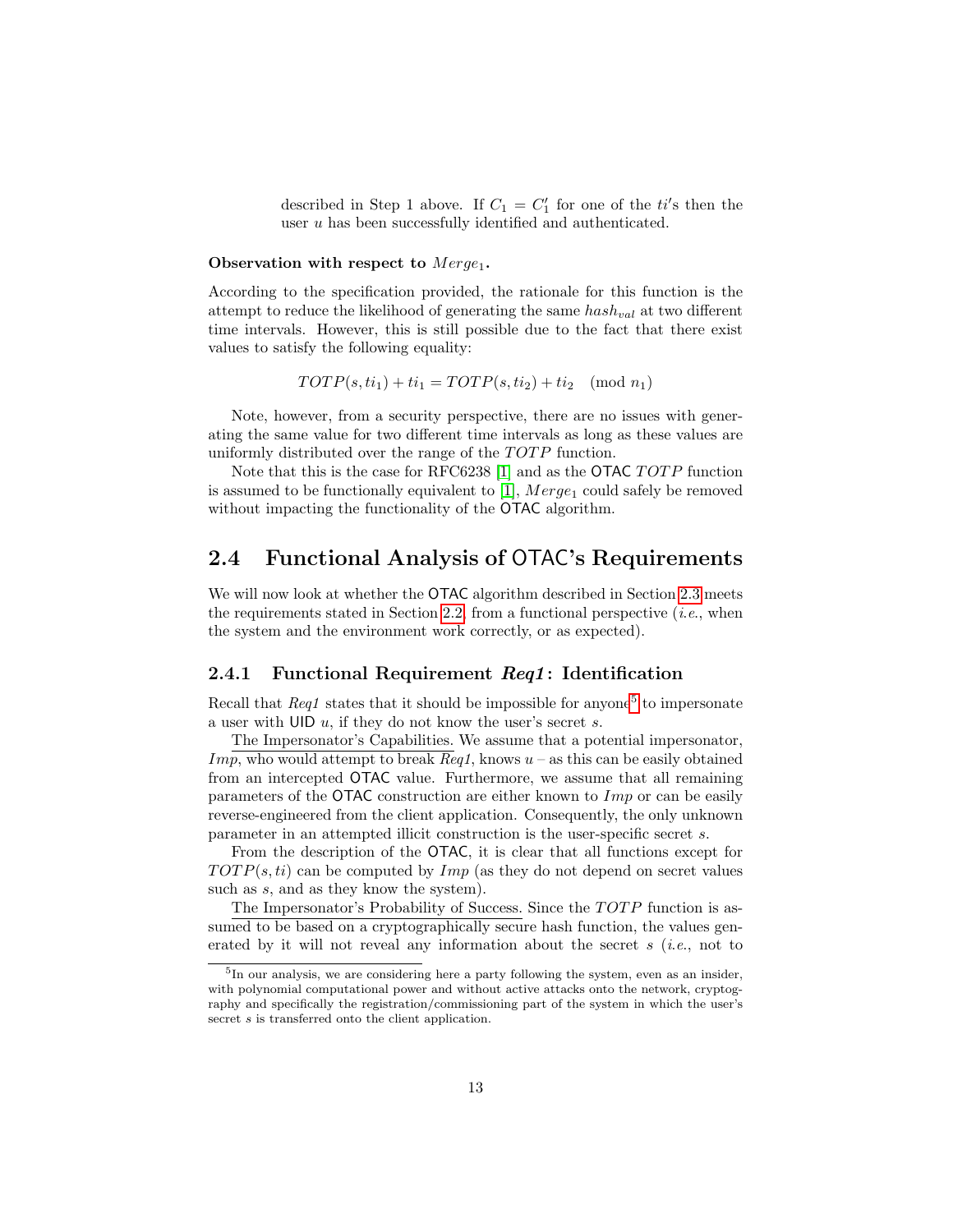a normal impersonator bounded by polynomial computations or informationtheory bounds).

However, it is also clear that an impersonator does not need to know the secret s to generate well-formed  $\overline{O}$ TAC values for a user u. Obviously, the impersonator can iterate blindly over the output domain of  $TOTP$ , and one of those values will be valid for a given ti.

If the  $TOTP$  used generates outputs uniformly distributed, and crucially independent of one another (which the TOTP in RFC 6238  $\vert 1 \vert$  does), then the impersonator cannot even adaptively find an interval ti for which producing the correct  $TOTP(s, ti)$  without knowing s gives him an advantage over another time-interval  $t_j$ . Thus, for any time-interval,  $t_i$ , the impersonator is standing roughly the same chance of producing illicitly a valid  $TOTP(s, ti)$ . This is stated as follows:

<u>Statement 1</u>: If the  $TOTP$  used is as per the RFC 6238 [\[1\]](#page-41-0), for any timeintervals  $ti, tj, t_i \neq t_j$ , given to an impersonator, Imp, or even chosen by them,

 $|Pr[Imp \text{ produces a valid TOTP } | for t_i] - Pr[Imp \text{ produces a valid TOTP } | for t_j]| \le \epsilon_1,$ where  $\epsilon_1$  is negligibly small<sup>[6](#page-14-0)</sup>.

Given statement 1, and the fact that there are a fixed number of n values for each  $TOTP(\cdot, ti)$  spread uniformly, we can then prove the following statement:

Statement 2: If the TOTP used generates outputs uniformly distributed over *n* distinct values, then  $Pr[Imp \text{ produces a valid TOPP} | \text{for any } ti] = \frac{1}{n} + \epsilon_2$ , where  $\epsilon_2$  is negligibly small.

On the server-side, the server will compute a number of acceptable OTAC codes (corresponding to each  $ti$ ), in order to ensure that small a time drift will not prevent legitimate clients from authenticating. Let  $k$  be the number of server-acceptable/server-checked codes for a given ti.

Thus if there are  $k$  candidate OTAC tokens being generated on the server, then the likelihood of the impersonator submitting a correct one for a given time period is  $\frac{k}{n}$ .

Putting it all together, formally, we can prove the following statement:

Final Statement: If the TOTP used in the OTAC generates outputs uniformly distributed and independent of one another (as per e.g., the TOTP in the RFC 6238 [\[1\]](#page-41-0)), then the probability of an impersonator as described above to produce a valid TOTP for a user without knowing their secret, thus breaking Req1, is  $\frac{k}{n} + \epsilon_3$ , where n is the size of the domain of the TOTP and k is

<span id="page-14-0"></span> ${}^{6}$ All the  $\epsilon$  values in this subsection are negligbly small, and in practice they can safely be considered to be 0. They refer to two aspects: (a) the TOTP in REF 6238 or other TOTPs used are computationally secure function, *i.e.*, there is negligibly-small computational difference from one instance to another; (b) there are choices made in any OTAC's instantiation around and alongside the TOTP instance dependent on the system's parameters; one such set of choices versus another also entails negligibly-small computational difference.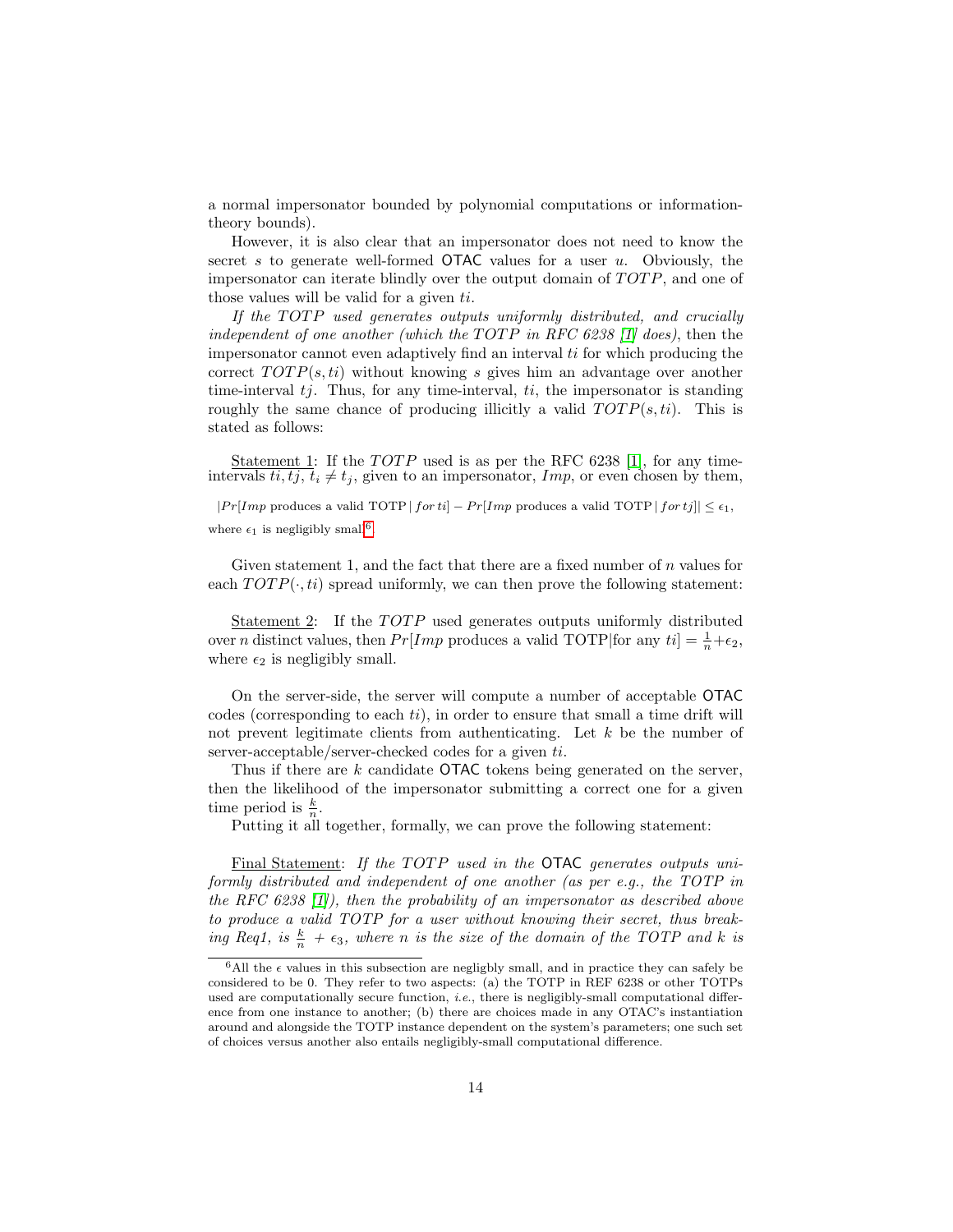the number of server-checked codes for one client-generated code, and  $\epsilon_3$  is a negligible amount.

Take-away Message: Provided that  $k/n$  above is sufficiently small  $(e.g., <$  $\frac{1}{10^6}$ ) and that multiple incorrect submission attempts will result in the account being locked, then the requirement that an impersonator cannot forge a user's OTAC without knowing the user's secret s. Thus, in practice, under normal computational powers, and if the  $TOTP$  inside the OTAC is as per the RFC 6238 [\[1\]](#page-41-0), then  $\text{Re}q1$  is met.

#### <span id="page-15-0"></span>2.4.2 Functional Requirement Req2: "Off-line" (Client) Operation

This requirement states that once the application has been commissioned and the user's details have been registered on both client and server side, the client OTAC application operates autonomous of the server side.

This requirement is clearly met as there is no communication between the server and the client application prior to the calculation of the OTAC value.

However, note that the application can only function in this "off-line" mode considering the three aspects below:

- a. the duration/length  $|ti|$  of the time interval  $ti$ ;
- b. there is latency  $l$  onto the network;
- c. the synchronisation of the computer-clock/time on the client side and server side applications<sup>[7](#page-15-1)</sup>.

Let  $|ti|$  be the duration/length of the time interval ti. Let  $\tau$  be the communication time of any client-issued code (including in the network latency  $l$ ), i.e., the time to get from the client to the server.

Let  $\delta$  be the difference in time synchronisation between the client and the server's computer clocks.

Let  $k$  be the number of trials a server makes in checking a given OTAC, for a time interval.

Let  $opt_k$  be a function which computes the value k given  $\delta$ ,  $\tau$ , |ti| and  $n_1$  (the size of the range of the TOTP), *i.e.*,  $k=opt_k(n_1, \delta, \tau, |ti|)$ .

Final Statement. If the TOTP used in the OTAC uses client-server resynchronisation techniques when needed as per e.g., the TOTP in the RFC 6238 [\[1\]](#page-41-0), then, for any given n,  $\delta$ ,  $\tau$ , |ti| as per the above, there exists an optimising function opt<sub>k</sub> that selects  $k=opt_k(n, \delta, \tau, |ti|)$  such that the server will accept a client's offline-produced OTAC with a probability  $1-\frac{k}{n}$  which is negligible close to 1, and so the requirement Req2 of the OTAC is met.

<span id="page-15-1"></span><sup>7</sup>Addressing any potential de-synchronisation of the time between server and client application is out-of-scope of this analysis and it assumed that mechanisms are in place to prevent this.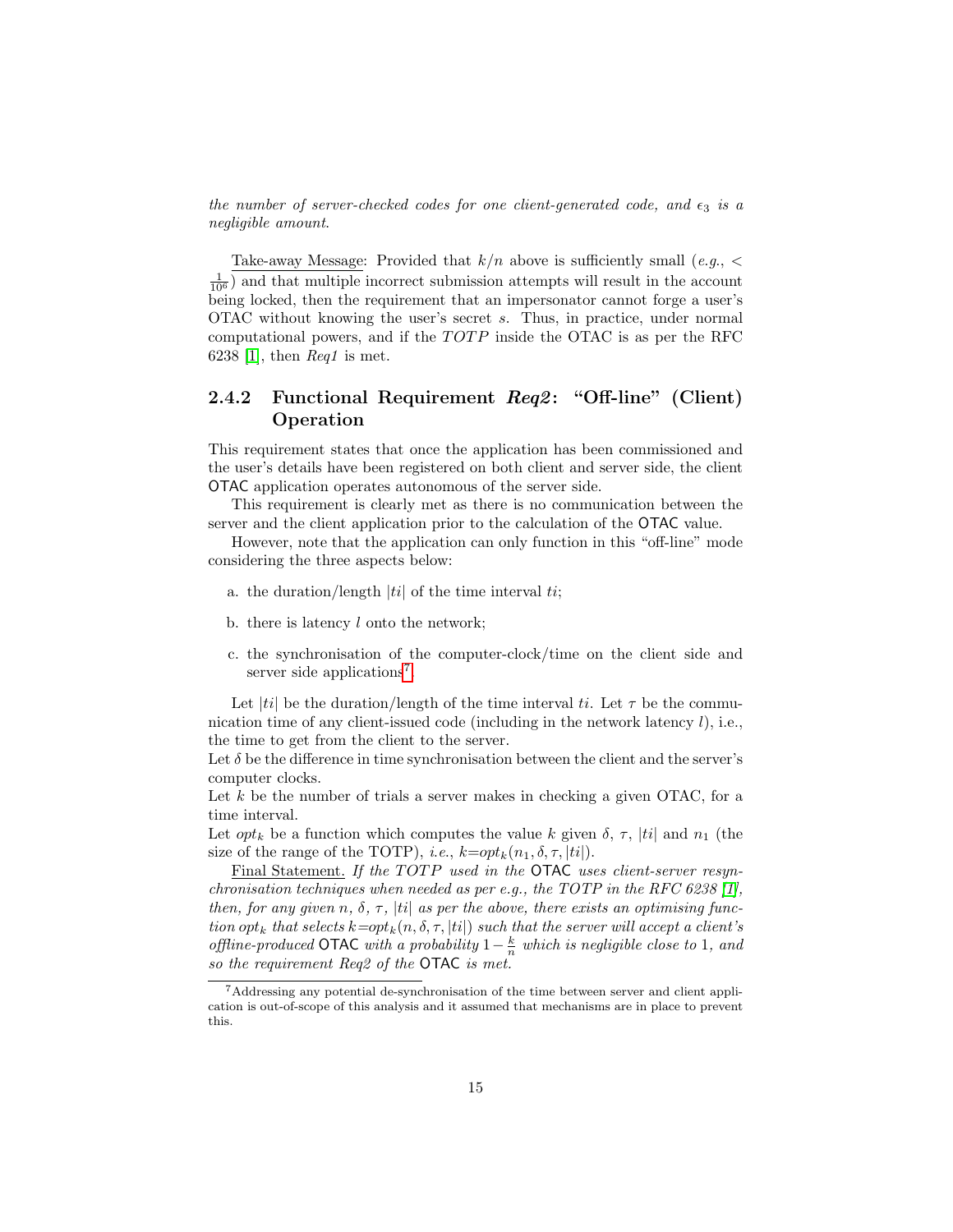Note 3: Such fine-tuning of server-side verification, in order to discriminate between honest/acceptable/legitimate behaviour (*i.e.*, correctness) and illicit/rogue/fraudulent behaviour (i.e., security) is a known problem in computer science [\[2\]](#page-41-1), which has practical solutions within given applications.Therefore, the OTAC's server-side application, to achieve good attainment of Req2, would need to be fine-tuned per use-case: with one acceptance threshold k for payments and another for drones, etc.

Take-away Message, In practice, this means that the server should be finetunable (with respect to the number of codes to check per given time interval, the TOTP range, the given application,  $e.g.,$  network latency) within reliable margins, such that, under normal network conditions for the usage, a client's offline-produced OTAC is almost always accepted, and hence, with such finetuning in place, the requirement Req2 of the OTAC is always met.

#### <span id="page-16-0"></span>2.4.3 Functional Requirement Req3: Code-token Uniqueness

Recall that this requirement informally states that two honest users always generate different codes  $c, i.e.,$  given an **OTAC** token generated by user A, the server will never mistake it for a valid OTAC token generated by/for user B.

The only part of the OTAC value containing the user's UID,  $u$ , is  $C_2$ . We can prove that the OTAC tokens will always be different. The proof is as follows.

Consider two 2 different users with UIDs  $u_1$  and  $u_2$ ,  $u_1 \neq u_2$ . Assume, by contradiction, that the users' OTAC values were the same, i.e., the two  $C_2||C_1$  values generated are the same for both users. More formally, we would have that  $C_2^{u_1}$   $||C_1^{u_1} = C_2^{u_2}$   $||C_1^{u_1}$ . From this we would have two aspects holding simultaneously:

$$
C_1^{u_1} = C_1^{u_2} \tag{2.1}
$$

$$
C_2^{u_1} = C_2^{u_2}.\tag{2.2}
$$

Let's take equation (2.2):  $C_2^{u_1} = C_2^{u_2}$ . From this, we would have, by the result of the Distancing function in Step 2 (c.f., Section [2.3.1\)](#page-9-1), that  $u_1 + C_1^{u_1} = u_2 + C_1^{u_2}$ . Since equation (2.1) must also hold, then<sup>[8](#page-16-1)</sup> it follows that we must have:  $u_1 = u_2$ . But, this is a contradiction with the working hypothesis. So, the the assumption in the proof is false: two codes cannot be the same for two different users. This concludes the proof.

Final Statement. If the Distancing function projected on the user-domain is injective and the rest of the OTAC algorithm produces  $C_1$  and  $C_2$  as per the specifications in Section [2.3.1,](#page-9-1) then the **OTAC** produces unique codes per user, thus meeting functional requirement Req3.

Take-away Message: Provided that the construction of  $C_2$  in the OTAC (*i.e.*, the part of the code that contains the UID  $u$ ) combines u with  $C_1$  in a way that remains user-specific (e.g., the Distancing algorithm does not truncate results

<span id="page-16-1"></span><sup>&</sup>lt;sup>8</sup>Note that this assumes the addition of *Distancing* to be proper addition and not modular addition.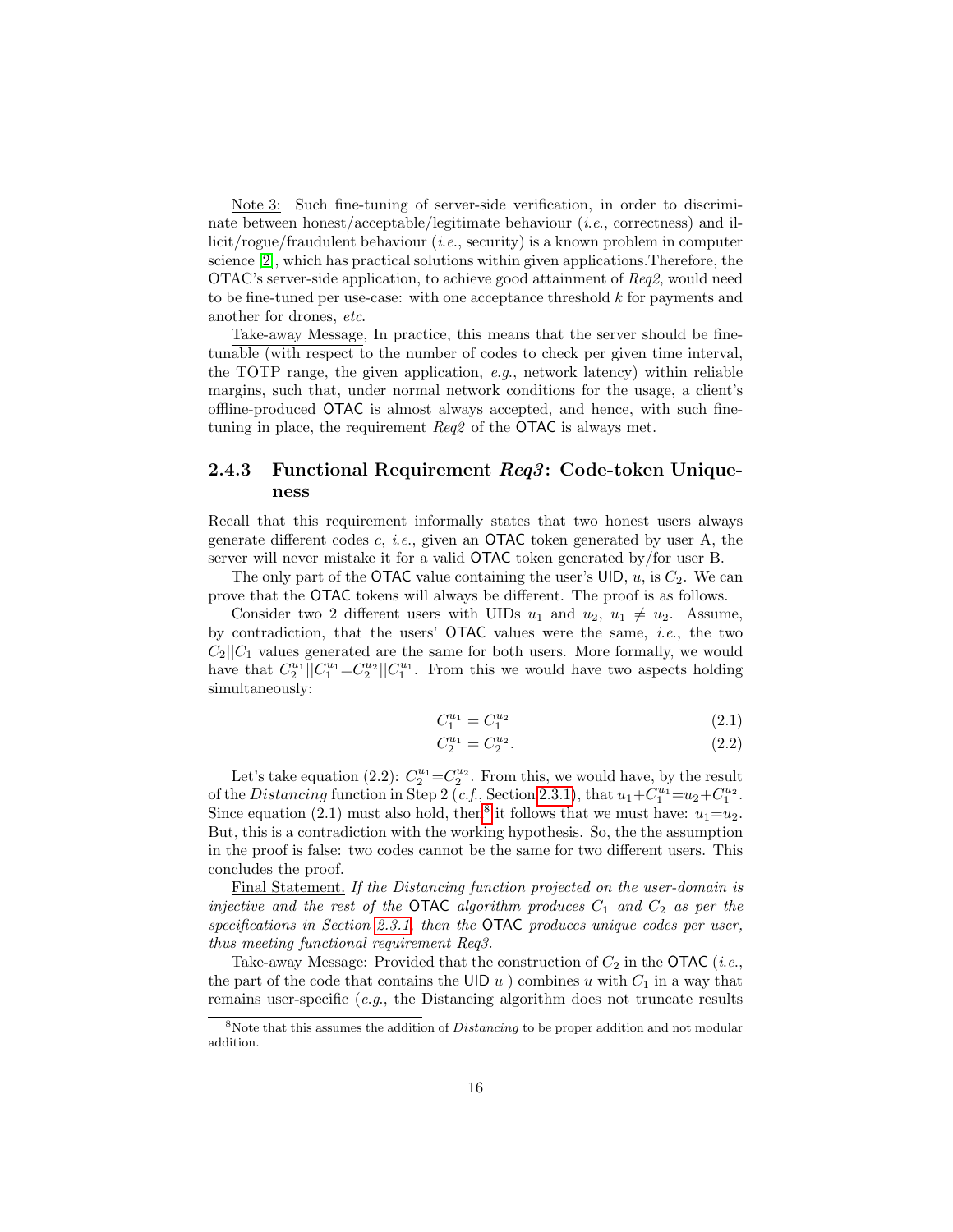using modular arithmetic), then OTAC tokens generated per user are indeed unique to that user. In practice, this can be achieved easily.

Note 4. All this analysis disregards the threat of *replay attacks*; in this threat, an old client-generated code would be resent to the server and this code would be accepted by the latter. All applications not just the OTAC, which like the OTAC require "off-line" client operation  $(i.e.,$  no bidirectional active interactions between the client and the server) are prone to replays to some extent. More specifically for the OTAC system, if the "off-line" operation is maintained (as it is a main functional requirement here) and the current design of the OTACproduction remains unchanged (e.g., one does not add further time-identification details such timestamps/counters or mechanisms such as public-key encryption), then one aspect that can improve OTAC's replay-protection is a server-side addition, as follows. The server could check that a code received for a given user and acceptable at the current point, has not been accepted before against the currently server-acceptable intervals.

#### <span id="page-17-0"></span>2.5 Summary of Analysis

We have shown that the generic construction of the OTAC algorithm satisfies the stated requirements within the bounds of the specified system parameters. In other words:

- the generic **OTAC** algorithm provides identification of a given users: *i.e.*, the ability of a generic impersonator, as presented, to produce a valid OTAC token for a given user can be made as small as required, by choosing cryptographically secure TOTPs and fine-tuning the system parameters. A corollary of this is that an accidentally mistyped OTAC token might also be accepted with the same negligible probability.
- the system can operate well in a client "off-line" fashion, provided the timesynchronisation between the client application and the server application is maintained, and the server is well fine-tuned with respect to false rejection vs. abuse, in function of the system's parameters  $(e.g., \text{ latency}, \text{ time-}$ interval).
- The uniqueness of the OTAC values for each user is guaranteed by its construction, if the  $C_2$ -creating function is user-specific (*i.e.*, mathematically, it is injective over the user-ids).

All of these can be relatively easily and reliably attained in practice.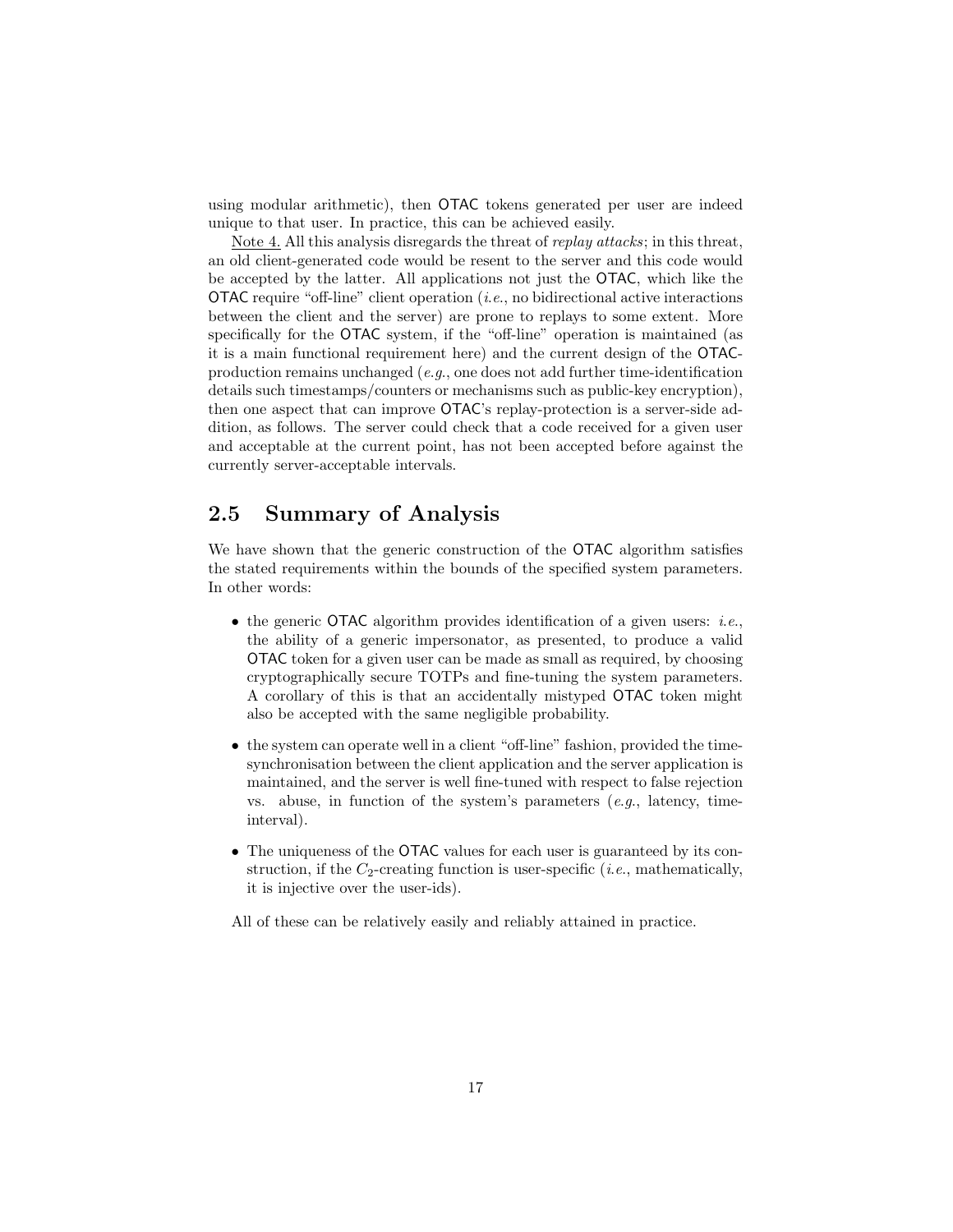## <span id="page-18-0"></span>Chapter 3

# OTAC's Use Cases & Their Functional Analysis

In this section, we look at two specific instantiations of the OTAC algorithm described in Section [2.3;](#page-9-0) these are two concrete use cases. We first describe the motivation for the use case followed by providing an analysis of the main differences between the generic algorithm and its adaptation for the use case in question. In particular, we provide details of the constraints imposed on the choice of system parameters by the the use case. We then analyse whether each use case specific instantiation of the OTAC algorithm still meets the three main requirements stated in Section [2.2.](#page-8-0)

### <span id="page-18-1"></span>3.1 Use Case: "Ephemeral" Payment Cards

#### <span id="page-18-2"></span>3.1.1 Use Case Description

The payment card use case can be summarised as follows: a user, identified via the identifier UID, registers her real payment card number with the swIDch server application which provisions the swIDch client application with a fresh "serial number" associated to said payment card. The swIDch server application also stores the user's card serial number; this card serial number is the OTACsystem shared secret  $s$  (see Fig. [2.1\)](#page-8-1).

For the purpose of this use case, the swIDch algorithm as given in the specifications (see Appendix [B\)](#page-27-0) and presented herein in Section [2.3](#page-9-0) is altered, such that the OTAC code-token c generated is a number that equates to a valid payment card number together with its expiry date and Card Verification Value (CVV) number. The purpose is the user enter (parts of) this code into an e-commerce website to pay for goods.

When presented to the payment gateway, the payment card number will need to be passed to the swIDch server application for decoding so that the user's id, UID, and associated real/secret payment card number (and its details) can be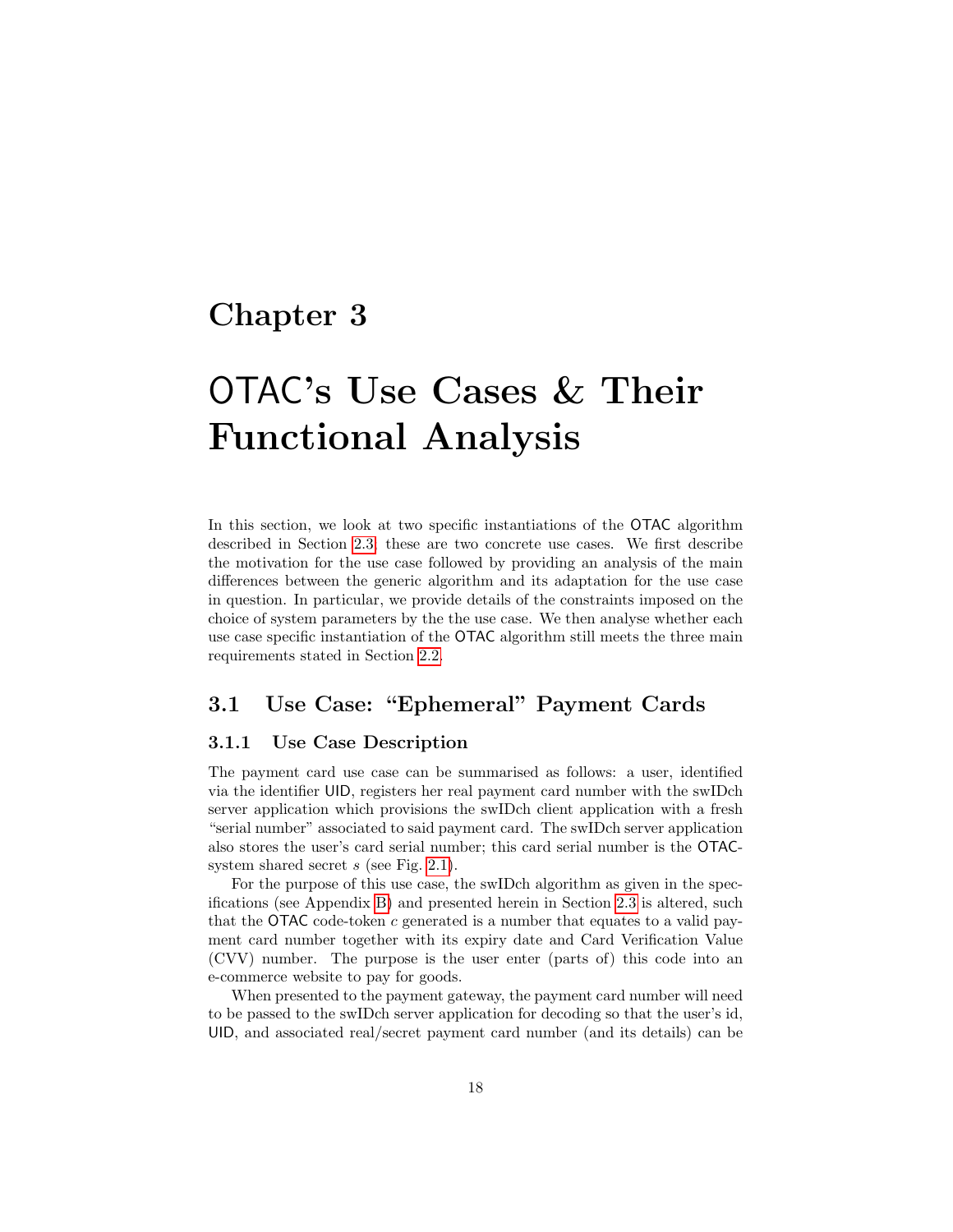retrieved from the swIDch database to pay for the transaction.

The advantage of the solution is that e-commerce providers do not need to change their infrastructure<sup>[1](#page-19-1)</sup> to support the swIDch solution as it produces valid payment card numbers. Moreover, due to the time-limited nature of the OTAC token, the temporary payment card number will expire in  $e.g., 90$  seconds and, hence, even if stolen in transit, it is of limited use to any attacker. Finally, the swIDch client application does not hold any real payment card details, either.

#### <span id="page-19-0"></span>3.1.2 Adaptations of the Generic OTAC Algorithm

The following changes have been determined by analysing the provided specification in Appendix [B.](#page-27-0) To describe these changes, we will mainly use our description in Section [2.3.](#page-9-0)



The main constraint<sup>[2](#page-19-2)</sup> in this use case is the format of the final  $\mathsf{OTAC}$  token which needs to match the following format:

<span id="page-19-3"></span>Figure 3.1: Payment Card Format

As a consequence, the main change in the credit-card OTAC is the construction of the final OTAC token which requires it to be a valid payment card number.

This imposes the following restrictions:

- a. The payment card number consists of the Bank Id Number (BIN) which are the first 6 decimal digits and shown in red in Figure [3.1.](#page-19-3) The BIN is static and cannot be changed.
- b. The next 9 digits denote the account ID ("789876543" in Figure [3.1\)](#page-19-3) and can be freely chosen resulting in  $10^9$  possible values.
- c. The final digit ("2" in Figure [3.1\)](#page-19-3) is a check digit which is computed using the Luhn algorithm [\[3\]](#page-41-2) and hence predetermined and cannot be chosen freely.

<span id="page-19-1"></span><sup>&</sup>lt;sup>1</sup>This is so, provided swIDch can act as  $e.g.,$  a tokenisation service within the payment networks.

<span id="page-19-2"></span><sup>&</sup>lt;sup>2</sup>Note that this equates to some of the parameters of the generic OTAC now being determined by a real-life use case; therefore, if nothing else changes, all probability thresholds in meeting the functional requirements given are dictated by usability/functional constraints.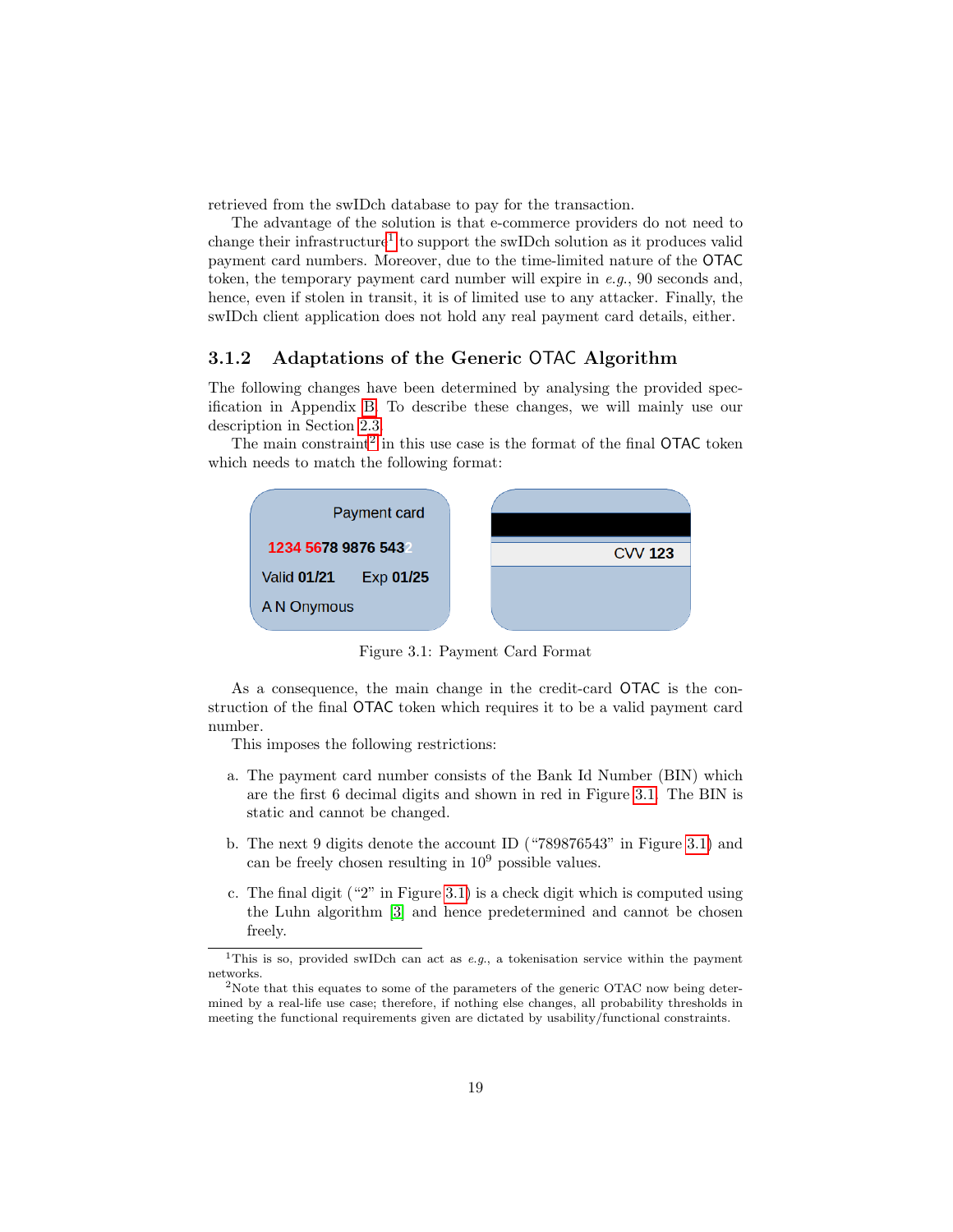- d. The "Valid" and "Exp" dates can again be chosen freely provided the chosen dates are sensible, i.e., they are within a reasonable time period and the "Exp" date is in the future of the current date while the "Valid" date is in the past. The swIDch algorithm restricts the 'Valid" and "Exp" dates to a five year period resulting in 60 possible values for these fields.
- e. The CVV field is a 3 digit number which can be freely chosen providing 1000 possible values.

Functionally-imposed Restrictions: Number of Possible Codes. As a result of the above, there is a total of roughly  $10^9 * 60 * 10^3 = 6 * 10^{13}$  possible "ephemeral" payment card numbers that can be constructed and that this use case OTAC can produce. So, formally, we have that  $n = 6 * 10^{13}$ .

New, Freely Made Design Choices. The main design decision for the payment card OTAC implementation is the number of customers that need to be supported. This is an important choice, since it determines how many codes/card-numbers per user, the system can provide. *i.e.*, if there were to be  $10^7$  customers then the algorithm would allow for up to  $6 * 10^6$  possible "ephemeral" payment cards to be associated with each user.

So, it can be clearly seen that there is a clear security trade-off between the number of supported users and the number of "ephemeral" payment cards available per user.

#### Changes/choice of System Parameters

Let us re-fix the notation/details for the payment card use case. In this case, the construction of the OTAC algorithm uses the following settings:

- u represents the account ID,  $u \in [0, 10^l]$  where  $10^l$  is the number of customers to be supported;
- $\bullet$  s represents a user-specific secret which is completely independent on the user's real payment card details;
- *ti* represents the current time-interval;
- $D_1 = 16 l$ ;  $D_2 = l$  are the number of characters to be used in the output format;
- $B_1 = B_2 = 10$  as all outputs are going to be digits;
- $TOTP(s, ti) \in [0, 6*10^{13-l})$  is as before but its output range is determined by the use case;
- $Merge_1$  does not change;
- Merge<sub>2</sub> is changed to  $\mathit{GenerateCardNumber}(BIN, C_1, C_2)$  where  $BIN$  is a fixed 6 digit number identifying the bank and  $C_1$  and  $C_2$  are the outputs of Step 1 and Step 2 of the OTAC algorithm as described in Section [2.3;](#page-9-0)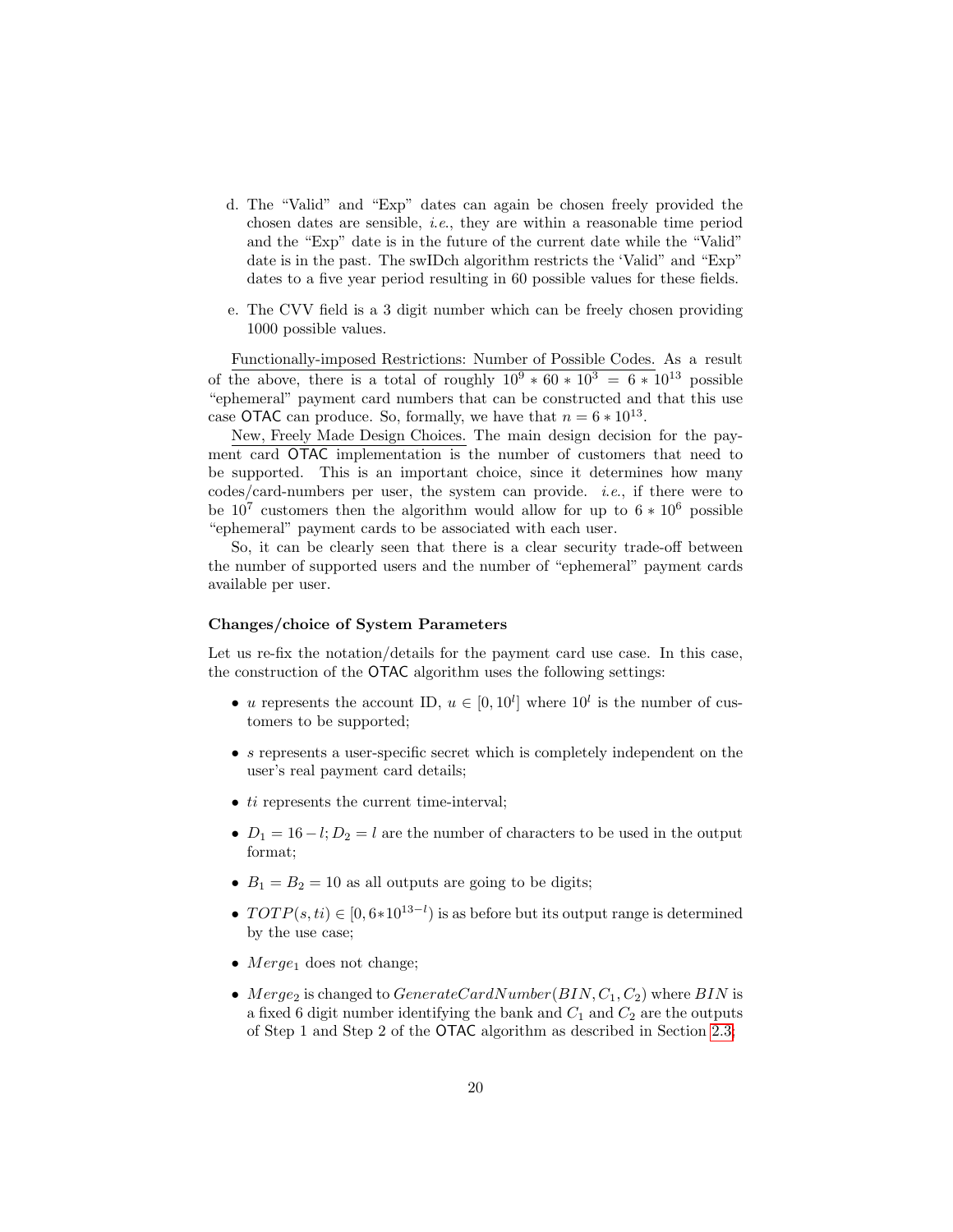- $Spacing_i(val, D_i, B_i)$  for  $i \in [1, 2]$  do not change
- Distancing (val<sub>1</sub>, val<sub>2</sub>) has changed. It is uses  $hash'_{val}$  computed in Step 1(b) of the generic algorithm instead of  $C_1$ .

The only two essential changes are the computation of *dvalue* and the replacement of  $Merge_2$  by  $GenerateCardNumber(BIN, C_1, C_2)$ .

Firstly, the computation of *dvalue* uses the numeric value of  $hash'_{val}$  before its transformation into  $C_1$  to ensure that the resulting sum is not overflowing the range of the valid account numbers. Note that this also means that the maximum account number,  $u_{max}$ , that can be allocated is chosen such that  $u_{max} + 6 * 10^{13-l} < 10^l$  in order to avoid a possible overflow.

Secondly, GenerateCardNumber simply constructs a valid card number given the outputs  $C_1$  from Step 1 and  $C_2$  from Step 2 of the algorithm. The format of  $C_1$  and  $C_2$  are such that they represent the relevant 16 digts that can be freely chosen as discussed Section [3.1.2](#page-19-0) with the constraint that the range of the "Valid" and "Exp" digits are valid and are sensible. Consequently, the only additional value that needs to be computed is the checksum digit.

We will now analyse these changes' impact on the requirements specified in Section [2.2.](#page-8-0)

#### <span id="page-21-0"></span>3.1.3 Functional Analysis of OTACs Payment use case

#### <span id="page-21-1"></span>Functional Requirement Req1: Identification

This requirement is still as before: without knowing a serial-number register for a given user, an impersonator should not be able to produce a valid "ephemeral" card number as an OTAC token for them.

The question then is whether the only two changes to the generic algorithm give the impersonator an advantage. The identifying part of the OTAC is C2 and the hard-to-reproduce code (as discussed in Section [2.4.1\)](#page-13-1) is  $C1$ , and specifically the TOTP inside C1.

In this transformation, the  $Spacing_1$  function in the generic  $\mathsf{OTAC}$  is replaced with the identity function, but original functionality of the  $Spacing_1$  function is moved to this use case's GenerateCardNumber function. So, overall no functionality is changed/lost between the generic OTAC and payment-centred OTAC. Aside of this, we can see that the payment-OTAC algorithm is identical in its construction of  $C1$  and  $C_2$  as the generic **OTAC** algorithm. The final step of the generic algorithm is the concatenation of  $C_1$  and  $C_2$ , which is replaced by a concatenation of a BIN with  $C_2$  and  $C_1$  and the calculation of a check digit to form a valid payment card number. So the only difference here is some additional digits surrounding  $C_1$  and  $C_2$  but these do not change the purpose and content of  $C_1$ ,  $C_2$ .

So, all the changes between the generic OTAC and payment-centred OTAC bring no functional differences, and are just about specifying specific parameters. Thus, we can recast the statement with respect to requirement Req1 from the generic OTAC to this use case as follows.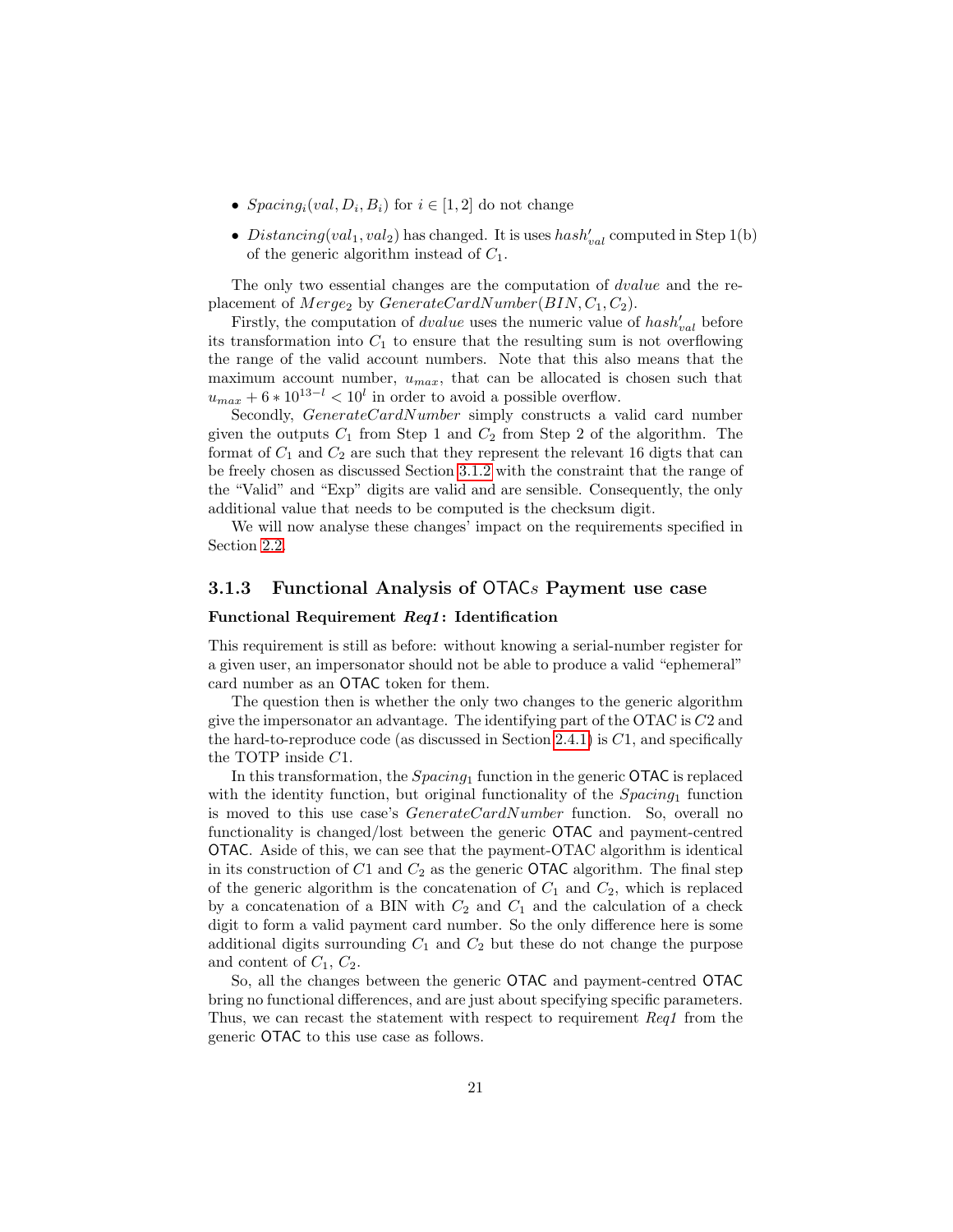Final Statement. In the payment OTAC, an impersonator will have a probability practically close to  $\frac{k}{6*10^{13-t}}$  to impersonate a valid user without knowing their registration secret, where  $k$  is the number of server-checked codes for one client-generated code.

Consequently, we explained that the payment-based instantiation of the OTAC algorithm for payment cards is straightforward instantiation of the generic algorithm and hence satisfies this requirement Req1 within its parameters.

#### <span id="page-22-0"></span>Functional Requirement Req2: "Off-line" (Client) Operation

There is no change in the payment-centred instantiation of the OTAC algorithm that can affect this requirement in a sense not already discussed in Section [2.4.2.](#page-15-0) For this requirement to be attained, fine-tuning of  $k -$  the number of serverchecked codes for one client-generated code, needs to occur in-keeping with this use case  $(e.g.,$  measurements of the quality of the connection of the client application can be envisaged, etc.). This is all practically attainable.

#### <span id="page-22-1"></span>Functional Requirement Req3: Code-token Uniqueness

There is no change in the payment-centred instantiation of the OTAC algorithm that can affect this requirement in a sense not already discussed in Section [2.4.3.](#page-16-0)

#### <span id="page-22-2"></span>Summary of the "Ephemeral" Payment use case Analysis

In this section, the use case for "ephemeral" payment cards has been presented and it was shown that the adaptation of the generic OTAC algorithm to this use case preserves the functional requirements stated in Section [2.2.](#page-8-0)

#### <span id="page-22-3"></span>3.2 Use Case: Drones

This use case is the one derived from the algorithm description in Appendix [B.](#page-27-0)

#### <span id="page-22-4"></span>3.2.1 Use Case Description

Many drones are limited in their computational processing power and do not use encryption to secure the communication channel between the drone controller and the drone. As the drone commands are static, there is a real risk that an attacker can hijack a drone by simply sending appropriate drone commands to a drone within her range.

The proposed solution is to use the OTAC algorithm to encode the available drone commands together with a short time interval  $ti$  to ensure that the thusobfuscated drone commands have a short validity period and, most importantly, an attacker will not be able to send valid commands in a given time interval (unless the attacker replays an already just-sent value), i.e., property Req1 of the OTAC is a crux requirement of the drone use case.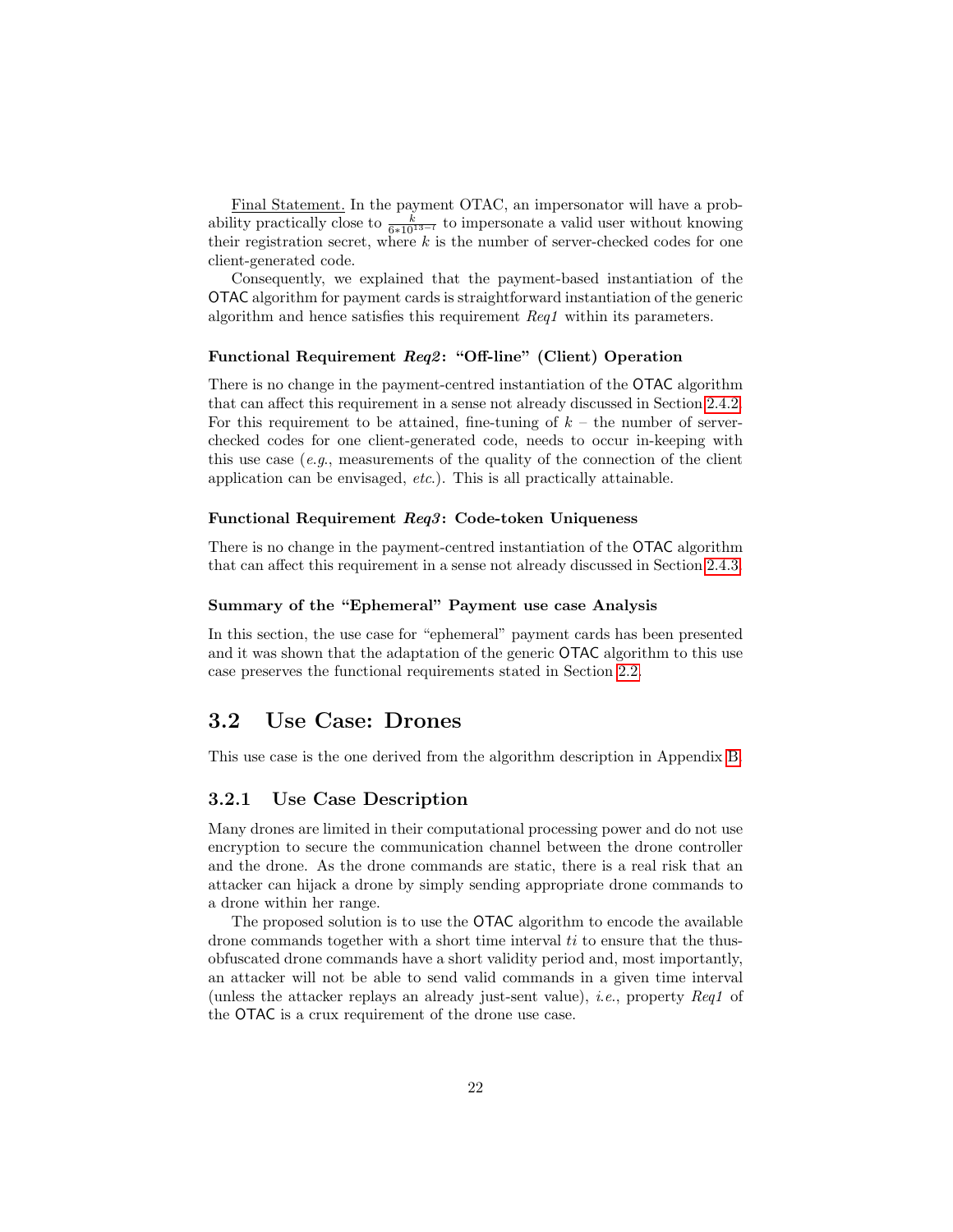Functionally-imposed Restrictions: Number of Codes Sent per Second. Moreover, the solution provided here, needs to meet the following additional requirement:

– to be able to transmit a minimum of 20 commands per second.

Consequences of Functionally-imposed Restrictions. This aforementioned restriction in turn constraints of the length of the OTAC values that can be sent.

Moreover, even if the requirements Req1, Req2, and Req3, hold (as we will show below), this aforementioned restriction increases the threat around unencrypted channels and replay attacks (see Note 4 in Section [2.4\)](#page-13-0). Yet, recall that this is not a problem specific only to this use case: in the generic case of the OTAC as well as in any systems with "offline" client communication and no encryption on the channel not just the OTAC, there is little replay protection (see, again, Note 4). However, in this use case, the extra constraint of sending a minimum of 20 commands per second means that an observer can potentially learn 1000 coded-commands within a 50 second window. Depending on the frequency with which these commands are sent and the usefulness of the commands being transmitted, an attacker might thus be able to obtain a useful set of commands in a very short period of time.

#### <span id="page-23-0"></span>3.2.2 Adaptations of the Generic OTAC Algorithm

For this use case, the role of the OTAC algorithm changes from being used for the authentication and authorisation of a single user to a dynamic encoding system for a set of commands.

Using the notation introduced in Section [2.3,](#page-9-0) the idea behind this is as follows:

- A drone's  $m \leq 1000$  commands are mapped to  $1001, 1002, \dots, (1000+m)$ ;
- Each of these numbers correspond to a  $UID, u_i$ ;
- For each  $u_i$ , there exists a corresponding secret  $s_i$ ;
- The client, in this case, is the drone controller and it is issued with a set of tuples  $T = \{(u_1, s_1), (u_2, s_2), \cdots, (u_m, s_m)\}\)$  representing the mapping of the command code  $u_i$  to its corresponding secret  $s_i$ ;
- The server, in this case the drone, is issued with the same set  $T$ .

With these assumptions in place, the generic OTAC algorithm is applied to issue a command, say  $u_x$  for some  $x \in [0, \dots, m]$ , to a drone, using the corresponding  $s_x$ , the time interval ti and system specific parameters dependent on the available bandwidth of the channel between the controller and the drone.

Working Assumption. In the next analysis, we will only consider the implications of a single controller paired with a single drone. We thus assume that there is a one-to-one mapping between a controller and a drone. Moreover, we assume that while the set of commands  $(u_1, \dots, u_m)$  to control a drone can be identical in terms of their numerical values between drones, the associated set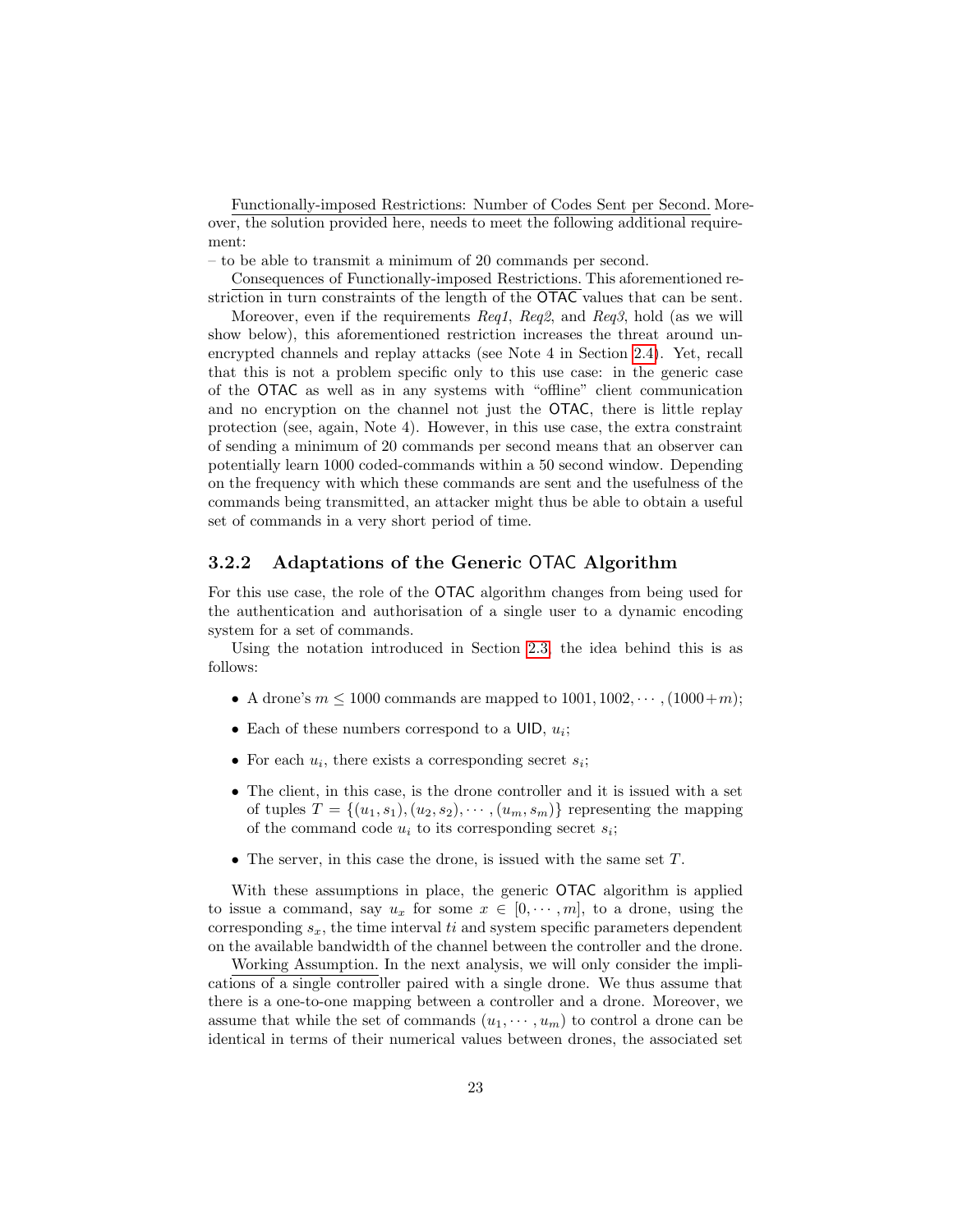of secrets  $(s_1, \dots, s_m)$  are unique for each drone and that  $|\{s_1, \dots, s_m\}| = m$ , *i.e.*, all the  $s_x$  are distinct.

#### <span id="page-24-0"></span>3.2.3 Functional Analysis of OTACs Drone use case

In order to quantitatively analysis this use case, we will look at an actual instantiation of the OTAC algorithm for this use case (described in Appendix [B\)](#page-27-0) which deployed the following values:

- $D_1 = D_2 = 4$ : the output size for the results of Step 1 and Step 2 of the OTAC algorithm is limited by the available bandwidth of the drone link.
- $B_1 = B_2 = 36$ , *i.e.*, only capital letters and digits are allowed, however this means that up to  $36^4 = 1,679,616$  different values are available.

Note that in order to avoid an overflow as a result of the Distancing function in Step 2 of the generic algorithm, the output of Step 1, needs to limited to  $36<sup>4</sup> - (1000 + m)$ , where m is the number of drone commands.

#### <span id="page-24-1"></span>Functional Requirement Req1: Identification

In the context of this use case, this property is now interpreted to mean the correct identification of encoding for the command  $u_x$ , whichs was sent in a given time interval ti.

This holds trivially, following from the analysis of the generic algorithm and the lack of variation in this use case instantiation.

#### <span id="page-24-2"></span>Functional Requirement Req2: "Off-line" (Client) Operation

We assume that the drone and controller are enrolled beforehand with the mapping of the commands  $u_x$  to their corresponding secret  $s_x$ .

Once thus commissioned, the "off-line" operation property for the drone use case holds as the instantiation of the OTAC algorithm is just a concrete implementation of the generic version which meets this requirement.

#### <span id="page-24-3"></span>Functional Requirement Req3: Code-token Uniqueness

Since the instantiation of the OTAC algorithm in the drone use case is a concrete implementation of the generic version, it, too, meets this property.

#### <span id="page-24-4"></span>Summary of the Drone use case Analysis

Considering, each command  $u_x$  individually, the **OTAC** algorithm for the drone use case satisfies all three requirements stated in Section [2.2.](#page-8-0)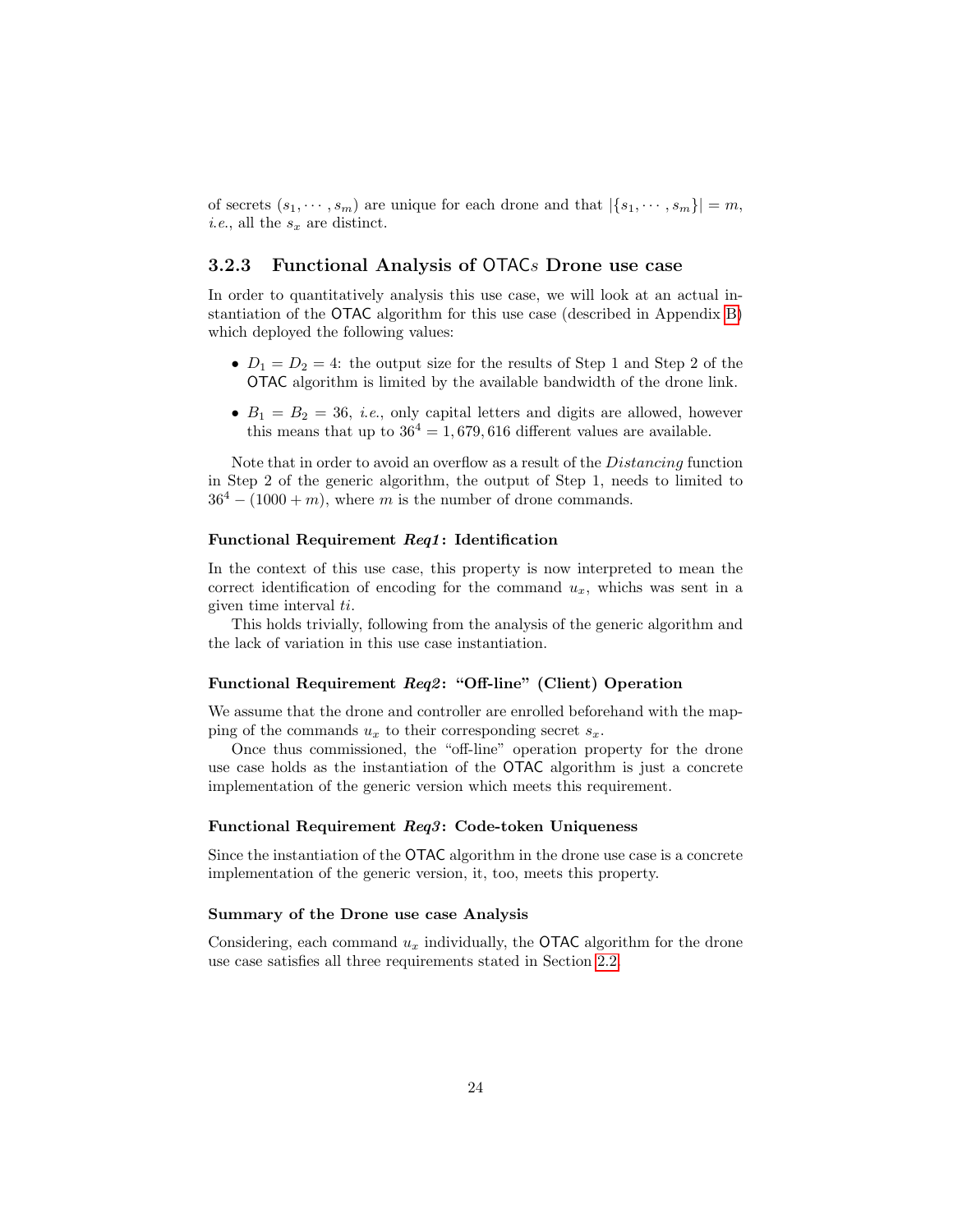## <span id="page-25-0"></span>Appendix A

## Executive Security Analysis

In this appendix, we present a few notes on **OTAC-related** aspects, generally pertaining to security, which have not been covered in the main body of the document.

On Security Analysis vs Functional Correctness. Firstly, we note once again that the analysis in the main body of the document was carried out from the perspective of functional correctness and it is not a full security analysis. This is particularly true of requirements Req2 and Req3. For requirement Req1 we only considered a very specific and weak threat pertaining to impersonation. Namely, we did not differentiate between the cases of the attacker being an insider or an outsider, between whether she can or cannot corrupt client devices nor in which way she would choose the user to impersonate versus being asked to impersonate a given user. We did not quantify the attacker's success probabilities over the number of queries made to the system (of which type these queries would be, or at which frequency – given that the system has an acceptance window per code), etc.

On the Registration Process. We did not include the Registration Process in our analysis, but we stress that for the analysis to have positive results on the requirements holding, it is imperative that the users' secrets be generated pseudorandomly such that they uniformly distributed in their domain and independent of one another. In short, if this does not happen, the necessary conditions on the TOTP('s outputs) do not hold and the requirements of the OTAC would not be met.

On Specific Constructions/Design of the OTAC: Security & Usability. As we said before, the generic **OTAC** implementing the ideal functionality  $F$  in Section [2.1](#page-7-1) could be replaced by other realisation of  $F$ , which still attain  $\text{Re}q1$ , Req2, Req3. One such realisation is to employ public-key encryption and use the public key of the server to encrypt whatever data (identifiers, times) to be sent.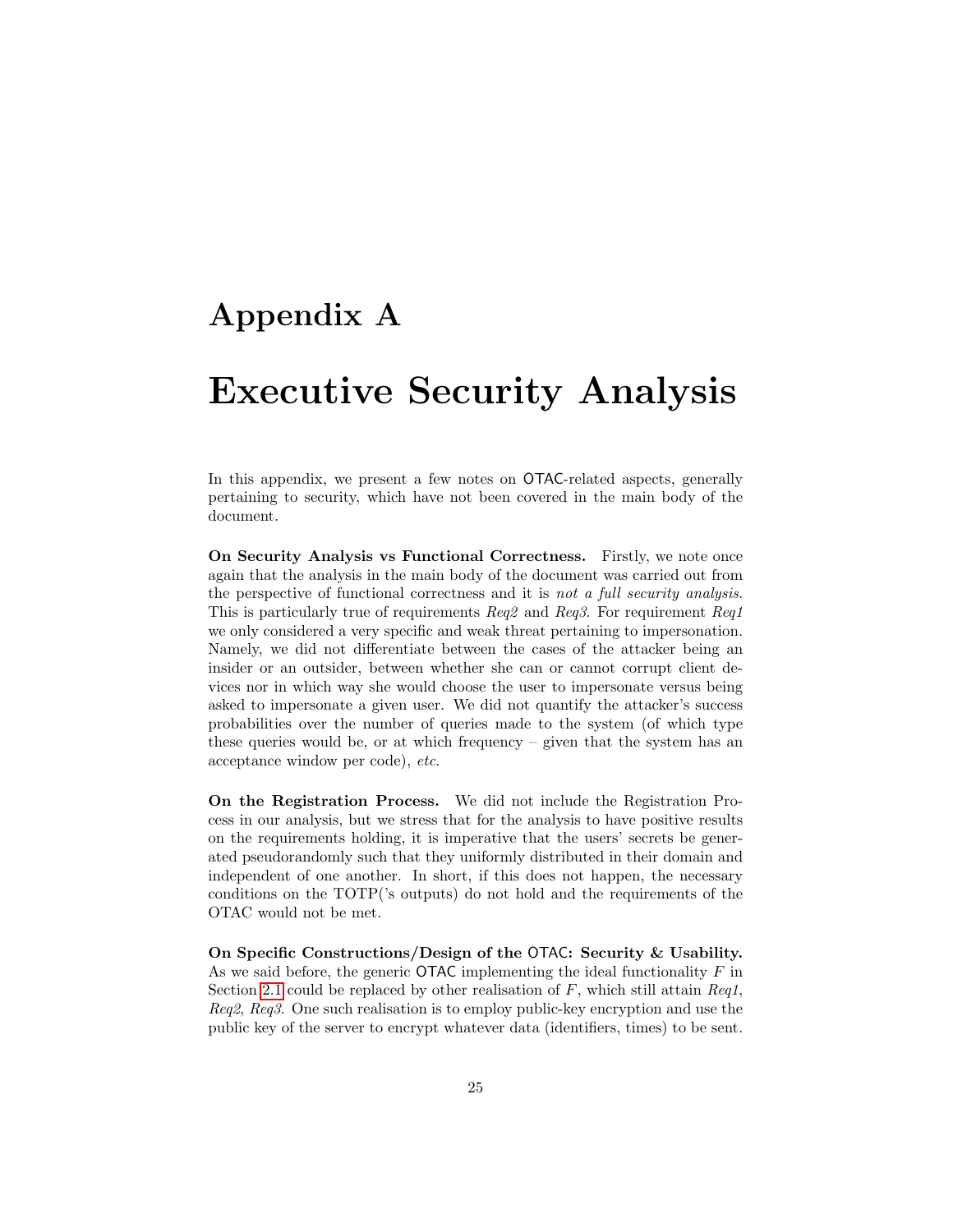The advantage of this realisation of  $F$  is that provable security follows almost by construction, as does functional correctness of the requirements Req1, Req2, Req3. However, with the **OTAC**, what stops the designer from doing the above (i.e., just sending an encrypted message) is the formatting and length constraints imposed by the use cases: *i.e.*, formatting the  $\overline{OTAC}$  as a payment-card number or fitting within eight characters to encode drone commands. Nevertheless, for the payment-card use case, we note the following: In this day and age, all "onetime" or "long-term" payment-card numbers will be sent over an encrypted channel, like HTTPS. So, the worry of obfuscating the user-id in the OTAC becomes once again secondary. In fact, all that is needed is the formatting into an "ephemeral" credit-card number, which could be attain in the way the OTAC algorithm operates or others.

In this vein, a comparison with other services  $(e.g.,$  Revolut, Curve), as well as tokenisation services would be of interest from a security perspective.

Finally, depending on how  $\textit{swIDch}$  is embedded or not into the payment networks (*i.e.*,  $swIDch$  sells this solution to a bank or  $swIDch$  remains a third party), the identification of the customer in/via the OTAC per se may not be always needed, as that information in the payment system (in each payment) is provided by various other sources (e.g., the application cryptogram – AC, issued with each payment received by the issuing bank, etc.). In this case, the aforesaid point on just using the OTAC for formatting versus having a userencoding OTAC stands further.

On Token Uniqueness. In the main body of this document, in the analysis of token uniqueness, we eliminated a corner case whereby the token of one user can be confused with the token of another user; this can occur functionally and not because of an attacker necessarily.

Indeed, note that there is always non-zero probability that an accidentally or deliberately corrupted OTAC value might result in a different user being authenticated as demonstrated here:

- a. Assume that one  $\mathsf{OTACC}_2 \parallel C_1$  is corrupted to become  $\mathsf{OTAC} = C_2 || C'_1$ .
- b. Then, let u' be the value  $dvalue C'_1$ . This value u' may well be valid UID.
- c. Then, by the argument presented in Section [2.4.1,](#page-13-1) there is a  $k/n$  proba-bility<sup>[1](#page-26-0)</sup> that the OTAC token is accepted for  $u'$ .

Note that for an attacker who knows the algorithm (which is always the case), and who, moreover, knows the user-space, it is even easier to perform step 1 and step 2 above: that is, to adaptively change  $C_1$  into  $C'_1$  such that the resulting OTAC is a valid code for a user  $u'$ .

<span id="page-26-0"></span> $\mathbb{1}[0,(n-1)]$  is the range of TOTP and k is the number of candidate ti' used by the server to allow for some time de-synchronisation between the client and server.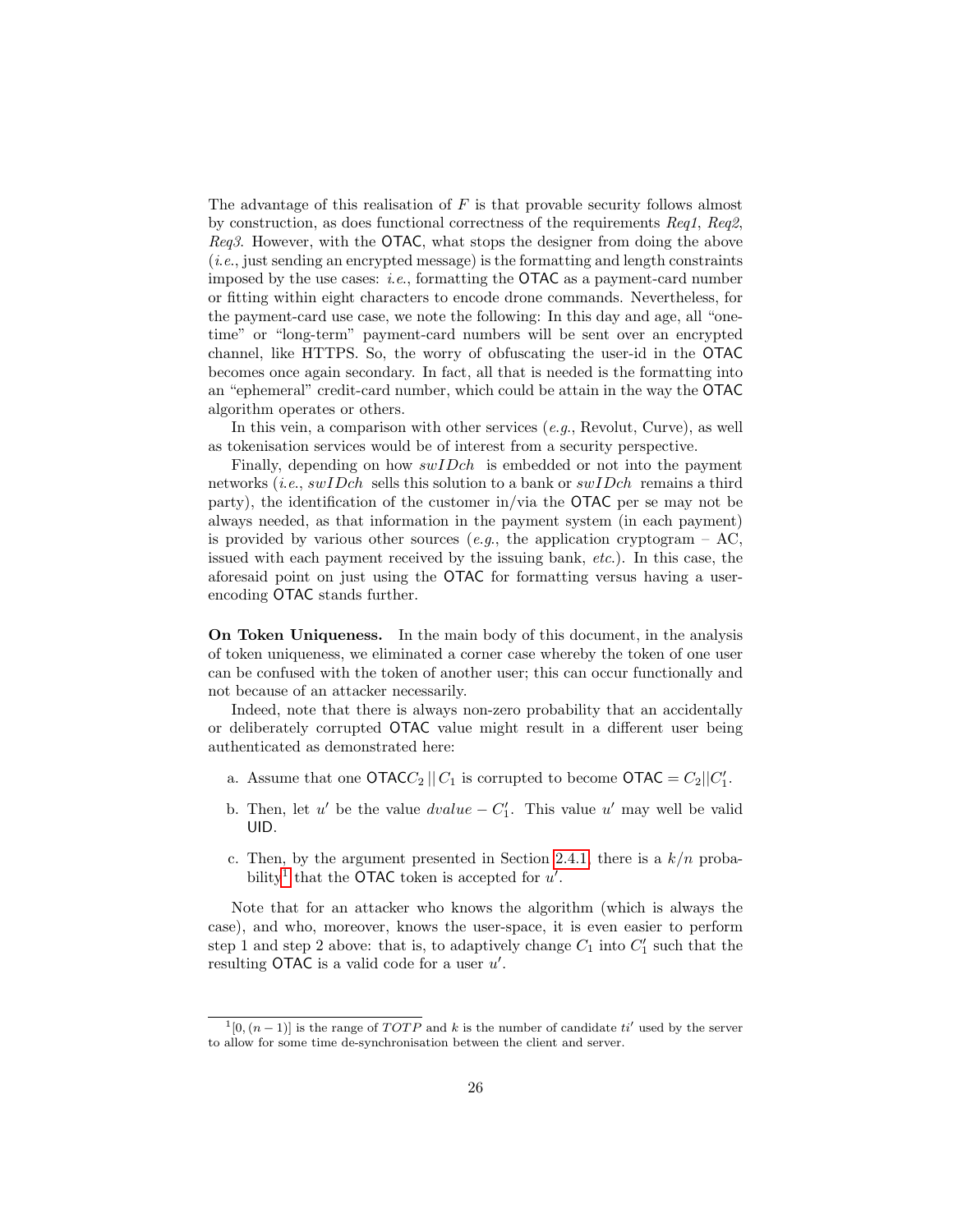<span id="page-27-0"></span>Appendix B

# Specifications Received/Analysed by UoS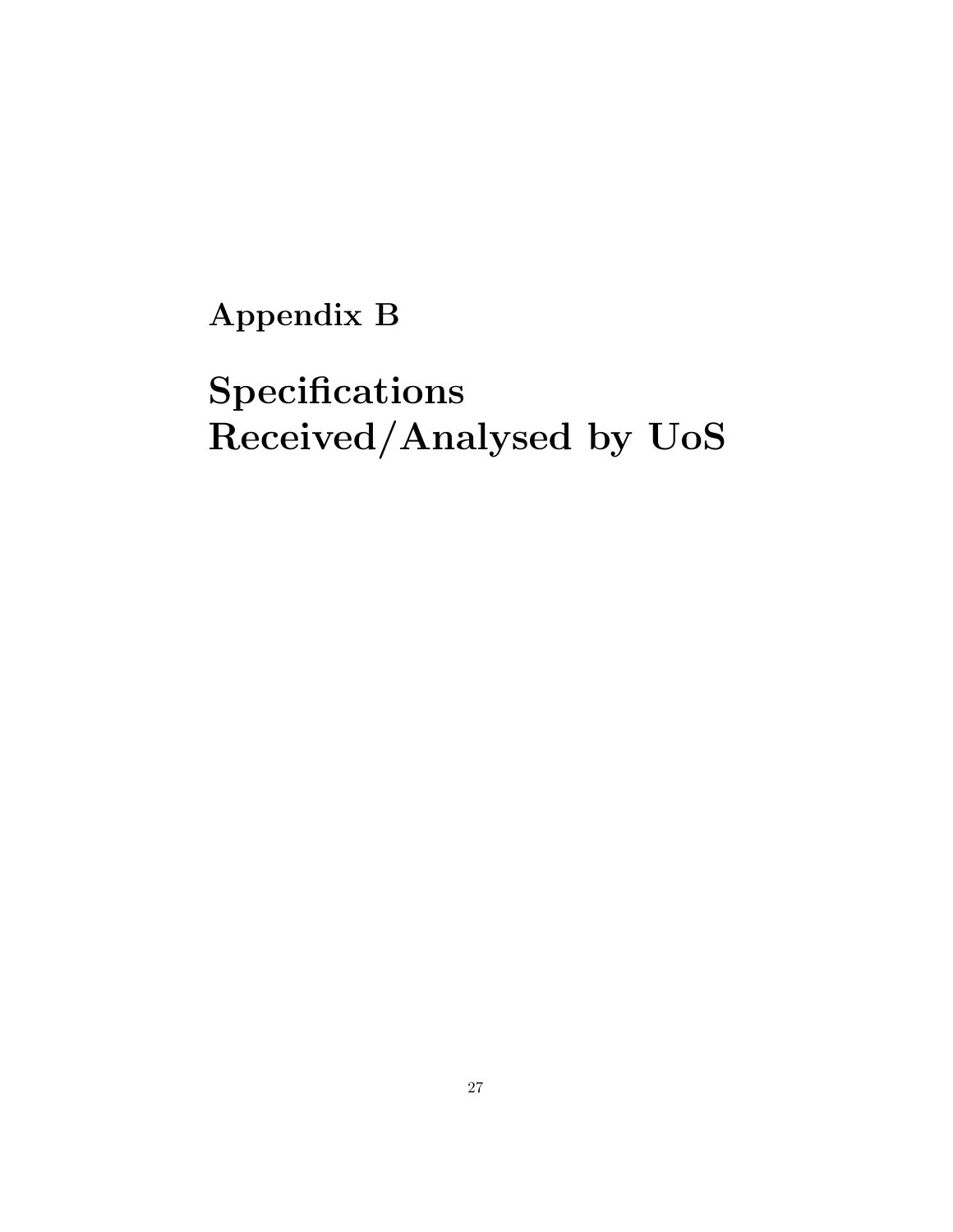# swIDch OTAC Algorithm Evaluation by University of Surrey

## **Registration**

The manner by which the identifiers and secrets are provisioned to the client application is outof-scope of the algorithm and it is assumed to be carried out as part of a trusted and secure commissioning process during the roll-out of the swIDch solution for a customer hence customer specific. There is nothing that can change the interaction of the algorithm.

We RECOMMEND that all the communications for registration SHOULD take place over a secure channel, e.g., Secure Socket Layer/Transport Layer Security (SSL/TLS) [RFC5246] or IPsec connections [RFC4301].

**OTAC Generator Operating Server OTAC Authenticator** 2. Call OTAC Register API  $\blacksquare$ **OTAC SDK** 4. Notify operating server for customer's operations. Secure Area (TEE/SE) Secrets/Keys 5. Deliver Secret/ID to OTAC Generator 3. Create Secret/ID and store

We provide a reasonable registration process that customers MAY apply to their system.

1. Generate Registration Code from OTAC Generator SDK

6. Persist Secret/ID to Secure Area

- OTAC Generator is typically a user's mobile device where OTAC Client SDK is integrated to provide functionalities such as generating registration code or OTAC code.
- Operating Server is typically the customer's system which consists of a gateway to receive and relay the requests such as registration, and a system to process the customer's business logic.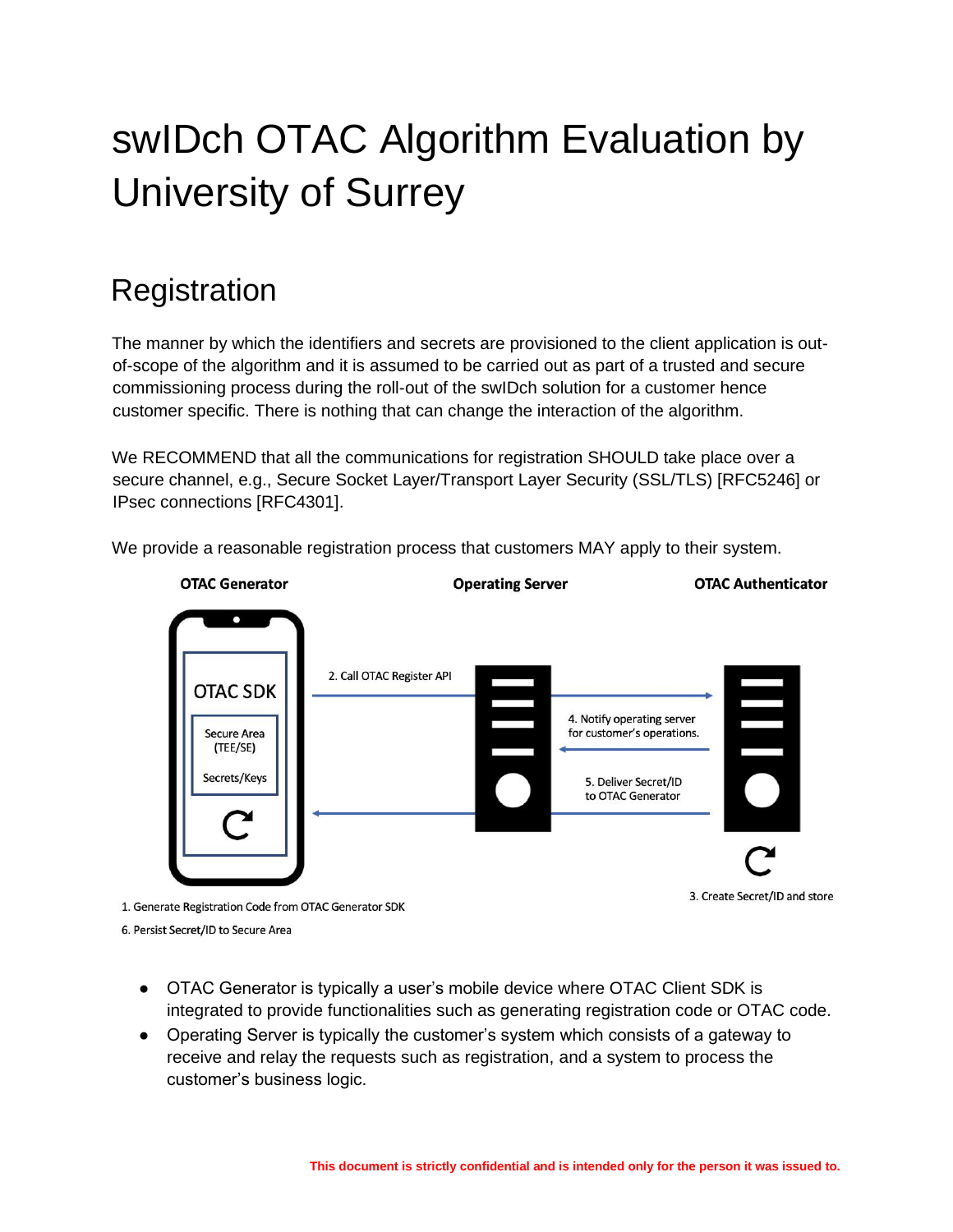• OTAC Authenticator is typically a server where OTAC Server SDK is integrated, often running within the same environment as the customer's system, hence the customer is responsible for operating and maintaining OTAC Authenticator.

## Secret

Secret (Key) SHALL be chosen at random or using a cryptographically strong pseudorandom generator properly seeded with a random value.

We follow the recommendations in [RFC4086] for all pseudorandom and random number generations. The following is an example of such system configurations.

- Length: 160 bits (recommendation), 128 bits (minimum length)
- RNG: NIST SP800-90A rev 1
- Entropy: The length of entropy SHOULD be the same strength as output key length (e.g. minimum 128 bits Entropy size).

We also ensure storing the secrets securely in the OTAC Generator and OTAC Authenticator system and, more specifically, encrypting them using tamper-resistant hardware encryption and exposing them only when required: for example, the key is decrypted when needed to verify an output value from f1 function, and re-encrypted immediately to limit exposure in the RAM to a short period of time.

Note that while we follow the security procedure explained above, the actual implementation to achieve the functionality of storing is dependent on the key management system within the platforms such as iOS or Android, and is out-of-scope of the algorithm.

## ID (Unique Identifier)

ID is a unique identifier for a user or entity in a system, and de-identified value to make sure ID has no direct referencing to a given user or entity.

ID MAY be created and allocated as simple incremental values (e.g. 0000,0001,0002,0003…) or UUID [ISO/IEC 11578].

Since ID is a unique value, in conjunction with C1 value in f2, OTAC provides the notion of preventing duplicate between user or entity.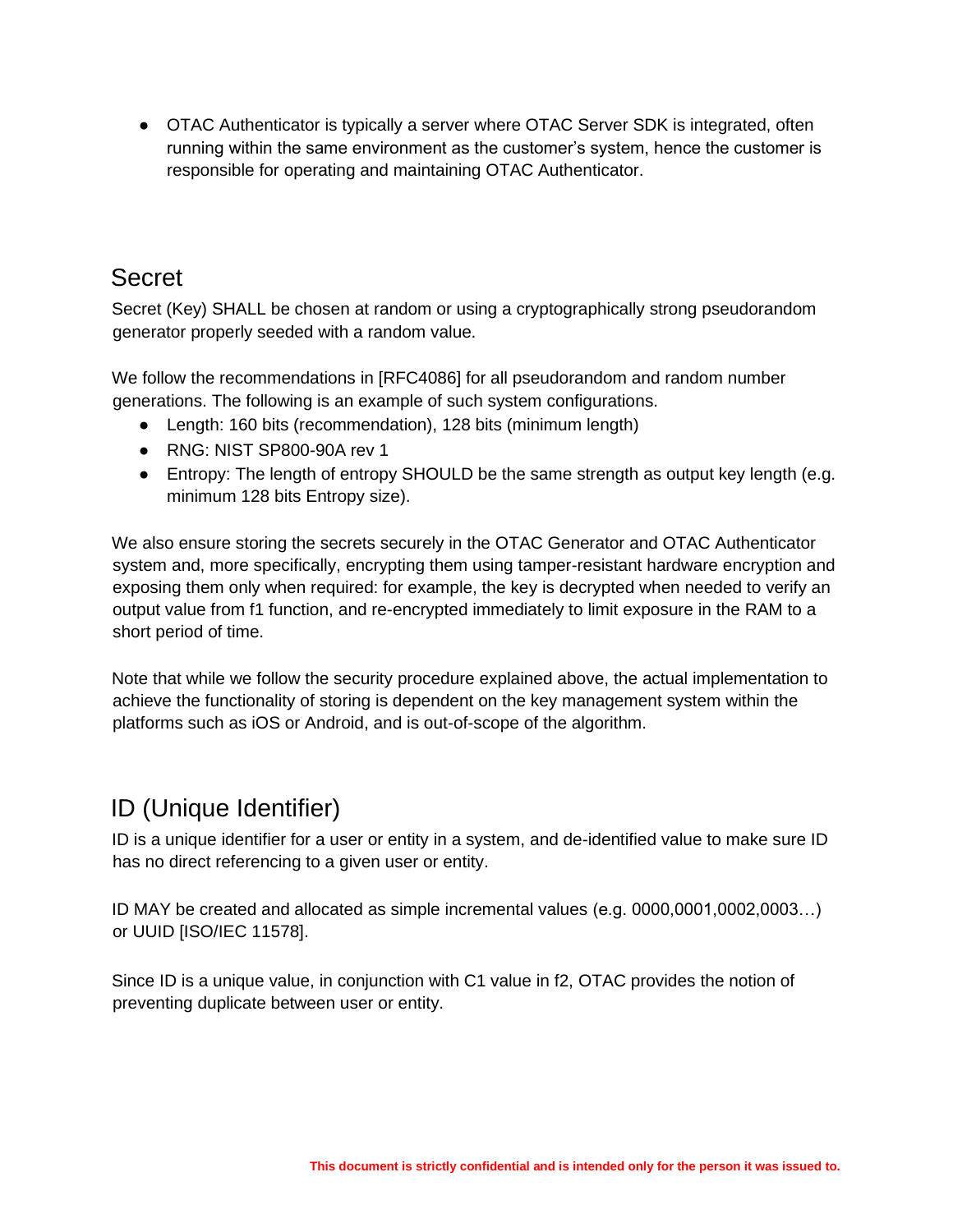## Generation and Authentication

Upon successful registration, OTAC Generator has the ability to generate OTAC without any prior communication to the server. The generated OTAC is then uni-directionally transmitted to terminals such as payment machines or another endpoint where usually the OTAC is routed to the customer's operating server. Note that the definition of terminals varies depending on use cases. The customer's operating server is responsible for delivering the OTAC to OTAC Authenticator where the OTAC is validated. The hosting environment of OTAC Generator and OTAC Authenticator SHOULD make sure the clock on both environments is synchronized, but this is out-of-scope of the algorithm, hence a requirement for the customer.

We provide a flow that customers MAY wish to apply to their system considering their business logic and use case.



1. Generate OTAC from OTAC Generator

3. Verify OTAC in OTAC Authenticator

## General OTAC Algorithm

## **Notations**

- I. C1 represents the output from f1.
- II. C2 represents the output from f2.
- III. K represents a shared secret between client (OTAC Generator) and server (OTAC Authenticator); each client has a different and unique secret K.
- IV. T represents a time reference and a time step.
- V. D1 and D2 represent the number of digits; system parameter, a big enough length to cover the output of the Spacing function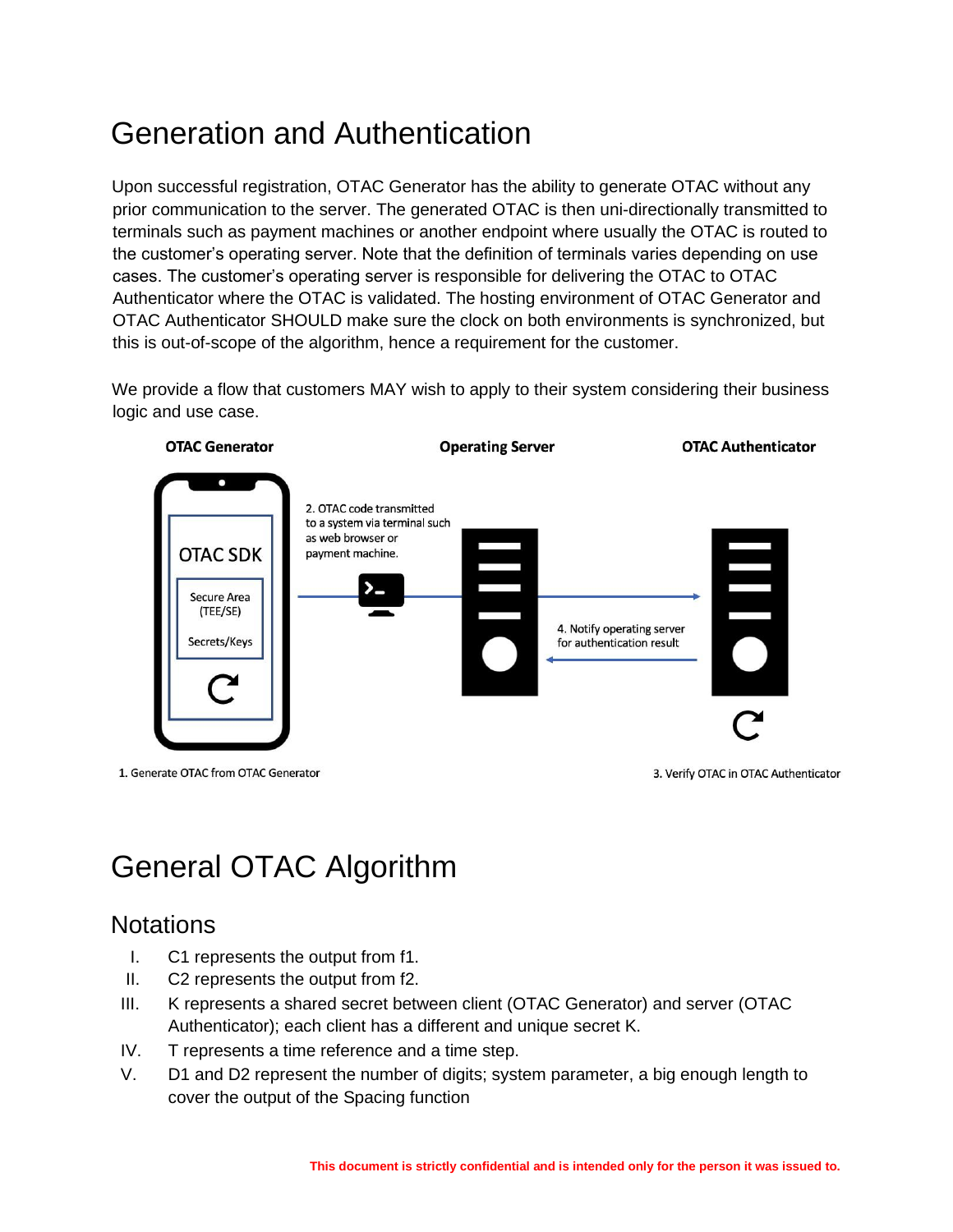- VI. B represents the Base value; system parameter
- VII. U represents a unique identifier.

### **Generator**

f1(K, T, D1, B) = Spacing1(Merge1(HASH(K,T), T), D1, B)

**Description** 

- The primary purpose of f1 function is to produce C1 hence to add randomness to the computation of C1 and C2.
- The current choice of HASH function in f1 is TOTP [RFC6238] and MAY be replaced by another choice of HASH function that fulfils the same requirement of RFC6238.
- 1. hashval = Merge1( $HASH(K,T)$ , T)
	- a. K and T are passed to the HASH function (HMAC Based as defined in RFC6238) in order to produce a TOTP [RFC6238] value and the output value is required to be of reasonable length considering user experience and the minimum value to be regarded as secure is 6 digits.
	- b. Merge1 is a function to combine the output from HASH() and T to produce the hashval and the current choice of the operation is addition. As described in the associated patent, this is necessary in case TOTP value is duplicated, to ensure that the randomness stands still. The reasoning for having the Merge1 function is that in case there are duplicate TOTP values at two different time value T, for example, two TOTP values happen to be 839123 at two different moments and adding different T values to 839123 produces two different values to mitigate the situation, hence our patent contains this view.
	- c. The length of hashval is a configurable parameter, and the length of hashval SHALL have enough space to cover the length of T and TOTP (whichever is longer) to support the Merge1 function. For example, if the length of TOTP value is 6 digits (the minimum value to be regarded as secure), and the length of T is 10 digits (e.g. Epoch timestamp), the space of hashval SHALL cover a minimum of 10 digits.
- 2. C1 = Spacing1(hashval, D1, B)
	- a. The Spacing1 is a function to convert hashval to fit in a specific output format and size. The Spacing1 function is also important to maximize the numbers of codes with the same output size. The values of parameters D1 & B for Spacing1 function are governed by a set of customer's requirements and user experience.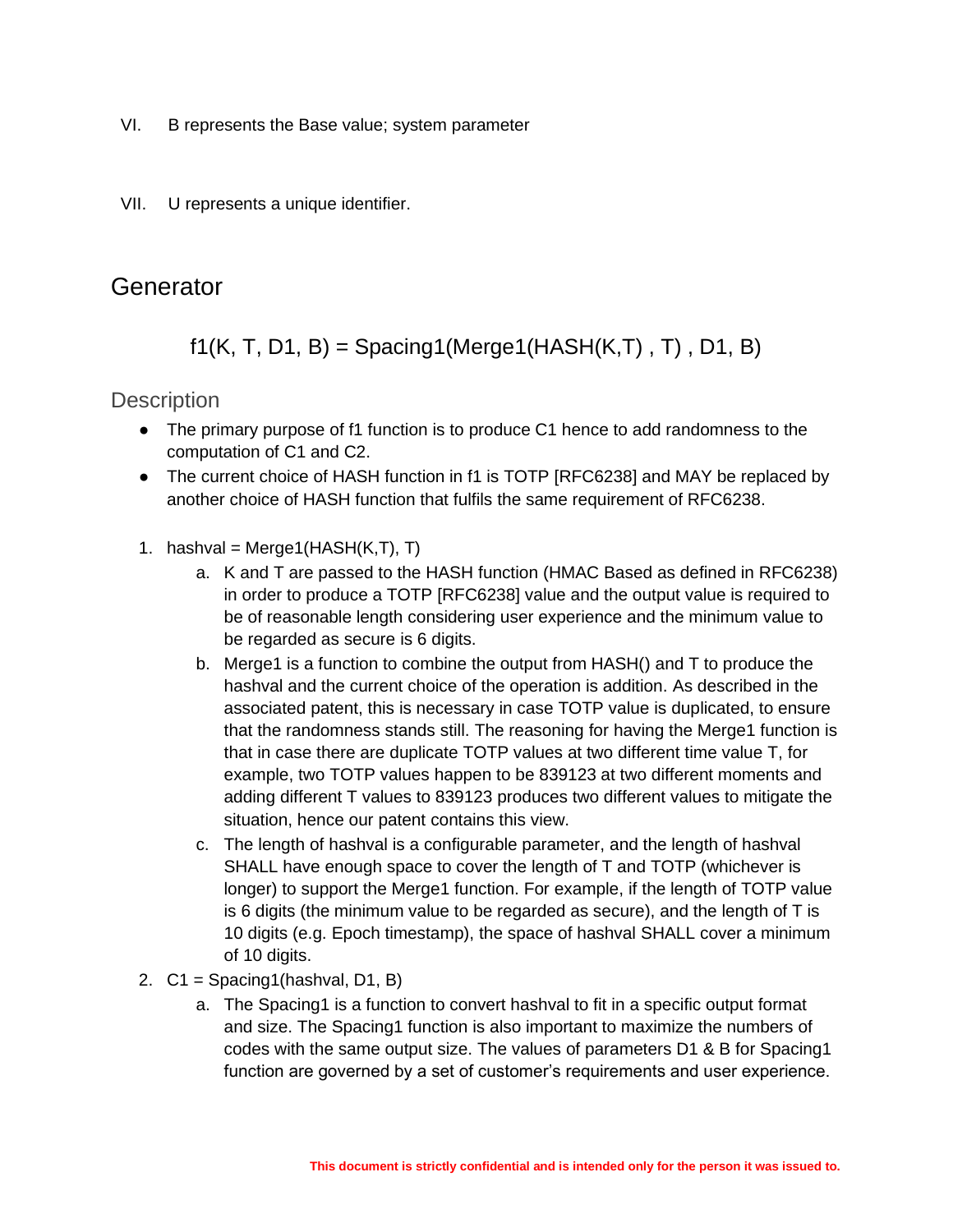An example scenario to choose D1 and B depends on use cases, but here's an example setting.

- i. Use case: Payment Card
- ii. OTAC Output Format: Decimal Digits
- iii. OTAC Output Length: 16 digits
- iv. Number of total users: 800k users
- v. The payment card number consists of the Bank Id Number (BIN, first 6 digits, static), the next 9 digits are the account ID, the last digit is the check digit, the next 4 digits are expiry date and the last 3 digits are CVC. OTAC consumes the 9 digits (account ID), 4 digits (expiry date) and 3 digits (CVC).
- vi. Therefore, one setting with one BIN number is  $B = 10$ ,  $D2 = 6$  and  $D1 =$ 10
- vii. Or another setting with 10 BIN numbers (e.g. each BIN covers 80k users) is B=10, D2 = 5 and D1 = 11.
- b. D1 is a system parameter and it determines the final size of C1. Assuming the digits of C1 is D1, the Spacing1 function performs to make sure that the output value fits in D1.
- c. B is a system parameter and a Base value that determines the representation of C1. The typical parameter values are 82, 62, 36 and 10. We RECOMMEND to have the highest value for B in order to maximize the probability in the same space and the Spacing1 function performs to translate into the chosen Base value. One thing to consider is that usability might depend on the choice of the Base value therefore the business requirement needs to be determined when designing the sensible combination of D1 & B. They output characters are as follows.
	- i. B=10: digits only
	- ii.  $B=36:$  digits +  $[A...Z]$
	- iii. B=62: digits+[A…Za…z]
	- iv. B=82: digits+[A…Za…z]+20 other printable chars

### f2(C1, U, D2, B) = Spacing2(Distancing(U, C1), D2, B)

#### **Description**

- The primary purpose of f2 function is to add the notion of distancing between U and C1 as described in the associated patent.
- 1. dvalue =  $Distance(U, C1)$ 
	- a. U and C1 are passed to the Distancing function to produce a dvalue. U and C1 are always over the same domain when it comes to mathematical operation and it is to add U and C1.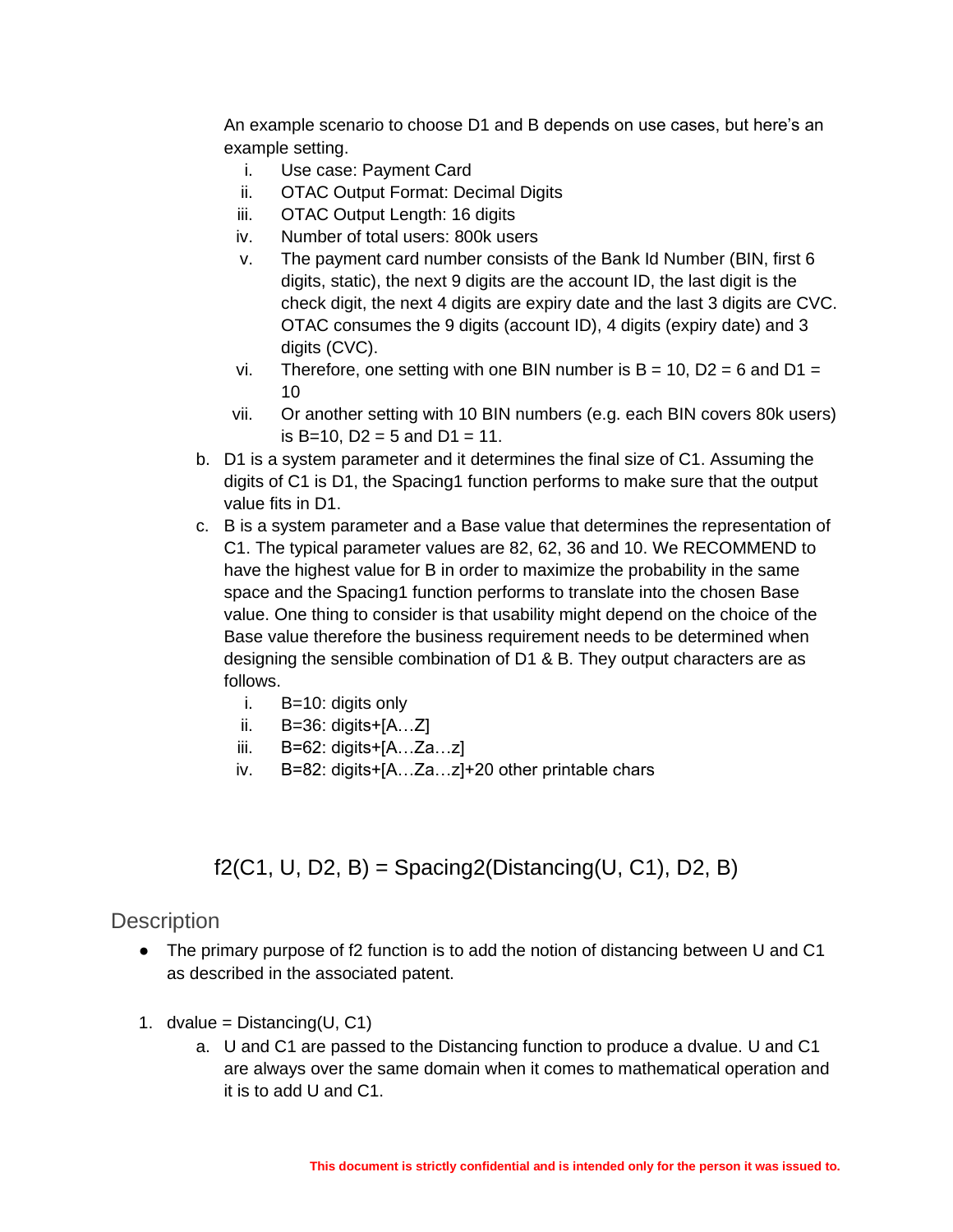- 2. C2 = Spacing2(dvalue, D2, B)
	- a. The dvalue, D2 and B are passed to the Spacing2 which is a function to convert dvalue to fit in a specific output format and size. The Spacing2 function is also important to maximize the numbers of codes with the same output size.
	- b. D2 is a system parameter and it determines the final size of C2. Assuming the digits of C2 is D2, the Spacing2 function performs to make sure that the output value fits in D2.
	- c. B is a system parameter and a Base value that determines the representation of C2. The typical parameter values are 82, 62, 36 and 10. We RECOMMEND to have the highest value for B in order to maximize the probability in the same space and the Spacing2 function performs to translate into the chosen Base value. One thing to consider is that usability might depend on the choice of the Base value therefore the business requirement needs to be determined when designing the sensible combination of D2 & B.

$$
OTAC = Merge2(C1, C2)
$$

**Description** 

● The final OTAC is then composed by putting C1 and C2 into the Merge2 function. The computational manner of the Merge2 function is C2||C1 currently.

## **Authenticator**

The received OTAC is then split into C1 and C2, which gives an opportunity to reveal U by reversing the f2 function. Upon successful recovery of U, respectively the OTAC Authenticator performs the f1 function to derive a new C1. Upon completion of the computation, the received C1 and the newly computed C1 are compared and checked whether they match. If they match, OTAC Authenticator returns a successful result to the customer's system to allow their business logic.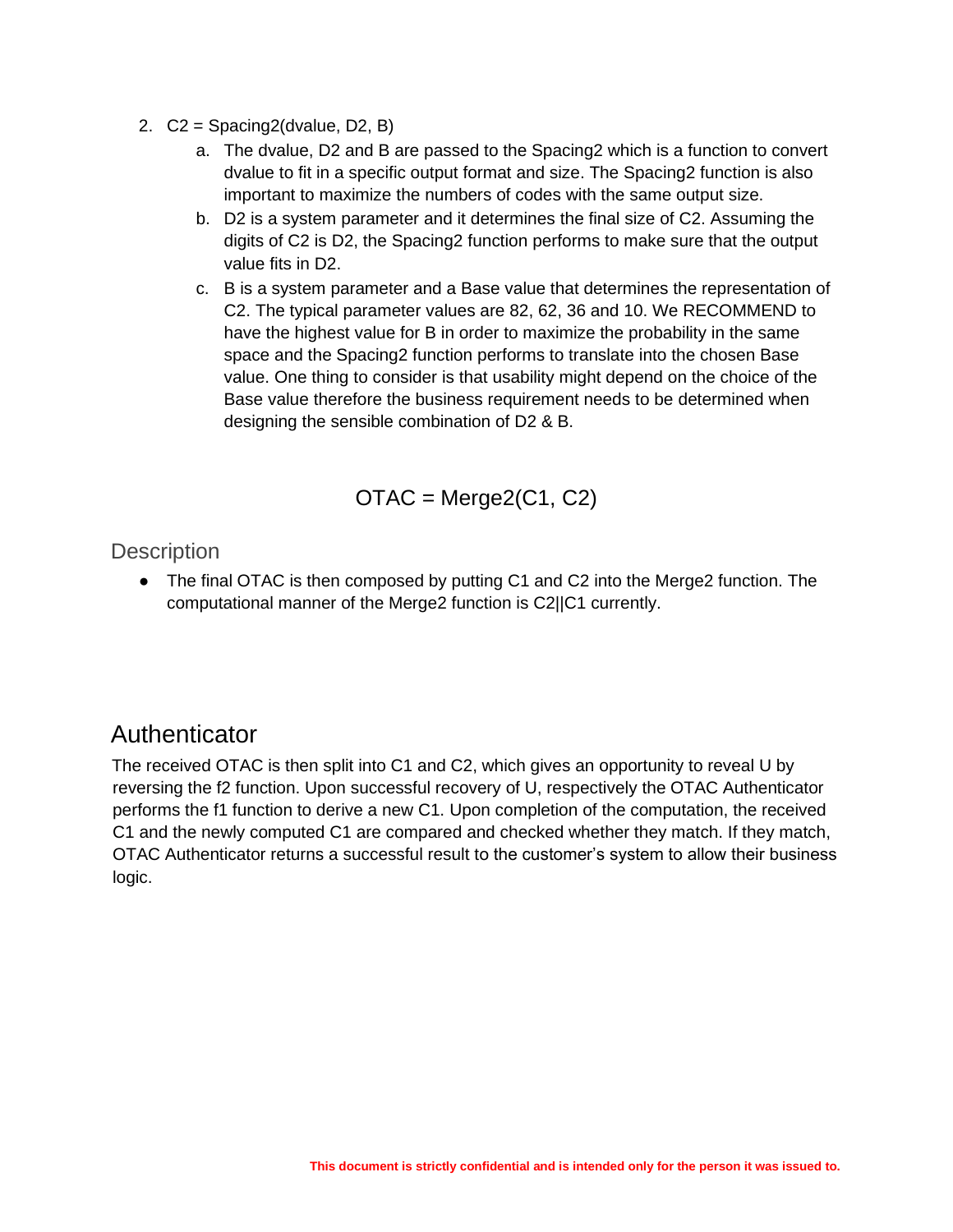## Payment OTAC Algorithm

Credit Card number format consists of the following format.

• BIN (6 digits, fixed number) || the account ID (9 digits) || the check digit (1 digit) || expiry date (4 digits) || CVC (3 digits)

Except for the fixed numbers, such as BIN and check digit, OTAC only utilises 16 digits in total comprising 9 digits for the account ID, 4 digits for the expiry date and 3 digits for CVC.

## **Notations**

- I. C1 represents the output from f1.
- II. C2 represents the output from f2.
- III. K represents a shared secret between client (OTAC Generator) and server (OTAC Authenticator); each client has a different and unique secret K.
- IV. T represents a time reference and a time step.
- V. D represents the number of digits; system parameter
- VI. B represents the Base value; system parameter
- VII. U represents a unique identifier.

## **Generator**

## $f1(K, T, D1, B) =$  Spacing1(Merge1(HASH(K,T), T), D1, B)

### **Description**

- Same as general OTAC except for D1 and B.
- 1. hashval = Merge1( $HASH(K,T)$ , T)
	- a. Same as general OTAC
- 2.  $C1 = Spacing1(hashval, D1, B)$ 
	- a. Same Spacing1 function as general OTAC
	- b. B is 10
	- c. D1 is a system parameter and such system settings are suggested as follows in the configuration section below and the settings are customer requirements.

f2(C1, U, D2, B) = Spacing2(Distancing(U, C1), D2, B)

## **Description**

● Same as general OTAC except for D2 and B.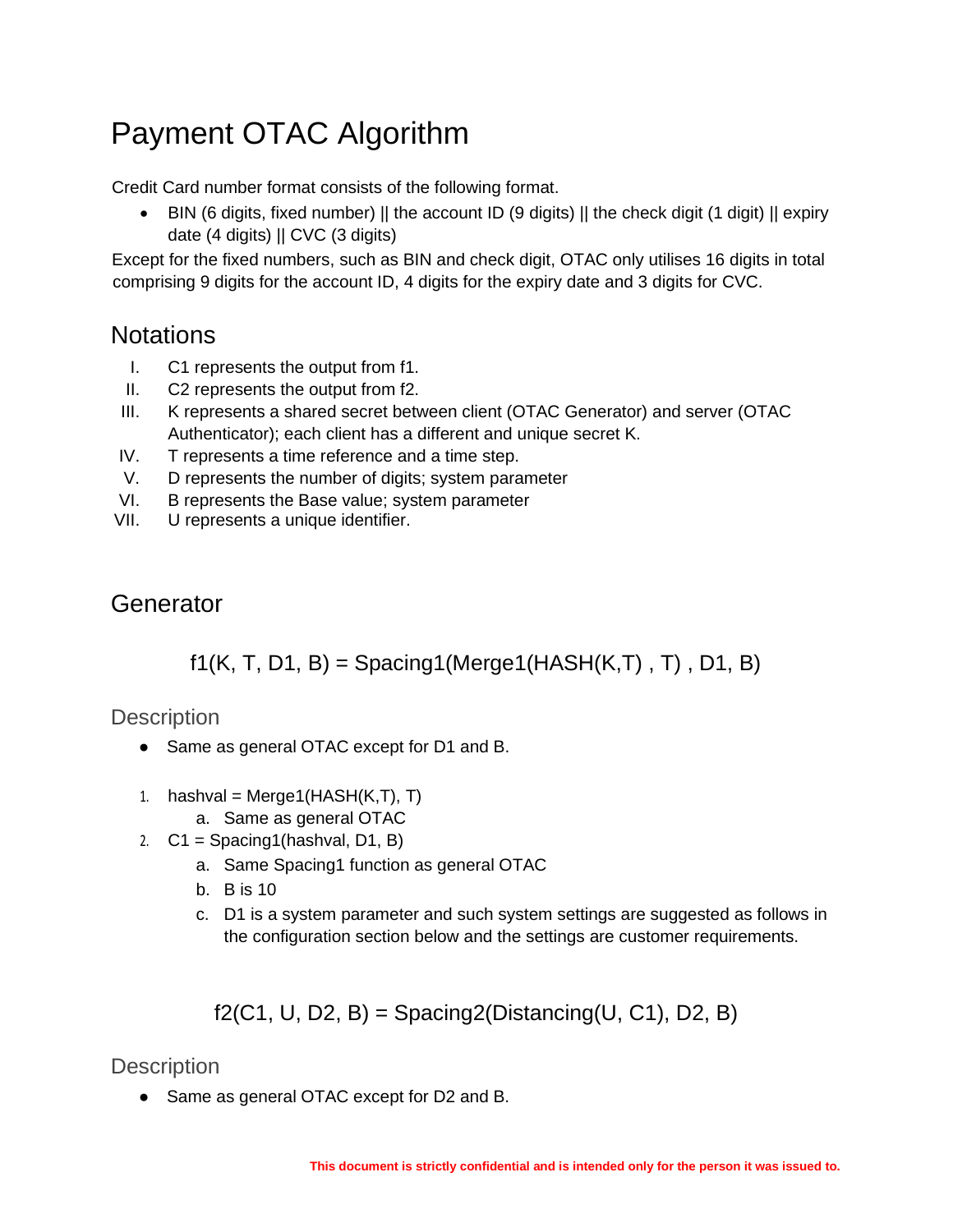- 1. dvalue =  $Distance(U, C1)$ 
	- a. same as general OTAC.
- 2.  $C2 = Spacing2$ (dvalue, D2, B)
	- a. Same Spacing2 function as general OTAC
	- b. B is 10
	- c. D2 is a system parameter and such system settings are suggested as follows in the configuration section below and the settings are customer requirements.

OTAC = GenerateCardNumber (BIN, C1, C2)

### **Description**

- It depends how to fit C1 and C2 into the card format, and this is highly related to the configuration settings.
- One typical example would be the following.
	- $\circ$  BIN || C2 || checksum || C1
- Checksum is calculated only after the values are all concatenated and the Luhn algorithm is used to calculate Checksum. (https://en.wikipedia.org/wiki/Luhn\_algorithm)

## **Configuration**

We provide two sample configurations as follows and note that they are all system parameters.

9(the number of users)  $+7$ (the probability) configuration

- The D of C2 is the first 9 digits: 10^9
- The D of C1 is the next 7 digits including expiry date (up to 5 years) and CVC :  $5 \times 12 \times$  $1000 = 60000$

7(the number of users) + 9(the probability) configuration

- The D of C2 is the first 7 digits: 10^7 1000000
- The D of C1 is the next 9 digits including expiry date (up to 5 years) and CVC : 5 x 12 x  $100000 = 6000000$

When such system is configured, we take a through discussion with the customer to make sure 'dvalue' never exceed 9 digits by considering the total number of users, hence the required digits for U and then 'Spacing2' for payment for example converts the 'dvalue' into whatever the format it needs to be. In the case that C1 is 9 digits, the 'hashval' is 5 digits and the Spacing1 will transform it to [2 digits of hashval][0-12][21-26][3 digits of hashval] to fit into the payment card number format.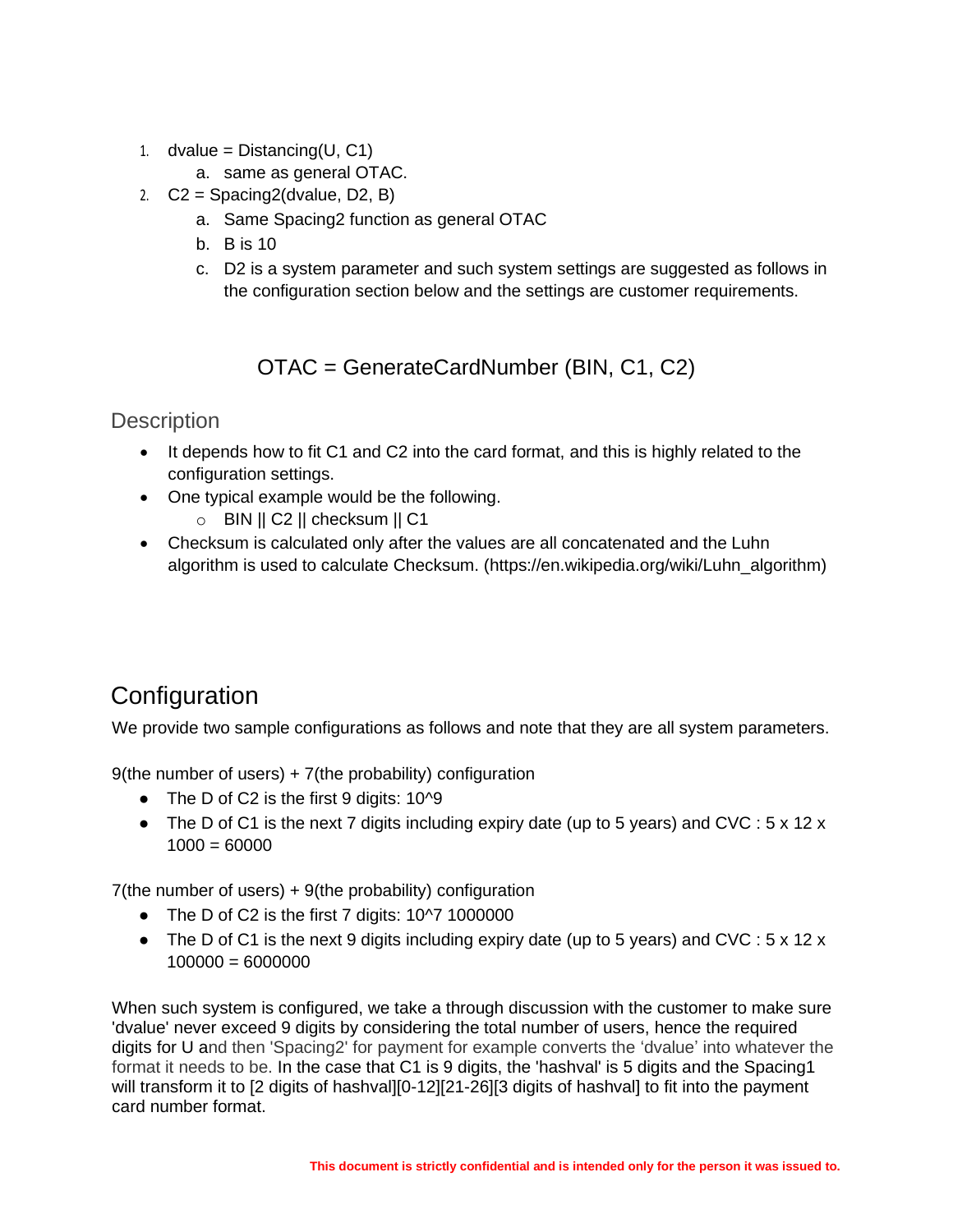BIN(6) || C2(7) || C1(first 2 digits) || checksum(1) || C1 (next 4 digits for expiry) || C1(remaining 3 digits for cvc).

In the payment term, BIN (Bank Identification Number, the first 6 digits of full card number) is a static information assigned to identify the institution that issues the card and the key in the process of matching transactions to the issuer of the charge card. The institutions may use one BIN or multiple BINs to make sure their service is capable of covering all of the users.

The OTAC configuration needs to be considered taking business aspects into account by asking how many users the customer intends to cover, and depending on the answer, the probability can be exploited.

For example, 1/6,000,000 is considered as a strong value for the probability to prove there is very little chance of duplicate, then the customer may choose to cover 10,000,000 users for one BIN number. If the customer is comfortable with projection to cover an even smaller number of users, then perhaps the customer may wish to go with another configuration to enhance the probability.

Therefore, the system parameters need to be configured considering the business aspect.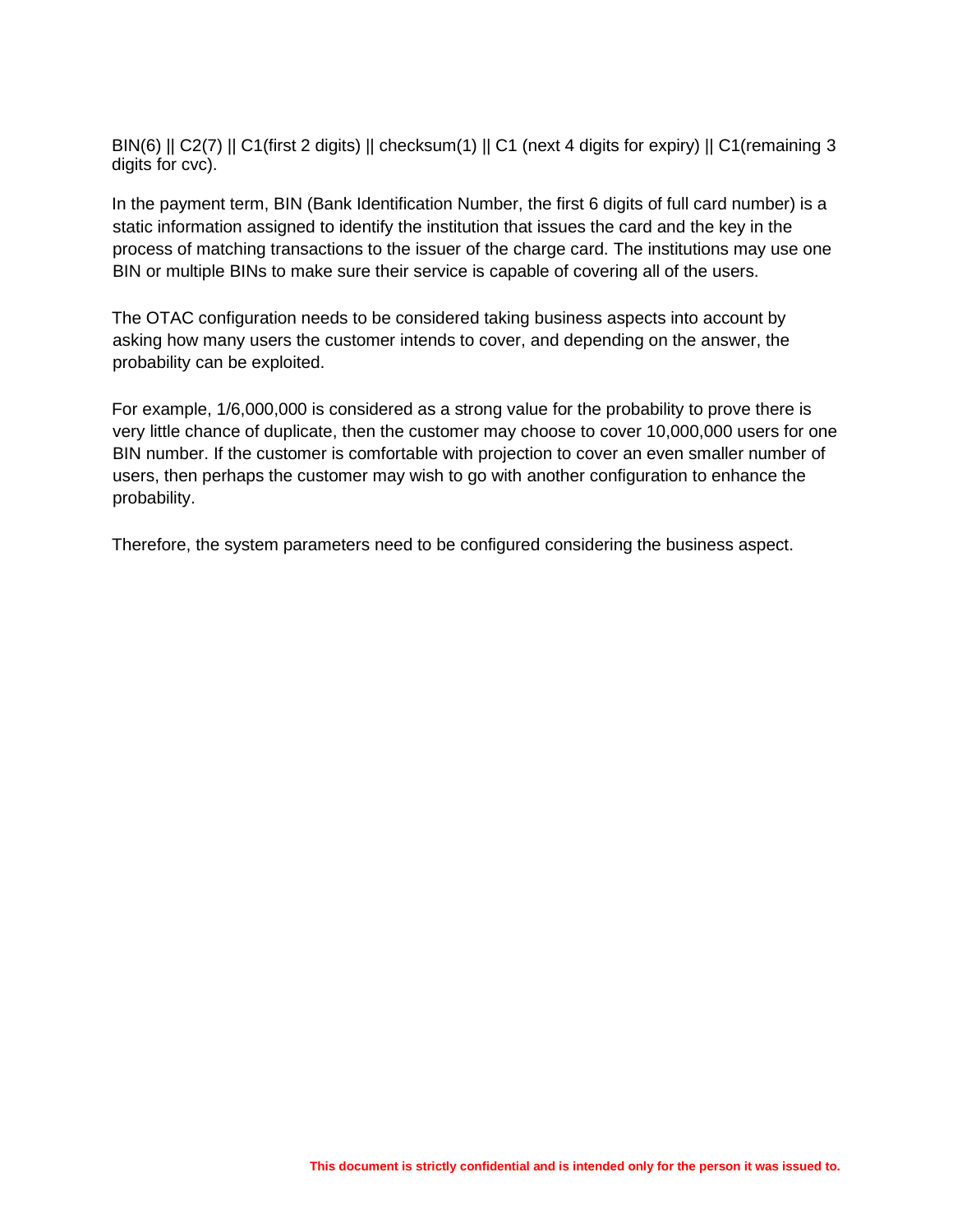## Drone OTAC Algorithm

The Drone OTAC Algorithm is mostly derived from the General OTAC Algorithm described above. The noticeable variation is D and B for the Spacing.

We have done co-development with a military solution company in Korea and use this to elaborate the benefit of OTAC.

## Technical background and current challenge

● Usually the control commands for drones are grouped from the controller(left) to the drone(right) over a protocol called Mavlink.





● Many drones are still constrained from having crypto hardware due to weight, performance, battery and cost issues, hence the need for a lightweight solution.



**Radio Frequency** 

800-900 MHz

(Long Range)



Min. 20 commands in a second

**Dynamically** secured communication



No extra hardware

Lightweight

· Secured command has to be less than 200 bytes of data using Radio Frequency communication

- · Send Min. 20 command codes in a second
- Dynamically secured communications
- Lightweight / No increase in weight of drone
- Not requiring extra hardware
- To work on top of CMVP protocol for military drones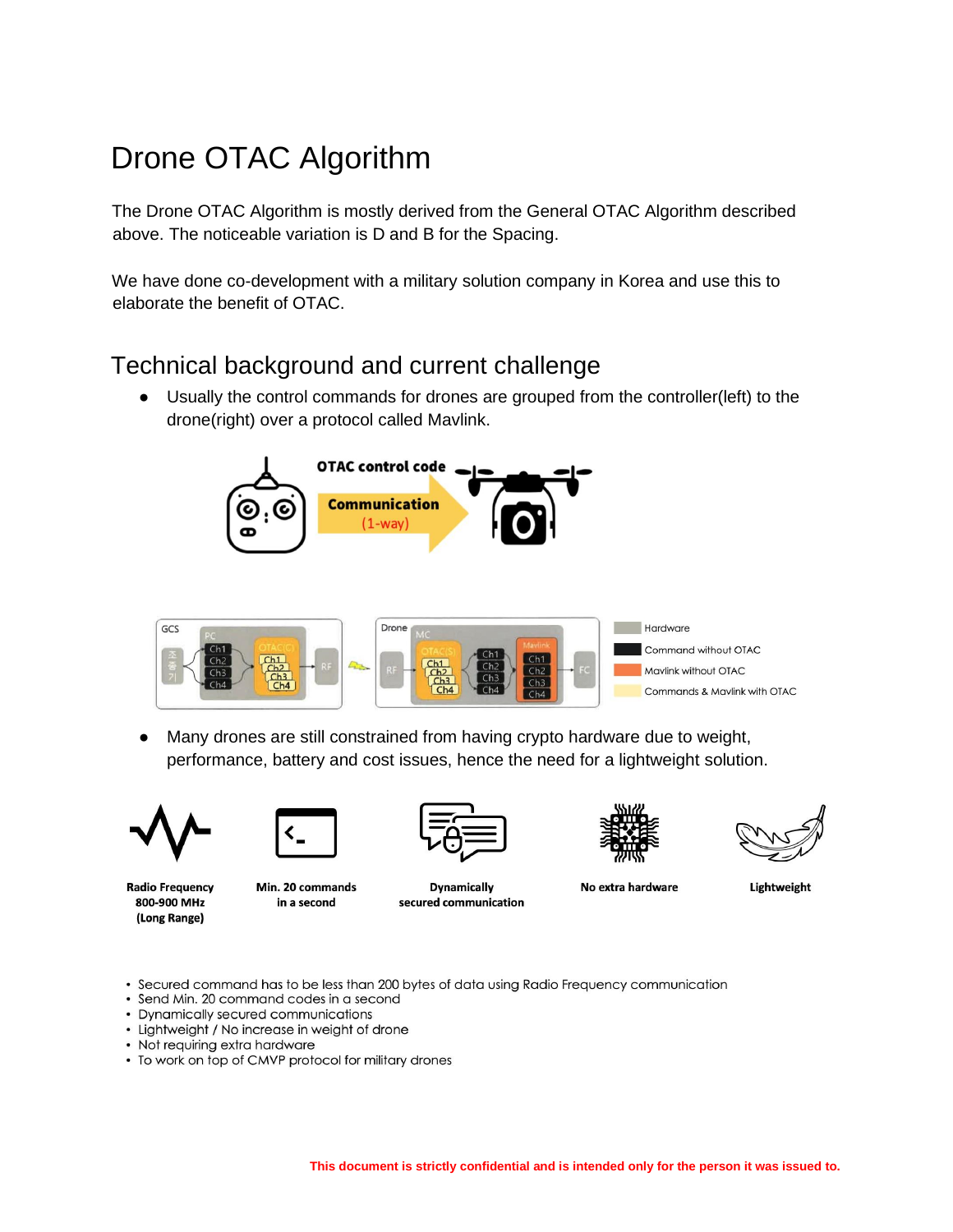● This creates a problem that the channel between the controller and drone is not secured, and the command values are static as shown below.

|                                                                                                                                                                                         | <b>Field Name</b>       | Length        | Value                    |  |  |  |  |
|-----------------------------------------------------------------------------------------------------------------------------------------------------------------------------------------|-------------------------|---------------|--------------------------|--|--|--|--|
|                                                                                                                                                                                         | Header(STX)             | <b>1byte</b>  | OxFE                     |  |  |  |  |
|                                                                                                                                                                                         | PAYLOAD Length(LEN)     | 1byte         | 0x12 (18byte)            |  |  |  |  |
|                                                                                                                                                                                         | Message Sequence(SEQ)   | 1byte         | i,                       |  |  |  |  |
|                                                                                                                                                                                         | Sender ID(SYS)          | 1byte         |                          |  |  |  |  |
|                                                                                                                                                                                         | Component ID(COMP)      | 1byte         | ä,                       |  |  |  |  |
|                                                                                                                                                                                         | PAYLOAD ID(MSG)         | 1byte         | 0x46 (#70)               |  |  |  |  |
| <b>PAYLOAD</b>                                                                                                                                                                          | Ch1(PWM)                | uint16(2byte) | 1000~2000(us)            |  |  |  |  |
| <b>PAYLOAD</b>                                                                                                                                                                          | Ch2(PWM)                | uint16(2byte) | 1000~2000(us)            |  |  |  |  |
| <b>PAYLOAD</b>                                                                                                                                                                          | Ch3(PWM)                | uint16(2byte) | $1000 - 2000$ (us)       |  |  |  |  |
| <b>PAYLOAD</b>                                                                                                                                                                          | Ch4(PWM)                | uint16(2byte) | $1000 - 2000$ (us)       |  |  |  |  |
| <b>PAYLOAD</b>                                                                                                                                                                          | Ch5(PWM)                | uint16(2byte) | $1000 - 2000$ (us)       |  |  |  |  |
| PAYLOAD                                                                                                                                                                                 | Ch6(PWM)                | uint16(2byte) | $1000 - 2000$ (us)       |  |  |  |  |
| <b>PAYLOAD</b>                                                                                                                                                                          | Ch7(PWM)                | uint16(2byte) | 1000~2000(us)            |  |  |  |  |
| PAYLOAD                                                                                                                                                                                 | Ch8(PWM)                | uint16(2byte) | 1000~2000(us)            |  |  |  |  |
| <b>PAYLOAD</b>                                                                                                                                                                          | <b>Target system</b>    | 1byte         | $\mathbf 1$              |  |  |  |  |
| <b>PAYLOAD</b>                                                                                                                                                                          | <b>Target component</b> | <b>1byte</b>  | $\mathbf{1}$             |  |  |  |  |
|                                                                                                                                                                                         | Check Sum1(CKA)         | 1byte         | $\overline{\phantom{a}}$ |  |  |  |  |
|                                                                                                                                                                                         | Check Sum2(CKB)         | 1byte         | ä,                       |  |  |  |  |
|                                                                                                                                                                                         | Total                   | 26byte        |                          |  |  |  |  |
| <b>MAVLink Frame</b><br>8~263 bytes<br>$\overline{0}$<br>$\overline{2}$<br>$\overline{7}$<br>$\mathbf{1}$<br>3<br>6<br>8<br>4<br>5<br>STX LENSE QSYSCOMPMSG<br>PAYLOAD<br><b>CKACKB</b> |                         |               |                          |  |  |  |  |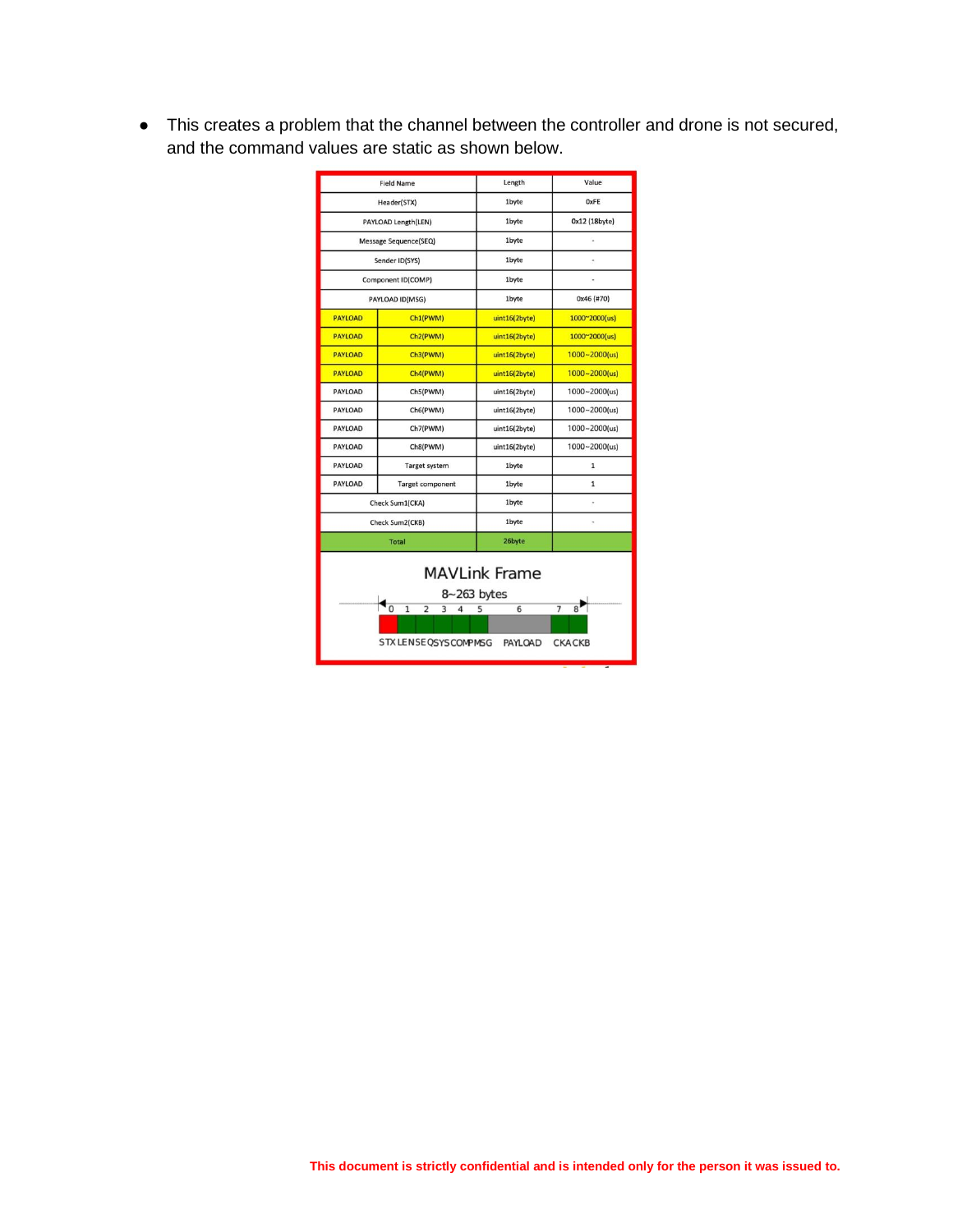## **Notations**

- I. C1 represents the output from f1.
- II. C2 represents the output from f2.
- III. K represents a shared secret between client (OTAC Generator) and server (OTAC Authenticator); each client has a different and unique secret K.
- IV. T represents a time reference and a time step.
- V. D represents the number of digits; system parameter
- VI. B represents the Base value; system parameter
- VII. U represents a unique identifier.

## **Generator**

 $f1(K, T, D1, B) =$  Spacing1(Merge1(HASH(K,T), T), D1, B)

### **Description**

- Same as general OTAC.
- One example of D1 and B is described in the configuration section below.

f2(C1, U, D2, B) = Spacing2(Distancing(U, C1), D2, B)

### **Description**

- Same as general OTAC.
- One example of D2 and B is described in the configuration section below.

$$
OTAC = Merge2 (C1, C2)
$$

### **Description**

• The final OTAC is then composed by putting C1 and C2 into the Merge2 function. The computational manner of the Merge2 function is C2||C1 currently.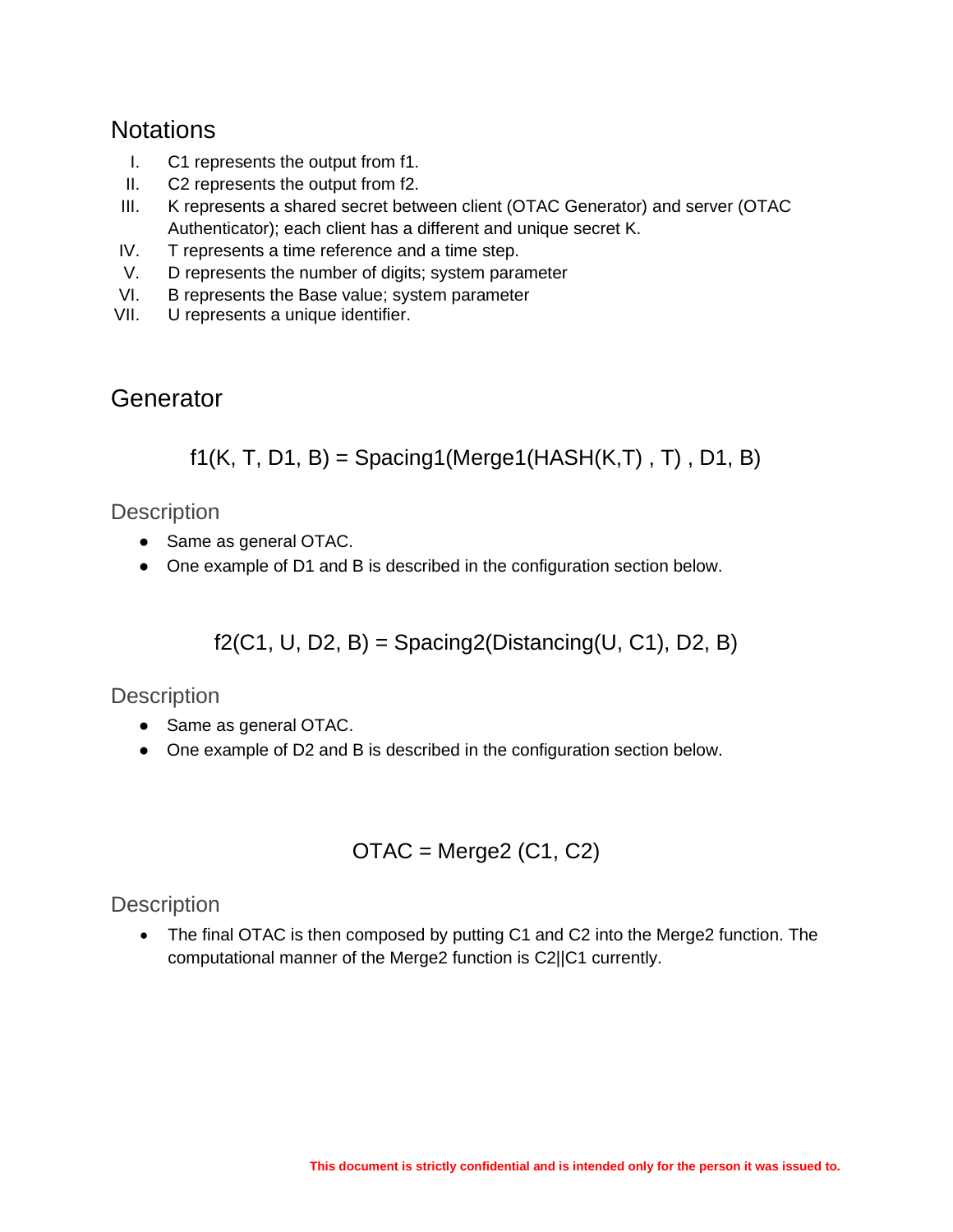## **Configuration**

The configuration for this project is as follows and note that they are all system parameters.

The project is designed to demonstrate that OTAC creates a dynamic/random code with a given ID (command value) on the controller without any connection, and the code is sent to the drone where it is identified and the command is revealed.

Usually the drones are assigned unique IDs, and may have the same or different set of command IDs depending on how to configure the system and map drones, but this is out-ofscope of the algorithm.

In this project, the IDs used in OTAC are associated with each command values in the range of 1000-2000.

4(the number of ID to cover 1000 different command values) + 4(the probability)

- The D2 is 4
- The D1 is 4
- The B of C1 and C2 is 36 (Base 36)
- U is a unique identifier for each command in the range of 1000 2000.
- Every U has a unique shared secret value K.

The consideration was that only 200 bytes can be carried over RF (Radio Frequency) and the controller already occupied 150 bytes. The estimate for OTAC size for each channel is 6~8 bytes, hence 24~32 bytes for 4 channels, making the total to be about 180 bytes.